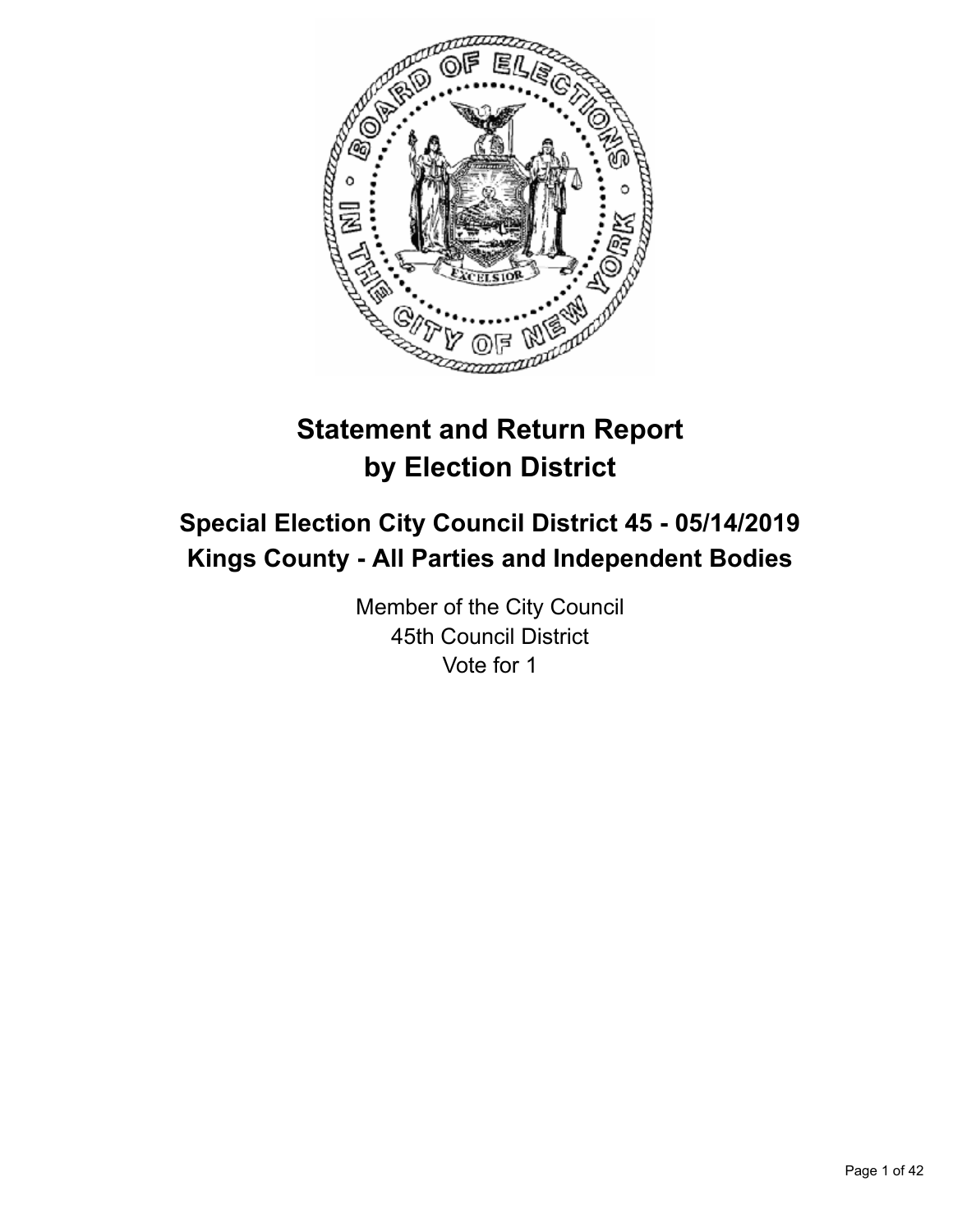

| <b>PUBLIC COUNTER</b>                                    | 29       |
|----------------------------------------------------------|----------|
| ABSENTEE / MILITARY                                      |          |
| AFFIDAVIT                                                | 0        |
| <b>Total Ballots</b>                                     | 30       |
| Less - Inapplicable Federal/Special Presidential Ballots | $\Omega$ |
| <b>Total Applicable Ballots</b>                          | 30       |
| FARAH N. LOUIS (A UNIFIED 45)                            | 19       |
| MONIQUE CHANDLER-WATERMAN (A VITAL VOICE)                | 2        |
| JOVIA A. RADIX (JUSTICE FOR ALL)                         | 3        |
| XAMAYLA ROSE (ROSE FOR PROGRESS)                         | 1        |
| L. RICKIE TULLOCH (PEOPLES MOVEMENT)                     |          |
| ADINA SASH (COMMUNITY FIRST)                             | 4        |
| ANTHONY ALEXIS (UNITE TO UPLIFT)                         | 0        |
| VICTOR JORDAN (LAST CHANCE)                              | 0        |
| <b>Total Votes</b>                                       | 30       |

| PUBLIC COUNTER                                           | 59 |
|----------------------------------------------------------|----|
| <b>ABSENTEE / MILITARY</b>                               | 11 |
| <b>AFFIDAVIT</b>                                         | 0  |
| <b>Total Ballots</b>                                     | 70 |
| Less - Inapplicable Federal/Special Presidential Ballots | 0  |
| <b>Total Applicable Ballots</b>                          | 70 |
| FARAH N. LOUIS (A UNIFIED 45)                            | 48 |
| MONIQUE CHANDLER-WATERMAN (A VITAL VOICE)                | 6  |
| JOVIA A. RADIX (JUSTICE FOR ALL)                         | 0  |
| XAMAYLA ROSE (ROSE FOR PROGRESS)                         | 2  |
| L. RICKIE TULLOCH (PEOPLES MOVEMENT)                     | 1  |
| ADINA SASH (COMMUNITY FIRST)                             | 12 |
| ANTHONY ALEXIS (UNITE TO UPLIFT)                         | 0  |
| VICTOR JORDAN (LAST CHANCE)                              | 0  |
| <b>Total Votes</b>                                       | 69 |
| Unrecorded                                               | 1  |
| 013/41 COMBINED into: 012/41                             |    |
| 015/41 COMBINED into: 012/41                             |    |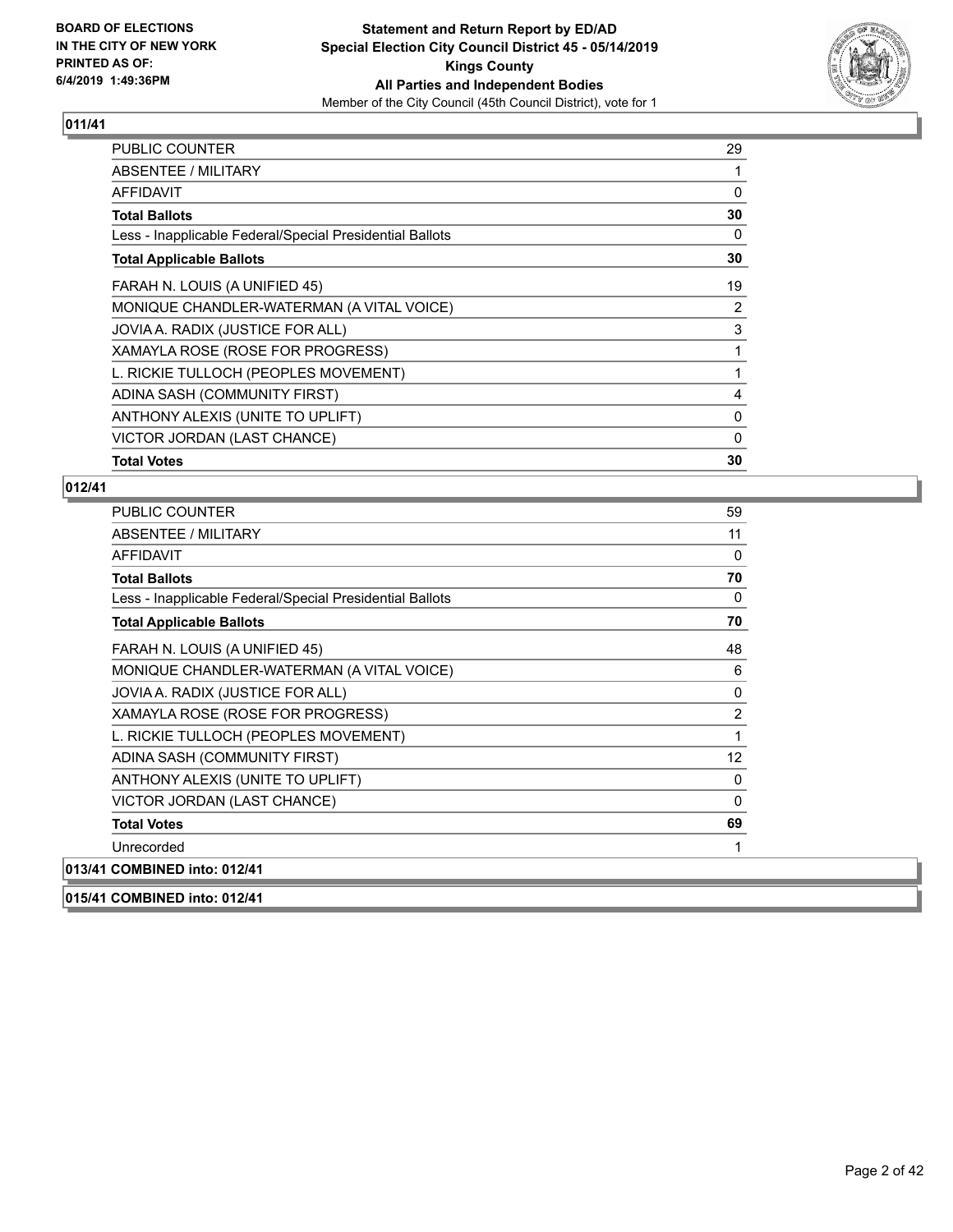

| <b>PUBLIC COUNTER</b>                                    | 59 |
|----------------------------------------------------------|----|
| ABSENTEE / MILITARY                                      | 13 |
| <b>AFFIDAVIT</b>                                         | 0  |
| <b>Total Ballots</b>                                     | 72 |
| Less - Inapplicable Federal/Special Presidential Ballots | 0  |
| <b>Total Applicable Ballots</b>                          | 72 |
| FARAH N. LOUIS (A UNIFIED 45)                            | 49 |
| MONIQUE CHANDLER-WATERMAN (A VITAL VOICE)                | 3  |
| JOVIA A. RADIX (JUSTICE FOR ALL)                         | 1  |
| XAMAYLA ROSE (ROSE FOR PROGRESS)                         | 0  |
| L. RICKIE TULLOCH (PEOPLES MOVEMENT)                     | 3  |
| ADINA SASH (COMMUNITY FIRST)                             | 16 |
| ANTHONY ALEXIS (UNITE TO UPLIFT)                         | 0  |
| VICTOR JORDAN (LAST CHANCE)                              | 0  |
| <b>Total Votes</b>                                       | 72 |

**019/41 COMBINED into: 095/41**

| PUBLIC COUNTER                                           | 86 |
|----------------------------------------------------------|----|
| ABSENTEE / MILITARY                                      | 4  |
| AFFIDAVIT                                                | 3  |
| <b>Total Ballots</b>                                     | 93 |
| Less - Inapplicable Federal/Special Presidential Ballots | 0  |
| <b>Total Applicable Ballots</b>                          | 93 |
| FARAH N. LOUIS (A UNIFIED 45)                            | 46 |
| MONIQUE CHANDLER-WATERMAN (A VITAL VOICE)                | 23 |
| JOVIA A. RADIX (JUSTICE FOR ALL)                         | 4  |
| XAMAYLA ROSE (ROSE FOR PROGRESS)                         | 1  |
| L. RICKIE TULLOCH (PEOPLES MOVEMENT)                     | 4  |
| ADINA SASH (COMMUNITY FIRST)                             | 13 |
| ANTHONY ALEXIS (UNITE TO UPLIFT)                         | 0  |
| VICTOR JORDAN (LAST CHANCE)                              | 2  |
| <b>Total Votes</b>                                       | 93 |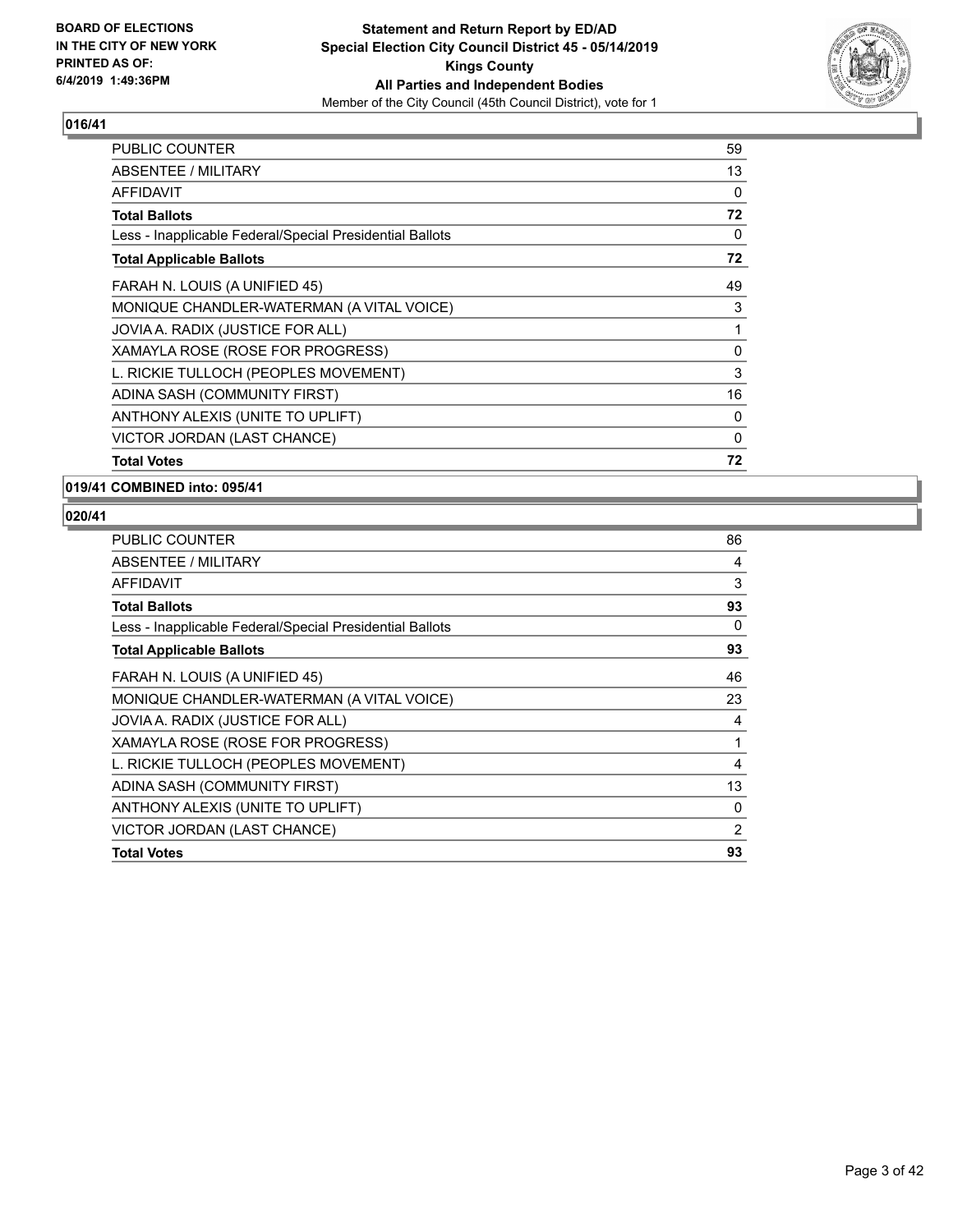

| <b>PUBLIC COUNTER</b>                                    | 119            |
|----------------------------------------------------------|----------------|
| <b>ABSENTEE / MILITARY</b>                               | 9              |
| <b>AFFIDAVIT</b>                                         | 0              |
| <b>Total Ballots</b>                                     | 128            |
| Less - Inapplicable Federal/Special Presidential Ballots | 0              |
| <b>Total Applicable Ballots</b>                          | 128            |
| FARAH N. LOUIS (A UNIFIED 45)                            | 65             |
| MONIQUE CHANDLER-WATERMAN (A VITAL VOICE)                | 16             |
| JOVIA A. RADIX (JUSTICE FOR ALL)                         | 9              |
| XAMAYLA ROSE (ROSE FOR PROGRESS)                         | 6              |
| L. RICKIE TULLOCH (PEOPLES MOVEMENT)                     | $\overline{7}$ |
| ADINA SASH (COMMUNITY FIRST)                             | 24             |
| ANTHONY ALEXIS (UNITE TO UPLIFT)                         | 1              |
| VICTOR JORDAN (LAST CHANCE)                              | 0              |
| <b>Total Votes</b>                                       | 128            |

**023/41 COMBINED into: 043/41**

**024/41 COMBINED into: 020/41**

**025/41 COMBINED into: 095/41**

# **026/41 COMBINED into: 020/41**

#### **027/41 COMBINED into: 021/41**

| <b>PUBLIC COUNTER</b>                                    | 95 |
|----------------------------------------------------------|----|
| ABSENTEE / MILITARY                                      | 2  |
| <b>AFFIDAVIT</b>                                         |    |
| <b>Total Ballots</b>                                     | 98 |
| Less - Inapplicable Federal/Special Presidential Ballots | 0  |
| <b>Total Applicable Ballots</b>                          | 98 |
| FARAH N. LOUIS (A UNIFIED 45)                            | 44 |
| MONIQUE CHANDLER-WATERMAN (A VITAL VOICE)                | 27 |
| JOVIA A. RADIX (JUSTICE FOR ALL)                         | 7  |
| XAMAYLA ROSE (ROSE FOR PROGRESS)                         | 7  |
| L. RICKIE TULLOCH (PEOPLES MOVEMENT)                     |    |
| ADINA SASH (COMMUNITY FIRST)                             | 0  |
| ANTHONY ALEXIS (UNITE TO UPLIFT)                         | 4  |
| VICTOR JORDAN (LAST CHANCE)                              | 0  |
| ANTHONY BECKFORD (WRITE-IN)                              |    |
| <b>Total Votes</b>                                       | 97 |
| Unrecorded                                               |    |
| 029/41 COMBINED into: 091/41                             |    |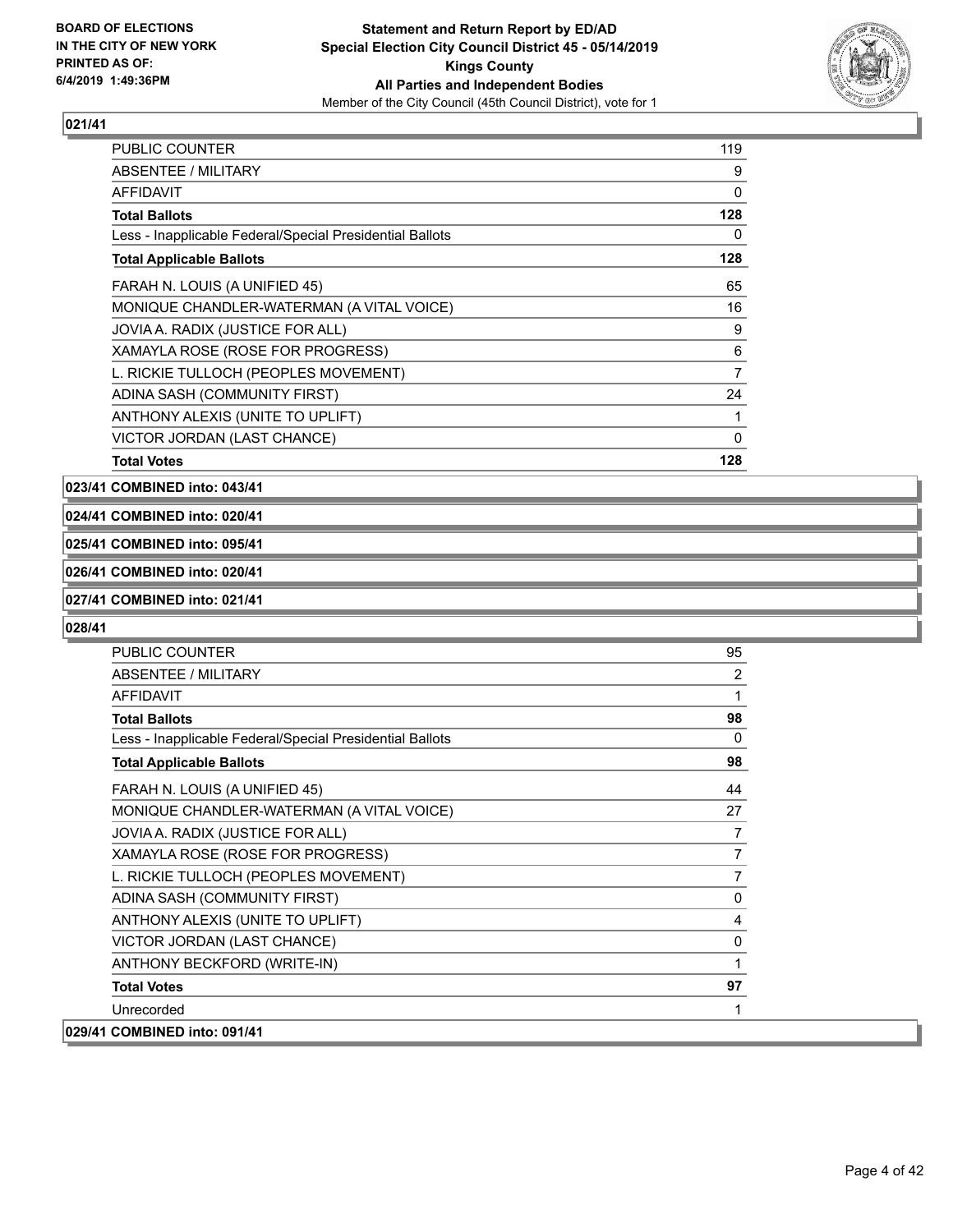

| <b>PUBLIC COUNTER</b>                                    | 129 |
|----------------------------------------------------------|-----|
| ABSENTEE / MILITARY                                      | 6   |
| <b>AFFIDAVIT</b>                                         | 0   |
| <b>Total Ballots</b>                                     | 135 |
| Less - Inapplicable Federal/Special Presidential Ballots | 0   |
| <b>Total Applicable Ballots</b>                          | 135 |
| FARAH N. LOUIS (A UNIFIED 45)                            | 45  |
| MONIQUE CHANDLER-WATERMAN (A VITAL VOICE)                | 48  |
| JOVIA A. RADIX (JUSTICE FOR ALL)                         | 19  |
| XAMAYLA ROSE (ROSE FOR PROGRESS)                         | 6   |
| L. RICKIE TULLOCH (PEOPLES MOVEMENT)                     | 9   |
| ADINA SASH (COMMUNITY FIRST)                             | 8   |
| ANTHONY ALEXIS (UNITE TO UPLIFT)                         | 0   |
| VICTOR JORDAN (LAST CHANCE)                              | 0   |
| <b>Total Votes</b>                                       | 135 |

| <b>PUBLIC COUNTER</b>                                    | 126 |
|----------------------------------------------------------|-----|
| ABSENTEE / MILITARY                                      | 12  |
| <b>AFFIDAVIT</b>                                         | 1   |
| <b>Total Ballots</b>                                     | 139 |
| Less - Inapplicable Federal/Special Presidential Ballots | 0   |
| <b>Total Applicable Ballots</b>                          | 139 |
| FARAH N. LOUIS (A UNIFIED 45)                            | 56  |
| MONIQUE CHANDLER-WATERMAN (A VITAL VOICE)                | 41  |
| JOVIA A. RADIX (JUSTICE FOR ALL)                         | 9   |
| XAMAYLA ROSE (ROSE FOR PROGRESS)                         | 19  |
| L. RICKIE TULLOCH (PEOPLES MOVEMENT)                     | 5   |
| ADINA SASH (COMMUNITY FIRST)                             | 8   |
| ANTHONY ALEXIS (UNITE TO UPLIFT)                         | 0   |
| VICTOR JORDAN (LAST CHANCE)                              | 1   |
| <b>Total Votes</b>                                       | 139 |
| 032/41 COMBINED into: 033/41                             |     |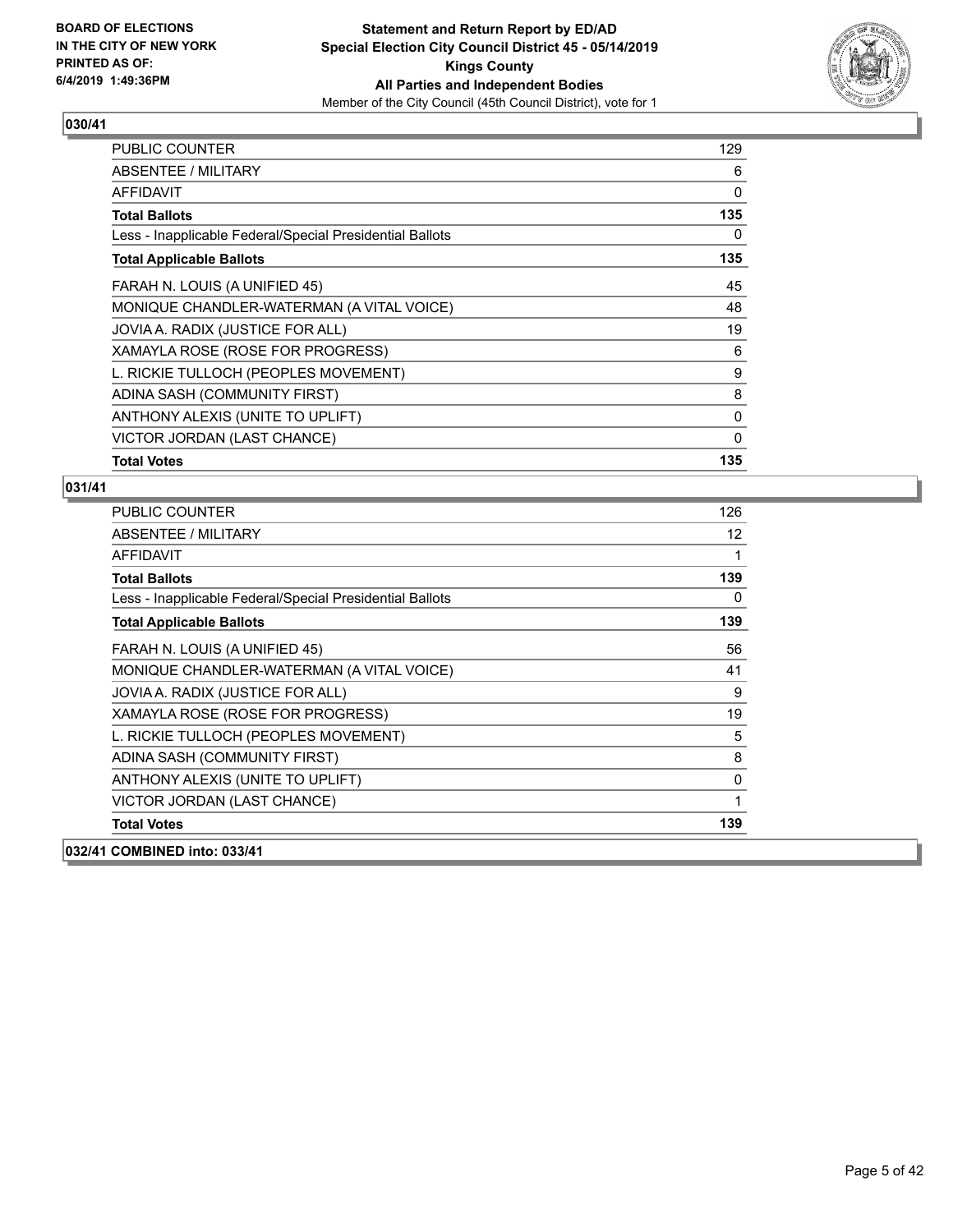

| <b>PUBLIC COUNTER</b>                                    | 146 |
|----------------------------------------------------------|-----|
| <b>ABSENTEE / MILITARY</b>                               | 25  |
| <b>AFFIDAVIT</b>                                         | 0   |
| <b>Total Ballots</b>                                     | 171 |
| Less - Inapplicable Federal/Special Presidential Ballots | 0   |
| <b>Total Applicable Ballots</b>                          | 171 |
| FARAH N. LOUIS (A UNIFIED 45)                            | 55  |
| MONIQUE CHANDLER-WATERMAN (A VITAL VOICE)                | 53  |
| JOVIA A. RADIX (JUSTICE FOR ALL)                         | 18  |
| XAMAYLA ROSE (ROSE FOR PROGRESS)                         | 10  |
| L. RICKIE TULLOCH (PEOPLES MOVEMENT)                     | 15  |
| ADINA SASH (COMMUNITY FIRST)                             | 17  |
| ANTHONY ALEXIS (UNITE TO UPLIFT)                         | 1   |
| VICTOR JORDAN (LAST CHANCE)                              | 0   |
| JOAN V. BURKE (WRITE-IN)                                 | 1   |
| MARILYN B. ONEIL (WRITE-IN)                              | 1   |
| <b>Total Votes</b>                                       | 171 |

#### **034/41 COMBINED into: 030/41**

| <b>PUBLIC COUNTER</b>                                    | 123          |
|----------------------------------------------------------|--------------|
| ABSENTEE / MILITARY                                      | 5            |
| AFFIDAVIT                                                | 0            |
| <b>Total Ballots</b>                                     | 128          |
| Less - Inapplicable Federal/Special Presidential Ballots | 0            |
| <b>Total Applicable Ballots</b>                          | 128          |
| FARAH N. LOUIS (A UNIFIED 45)                            | 22           |
| MONIQUE CHANDLER-WATERMAN (A VITAL VOICE)                | 33           |
| JOVIA A. RADIX (JUSTICE FOR ALL)                         | 55           |
| XAMAYLA ROSE (ROSE FOR PROGRESS)                         | 8            |
| L. RICKIE TULLOCH (PEOPLES MOVEMENT)                     | 5            |
| ADINA SASH (COMMUNITY FIRST)                             | 4            |
| ANTHONY ALEXIS (UNITE TO UPLIFT)                         | 0            |
| VICTOR JORDAN (LAST CHANCE)                              | $\mathbf{0}$ |
| <b>Total Votes</b>                                       | 127          |
| Unrecorded                                               |              |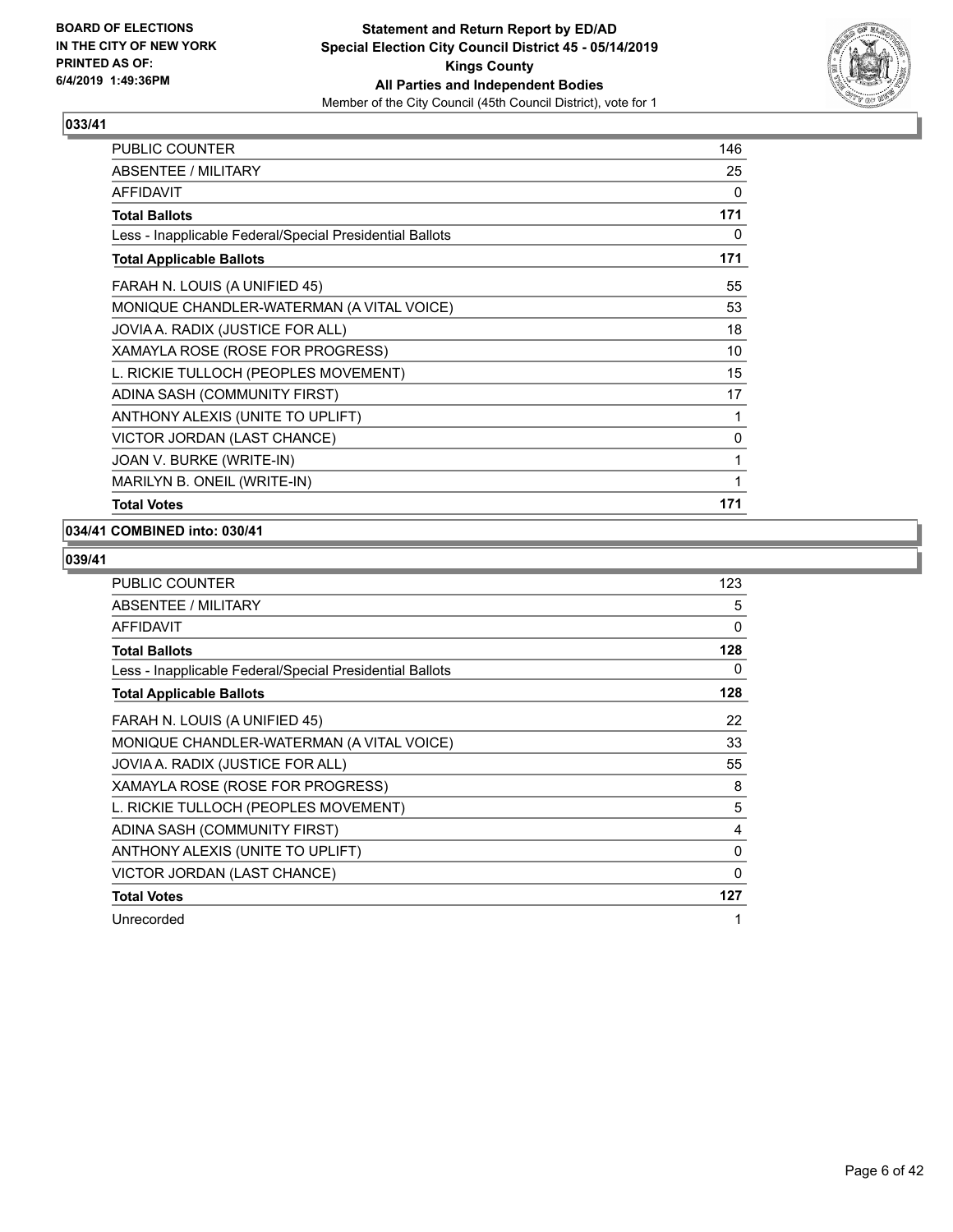

| <b>PUBLIC COUNTER</b>                                    | 86 |
|----------------------------------------------------------|----|
| ABSENTEE / MILITARY                                      | 0  |
| <b>AFFIDAVIT</b>                                         | 0  |
| <b>Total Ballots</b>                                     | 86 |
| Less - Inapplicable Federal/Special Presidential Ballots | 0  |
| <b>Total Applicable Ballots</b>                          | 86 |
| FARAH N. LOUIS (A UNIFIED 45)                            | 25 |
| MONIQUE CHANDLER-WATERMAN (A VITAL VOICE)                | 25 |
| JOVIA A. RADIX (JUSTICE FOR ALL)                         | 17 |
| XAMAYLA ROSE (ROSE FOR PROGRESS)                         | 9  |
| L. RICKIE TULLOCH (PEOPLES MOVEMENT)                     | 10 |
| ADINA SASH (COMMUNITY FIRST)                             | 0  |
| ANTHONY ALEXIS (UNITE TO UPLIFT)                         | 0  |
| VICTOR JORDAN (LAST CHANCE)                              | 0  |
| <b>Total Votes</b>                                       | 86 |

| PUBLIC COUNTER                                           | 88 |
|----------------------------------------------------------|----|
| ABSENTEE / MILITARY                                      | 6  |
| AFFIDAVIT                                                | 1  |
| <b>Total Ballots</b>                                     | 95 |
| Less - Inapplicable Federal/Special Presidential Ballots | 0  |
| <b>Total Applicable Ballots</b>                          | 95 |
| FARAH N. LOUIS (A UNIFIED 45)                            | 38 |
| MONIQUE CHANDLER-WATERMAN (A VITAL VOICE)                | 31 |
| JOVIA A. RADIX (JUSTICE FOR ALL)                         | 13 |
| XAMAYLA ROSE (ROSE FOR PROGRESS)                         | 2  |
| L. RICKIE TULLOCH (PEOPLES MOVEMENT)                     | 9  |
| ADINA SASH (COMMUNITY FIRST)                             | 2  |
| ANTHONY ALEXIS (UNITE TO UPLIFT)                         | 0  |
| VICTOR JORDAN (LAST CHANCE)                              | 0  |
| <b>Total Votes</b>                                       | 95 |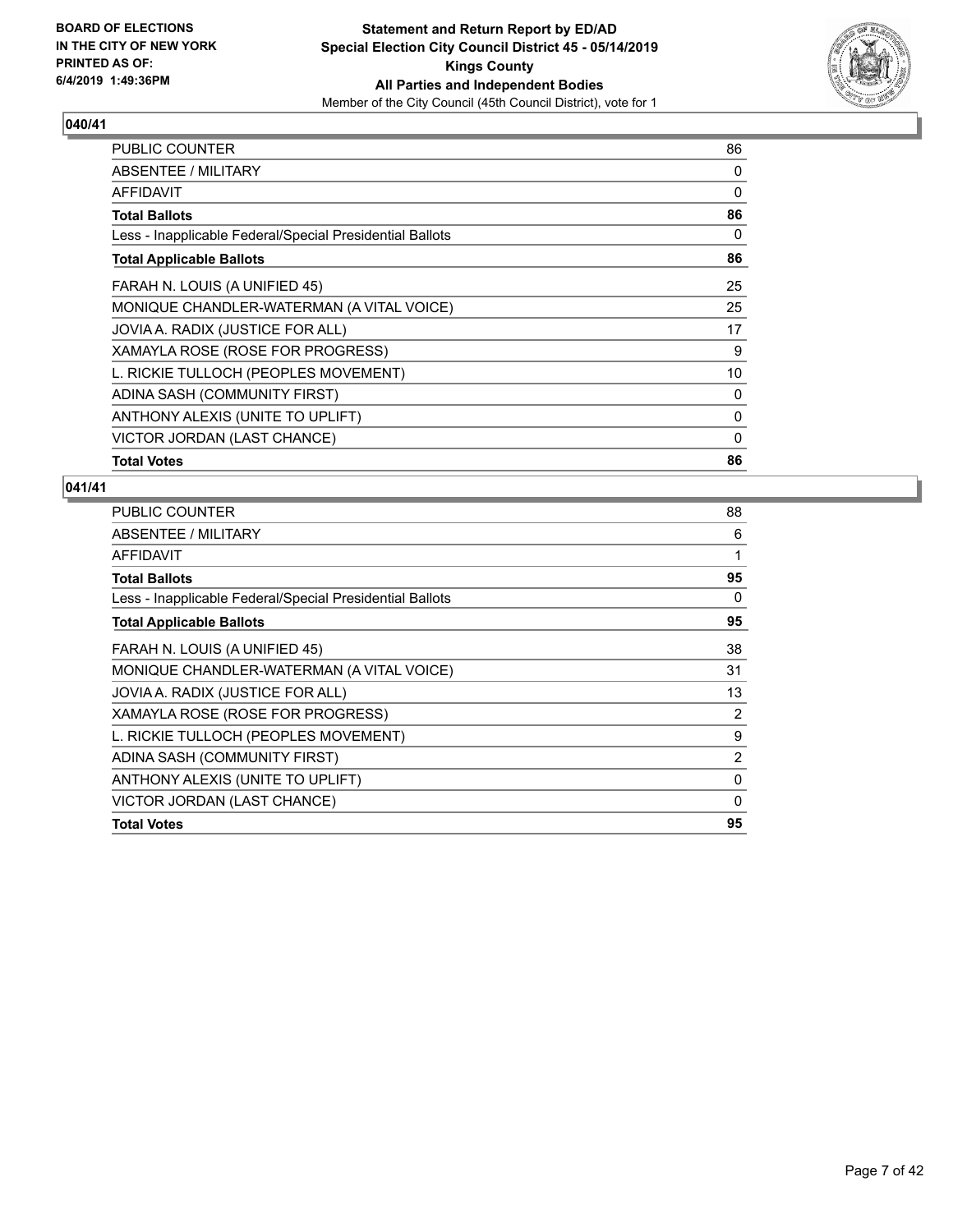

| <b>PUBLIC COUNTER</b>                                    | 80       |
|----------------------------------------------------------|----------|
| ABSENTEE / MILITARY                                      | 2        |
| <b>AFFIDAVIT</b>                                         | 0        |
| <b>Total Ballots</b>                                     | 82       |
| Less - Inapplicable Federal/Special Presidential Ballots | $\Omega$ |
| <b>Total Applicable Ballots</b>                          | 82       |
| FARAH N. LOUIS (A UNIFIED 45)                            | 39       |
| MONIQUE CHANDLER-WATERMAN (A VITAL VOICE)                | 18       |
| JOVIA A. RADIX (JUSTICE FOR ALL)                         | 12       |
| XAMAYLA ROSE (ROSE FOR PROGRESS)                         | 0        |
| L. RICKIE TULLOCH (PEOPLES MOVEMENT)                     | 5        |
| ADINA SASH (COMMUNITY FIRST)                             | 5        |
| ANTHONY ALEXIS (UNITE TO UPLIFT)                         | 2        |
| VICTOR JORDAN (LAST CHANCE)                              | 0        |
| VANCE MERRICK (WRITE-IN)                                 | 1        |
| <b>Total Votes</b>                                       | 82       |

| PUBLIC COUNTER                                           | 149 |
|----------------------------------------------------------|-----|
| ABSENTEE / MILITARY                                      | 5   |
| <b>AFFIDAVIT</b>                                         | 0   |
| <b>Total Ballots</b>                                     | 154 |
| Less - Inapplicable Federal/Special Presidential Ballots | 0   |
| <b>Total Applicable Ballots</b>                          | 154 |
| FARAH N. LOUIS (A UNIFIED 45)                            | 49  |
| MONIQUE CHANDLER-WATERMAN (A VITAL VOICE)                | 51  |
| JOVIA A. RADIX (JUSTICE FOR ALL)                         | 23  |
| XAMAYLA ROSE (ROSE FOR PROGRESS)                         | 14  |
| L. RICKIE TULLOCH (PEOPLES MOVEMENT)                     | 11  |
| ADINA SASH (COMMUNITY FIRST)                             | 4   |
| ANTHONY ALEXIS (UNITE TO UPLIFT)                         | 1   |
| VICTOR JORDAN (LAST CHANCE)                              | 0   |
| <b>Total Votes</b>                                       | 153 |
| Unrecorded                                               | 1   |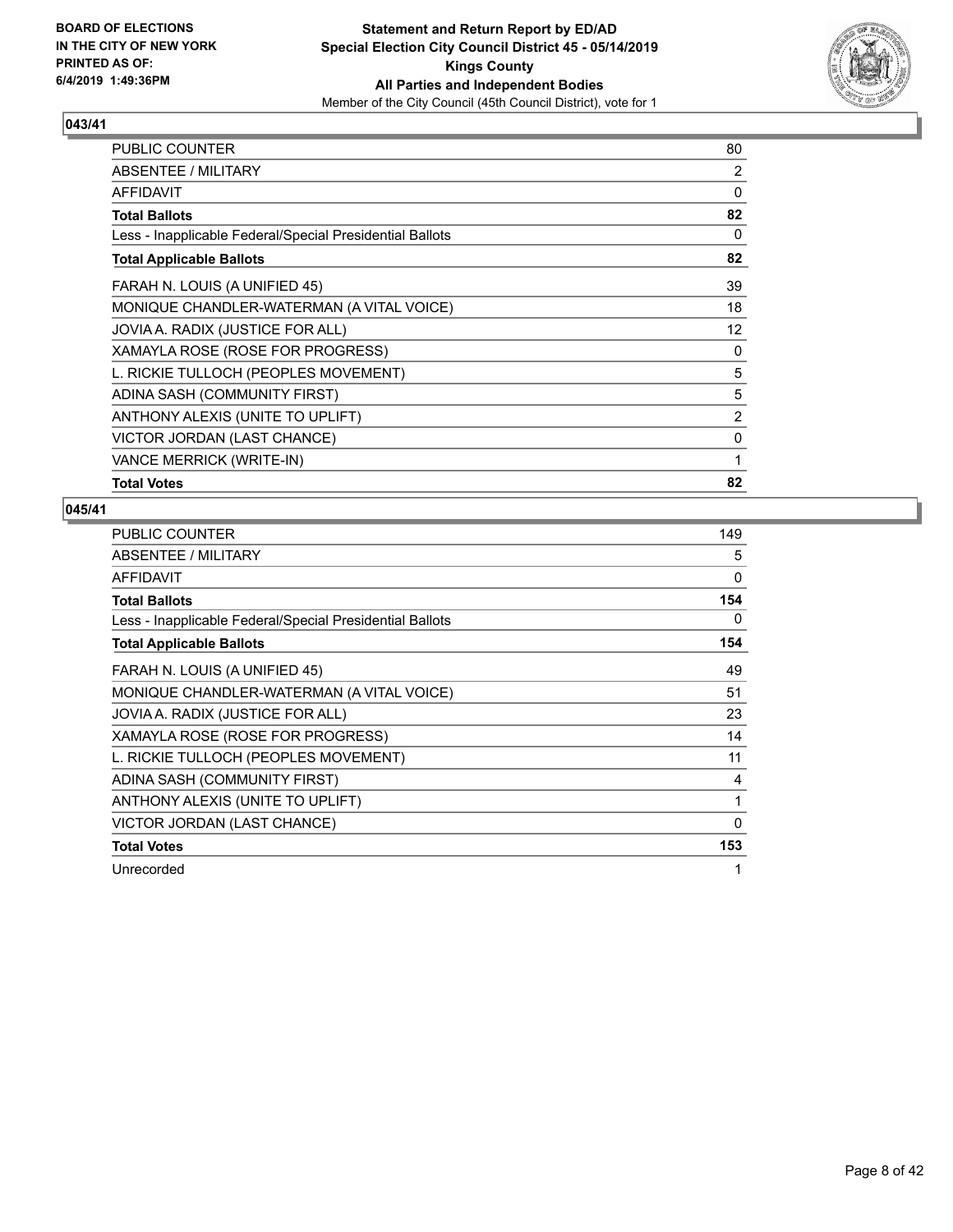

| <b>PUBLIC COUNTER</b>                                    | 98 |
|----------------------------------------------------------|----|
| ABSENTEE / MILITARY                                      | 0  |
| <b>AFFIDAVIT</b>                                         | 0  |
| <b>Total Ballots</b>                                     | 98 |
| Less - Inapplicable Federal/Special Presidential Ballots | 0  |
| <b>Total Applicable Ballots</b>                          | 98 |
| FARAH N. LOUIS (A UNIFIED 45)                            | 29 |
| MONIQUE CHANDLER-WATERMAN (A VITAL VOICE)                | 36 |
| JOVIA A. RADIX (JUSTICE FOR ALL)                         | 12 |
| XAMAYLA ROSE (ROSE FOR PROGRESS)                         | 10 |
| L. RICKIE TULLOCH (PEOPLES MOVEMENT)                     | 11 |
| ADINA SASH (COMMUNITY FIRST)                             | 0  |
| ANTHONY ALEXIS (UNITE TO UPLIFT)                         | 0  |
| VICTOR JORDAN (LAST CHANCE)                              | 0  |
| <b>Total Votes</b>                                       | 98 |

| PUBLIC COUNTER                                           | 47 |
|----------------------------------------------------------|----|
| ABSENTEE / MILITARY                                      | 0  |
| <b>AFFIDAVIT</b>                                         | 0  |
| <b>Total Ballots</b>                                     | 47 |
| Less - Inapplicable Federal/Special Presidential Ballots | 0  |
| <b>Total Applicable Ballots</b>                          | 47 |
| FARAH N. LOUIS (A UNIFIED 45)                            | 16 |
| MONIQUE CHANDLER-WATERMAN (A VITAL VOICE)                | 22 |
| JOVIA A. RADIX (JUSTICE FOR ALL)                         | 5  |
| XAMAYLA ROSE (ROSE FOR PROGRESS)                         | 1  |
| L. RICKIE TULLOCH (PEOPLES MOVEMENT)                     | 3  |
| ADINA SASH (COMMUNITY FIRST)                             | 0  |
| ANTHONY ALEXIS (UNITE TO UPLIFT)                         | 0  |
| VICTOR JORDAN (LAST CHANCE)                              | 0  |
| <b>Total Votes</b>                                       | 47 |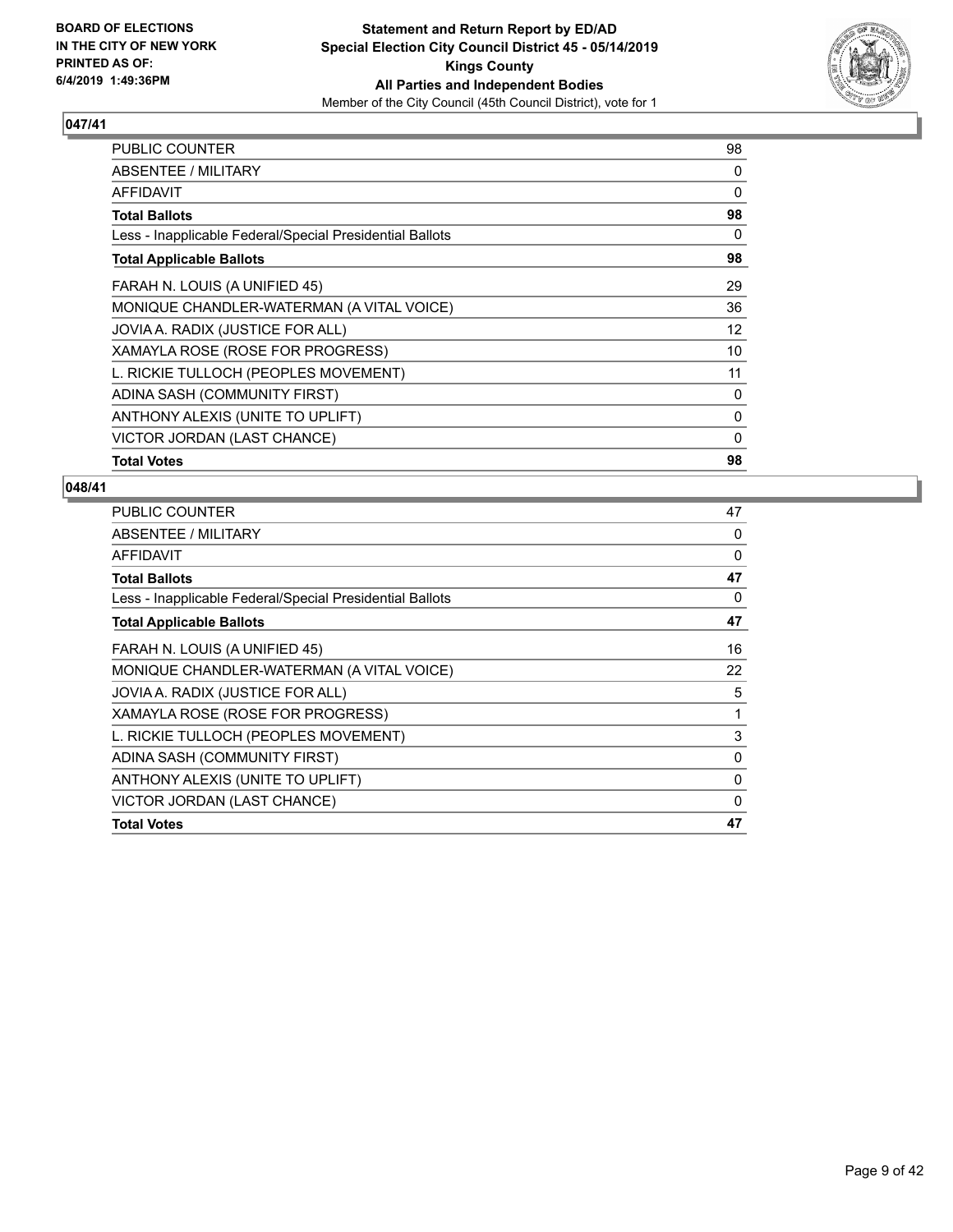

| <b>PUBLIC COUNTER</b>                                    | 185 |
|----------------------------------------------------------|-----|
| <b>ABSENTEE / MILITARY</b>                               | 4   |
| AFFIDAVIT                                                | 2   |
| <b>Total Ballots</b>                                     | 191 |
| Less - Inapplicable Federal/Special Presidential Ballots | 0   |
| <b>Total Applicable Ballots</b>                          | 191 |
| FARAH N. LOUIS (A UNIFIED 45)                            | 156 |
| MONIQUE CHANDLER-WATERMAN (A VITAL VOICE)                | 0   |
| JOVIA A. RADIX (JUSTICE FOR ALL)                         | 2   |
| XAMAYLA ROSE (ROSE FOR PROGRESS)                         | 1   |
| L. RICKIE TULLOCH (PEOPLES MOVEMENT)                     | 3   |
| ADINA SASH (COMMUNITY FIRST)                             | 27  |
| ANTHONY ALEXIS (UNITE TO UPLIFT)                         | 1   |
| VICTOR JORDAN (LAST CHANCE)                              | 1   |
| <b>Total Votes</b>                                       | 191 |

**051/41 COMBINED into: 091/41**

#### **052/41 COMBINED into: 054/41**

#### **053/41 COMBINED into: 055/41**

| PUBLIC COUNTER                                           | 118 |
|----------------------------------------------------------|-----|
| ABSENTEE / MILITARY                                      | 11  |
| AFFIDAVIT                                                | 1   |
| <b>Total Ballots</b>                                     | 130 |
| Less - Inapplicable Federal/Special Presidential Ballots | 0   |
| <b>Total Applicable Ballots</b>                          | 130 |
| FARAH N. LOUIS (A UNIFIED 45)                            | 75  |
| MONIQUE CHANDLER-WATERMAN (A VITAL VOICE)                | 14  |
| JOVIA A. RADIX (JUSTICE FOR ALL)                         | 10  |
| XAMAYLA ROSE (ROSE FOR PROGRESS)                         | 8   |
| L. RICKIE TULLOCH (PEOPLES MOVEMENT)                     | 3   |
| ADINA SASH (COMMUNITY FIRST)                             | 18  |
| ANTHONY ALEXIS (UNITE TO UPLIFT)                         | 0   |
| VICTOR JORDAN (LAST CHANCE)                              | 0   |
| UNATTRIBUTABLE WRITE-IN (WRITE-IN)                       | 1   |
| <b>Total Votes</b>                                       | 129 |
| Unrecorded                                               | 1   |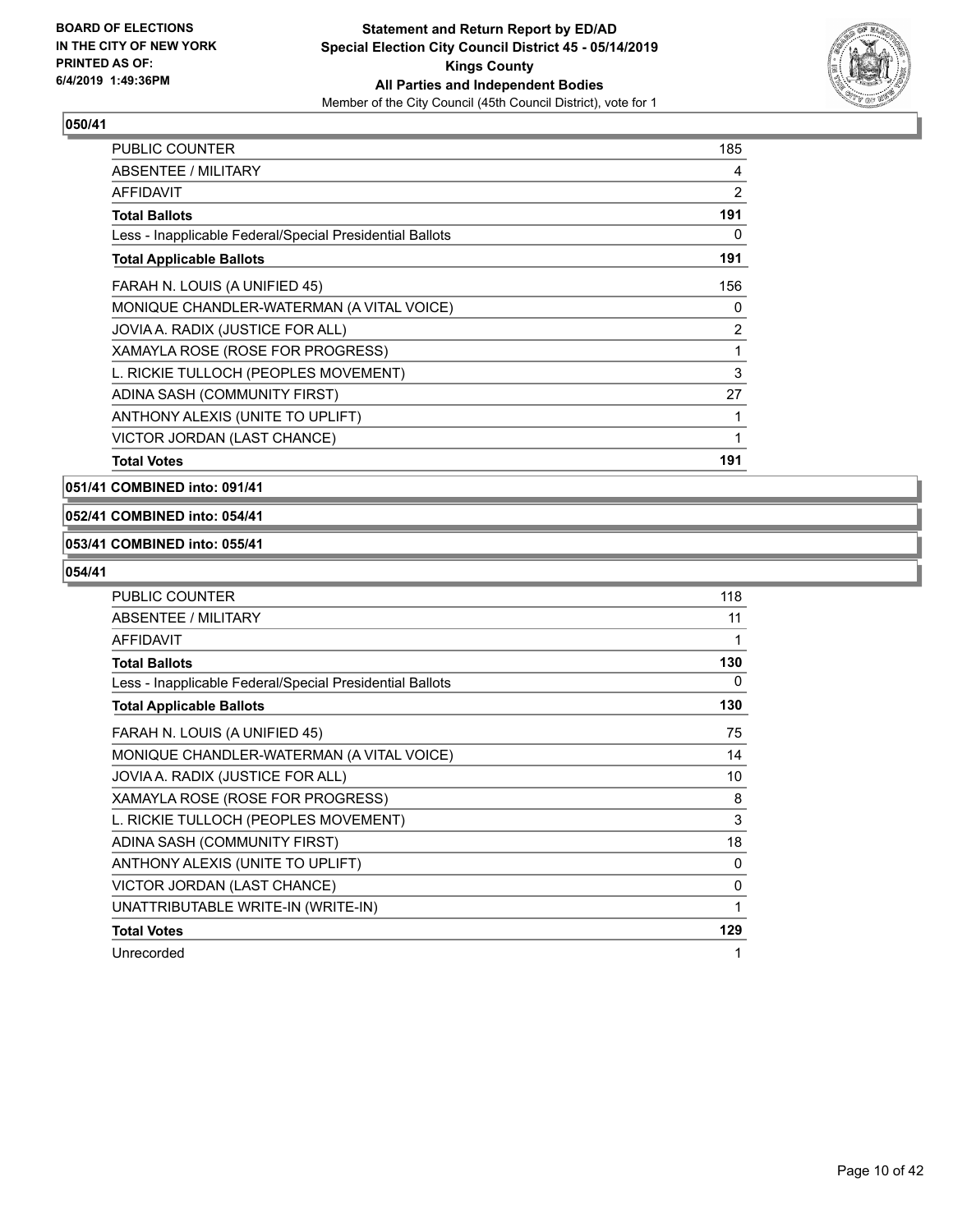

| <b>Total Votes</b>                                       | 167 |
|----------------------------------------------------------|-----|
| VICTOR JORDAN (LAST CHANCE)                              | 0   |
| ANTHONY ALEXIS (UNITE TO UPLIFT)                         | 0   |
| ADINA SASH (COMMUNITY FIRST)                             | 0   |
| L. RICKIE TULLOCH (PEOPLES MOVEMENT)                     | 1   |
| XAMAYLA ROSE (ROSE FOR PROGRESS)                         | 4   |
| JOVIA A. RADIX (JUSTICE FOR ALL)                         | 5   |
| MONIQUE CHANDLER-WATERMAN (A VITAL VOICE)                | 50  |
| FARAH N. LOUIS (A UNIFIED 45)                            | 107 |
| <b>Total Applicable Ballots</b>                          | 167 |
| Less - Inapplicable Federal/Special Presidential Ballots | 0   |
| <b>Total Ballots</b>                                     | 167 |
| <b>AFFIDAVIT</b>                                         | 0   |
| ABSENTEE / MILITARY                                      | 12  |
| <b>PUBLIC COUNTER</b>                                    | 155 |

| PUBLIC COUNTER                                           | 80  |
|----------------------------------------------------------|-----|
| ABSENTEE / MILITARY                                      | 20  |
| AFFIDAVIT                                                | 0   |
| <b>Total Ballots</b>                                     | 100 |
| Less - Inapplicable Federal/Special Presidential Ballots | 0   |
| <b>Total Applicable Ballots</b>                          | 100 |
| FARAH N. LOUIS (A UNIFIED 45)                            | 53  |
| MONIQUE CHANDLER-WATERMAN (A VITAL VOICE)                | 12  |
| JOVIA A. RADIX (JUSTICE FOR ALL)                         | 2   |
| XAMAYLA ROSE (ROSE FOR PROGRESS)                         | 5   |
| L. RICKIE TULLOCH (PEOPLES MOVEMENT)                     | 1   |
| ADINA SASH (COMMUNITY FIRST)                             | 25  |
| ANTHONY ALEXIS (UNITE TO UPLIFT)                         | 1   |
| VICTOR JORDAN (LAST CHANCE)                              | 1   |
| <b>Total Votes</b>                                       | 100 |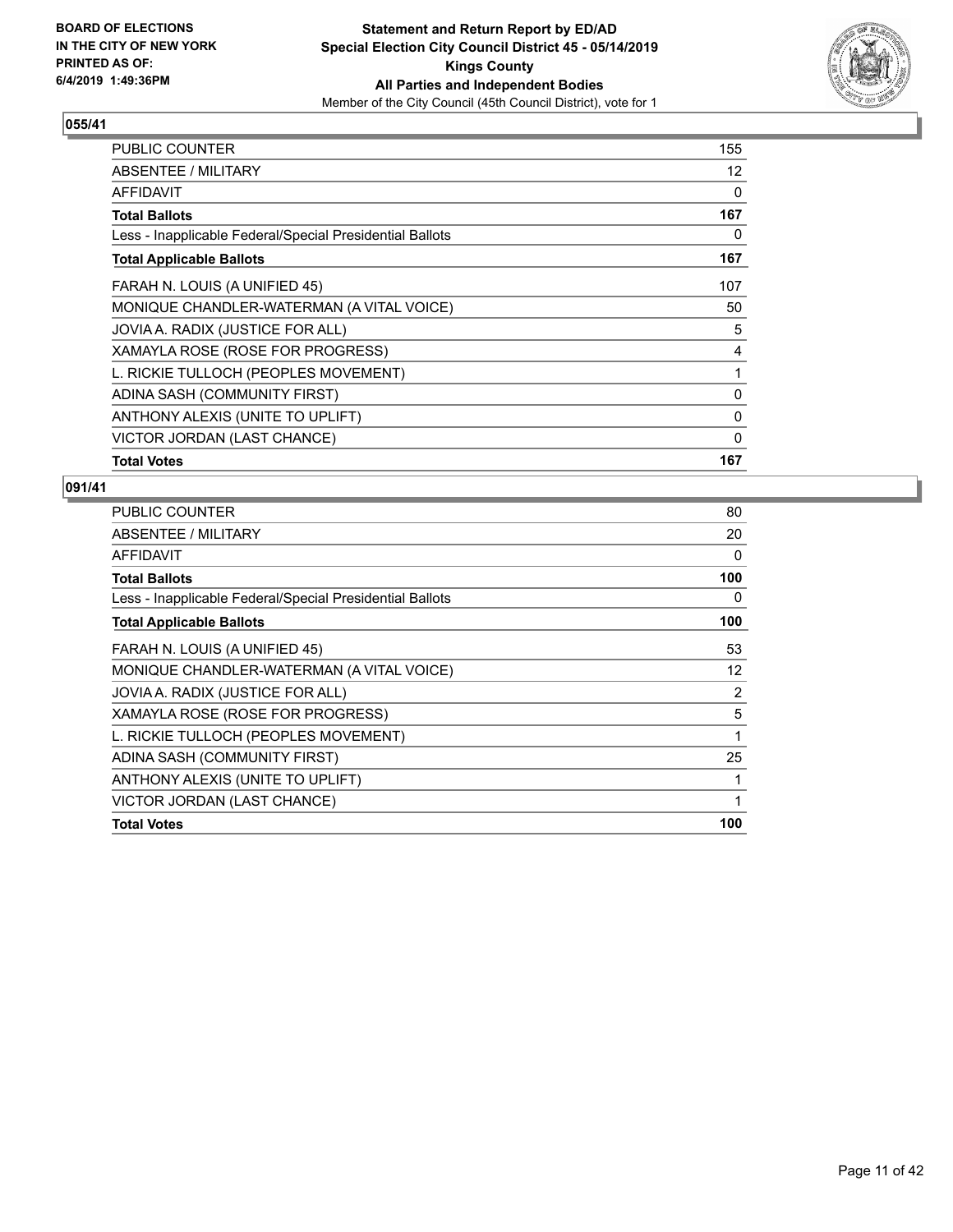

| <b>PUBLIC COUNTER</b>                                    | 76             |
|----------------------------------------------------------|----------------|
| <b>ABSENTEE / MILITARY</b>                               | 3              |
| <b>AFFIDAVIT</b>                                         | 0              |
| <b>Total Ballots</b>                                     | 79             |
| Less - Inapplicable Federal/Special Presidential Ballots | 0              |
| <b>Total Applicable Ballots</b>                          | 79             |
| FARAH N. LOUIS (A UNIFIED 45)                            | 47             |
| MONIQUE CHANDLER-WATERMAN (A VITAL VOICE)                | 6              |
| JOVIA A. RADIX (JUSTICE FOR ALL)                         | 2              |
| XAMAYLA ROSE (ROSE FOR PROGRESS)                         | 0              |
| L. RICKIE TULLOCH (PEOPLES MOVEMENT)                     | 1              |
| ADINA SASH (COMMUNITY FIRST)                             | 21             |
| ANTHONY ALEXIS (UNITE TO UPLIFT)                         | 0              |
| VICTOR JORDAN (LAST CHANCE)                              | 0              |
| <b>Total Votes</b>                                       | 77             |
| Unrecorded                                               | $\overline{2}$ |

#### **096/41 COMBINED into: 031/41**

#### **097/41 COMBINED into: 045/41**

| PUBLIC COUNTER                                           | 52             |
|----------------------------------------------------------|----------------|
| ABSENTEE / MILITARY                                      | 2              |
| <b>AFFIDAVIT</b>                                         | $\mathbf 0$    |
| <b>Total Ballots</b>                                     | 54             |
| Less - Inapplicable Federal/Special Presidential Ballots | $\Omega$       |
| <b>Total Applicable Ballots</b>                          | 54             |
| FARAH N. LOUIS (A UNIFIED 45)                            | 30             |
| MONIQUE CHANDLER-WATERMAN (A VITAL VOICE)                | 11             |
| JOVIA A. RADIX (JUSTICE FOR ALL)                         | $\overline{4}$ |
| XAMAYLA ROSE (ROSE FOR PROGRESS)                         | 2              |
| L. RICKIE TULLOCH (PEOPLES MOVEMENT)                     | 4              |
| ADINA SASH (COMMUNITY FIRST)                             | 3              |
| ANTHONY ALEXIS (UNITE TO UPLIFT)                         | $\Omega$       |
| VICTOR JORDAN (LAST CHANCE)                              | $\Omega$       |
| <b>Total Votes</b>                                       | 54             |
| 099/41 COMBINED into: 031/41                             |                |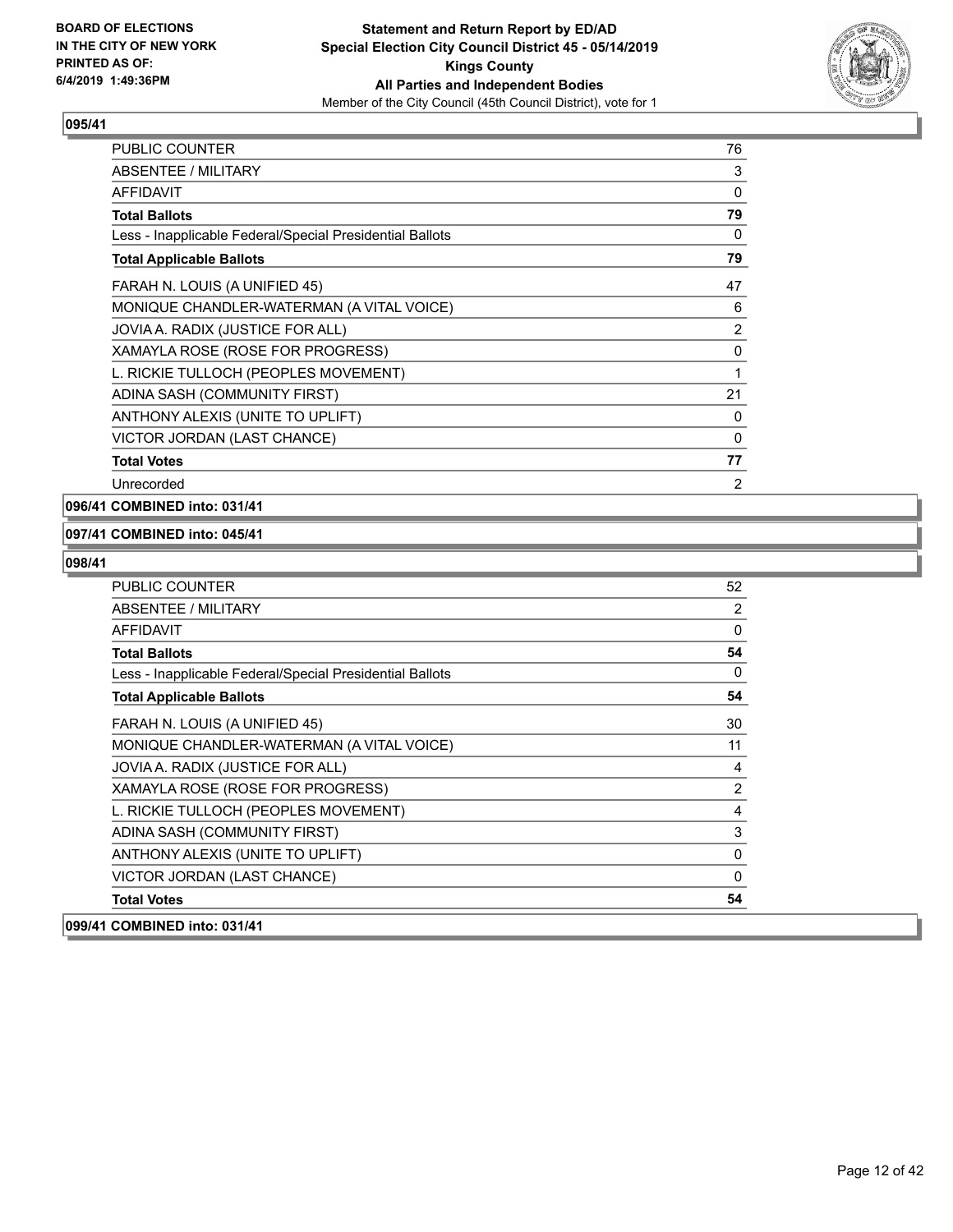

| <b>PUBLIC COUNTER</b>                                    | 136 |
|----------------------------------------------------------|-----|
| ABSENTEE / MILITARY                                      | 3   |
| <b>AFFIDAVIT</b>                                         | 0   |
| <b>Total Ballots</b>                                     | 139 |
| Less - Inapplicable Federal/Special Presidential Ballots | 0   |
| <b>Total Applicable Ballots</b>                          | 139 |
| FARAH N. LOUIS (A UNIFIED 45)                            | 70  |
| MONIQUE CHANDLER-WATERMAN (A VITAL VOICE)                | 28  |
| JOVIA A. RADIX (JUSTICE FOR ALL)                         | 6   |
| XAMAYLA ROSE (ROSE FOR PROGRESS)                         | 3   |
| L. RICKIE TULLOCH (PEOPLES MOVEMENT)                     | 6   |
| ADINA SASH (COMMUNITY FIRST)                             | 23  |
| ANTHONY ALEXIS (UNITE TO UPLIFT)                         | 2   |
| VICTOR JORDAN (LAST CHANCE)                              | 1   |
| <b>Total Votes</b>                                       | 139 |

# **037/42**

| <b>PUBLIC COUNTER</b>                                    | 52             |
|----------------------------------------------------------|----------------|
| ABSENTEE / MILITARY                                      | 3              |
| <b>AFFIDAVIT</b>                                         | 0              |
| <b>Total Ballots</b>                                     | 55             |
| Less - Inapplicable Federal/Special Presidential Ballots | $\Omega$       |
| <b>Total Applicable Ballots</b>                          | 55             |
| FARAH N. LOUIS (A UNIFIED 45)                            | 24             |
| MONIQUE CHANDLER-WATERMAN (A VITAL VOICE)                | 16             |
| JOVIA A. RADIX (JUSTICE FOR ALL)                         | 4              |
| XAMAYLA ROSE (ROSE FOR PROGRESS)                         | 5              |
| L. RICKIE TULLOCH (PEOPLES MOVEMENT)                     | 4              |
| ADINA SASH (COMMUNITY FIRST)                             | $\overline{2}$ |
| ANTHONY ALEXIS (UNITE TO UPLIFT)                         | 0              |
| VICTOR JORDAN (LAST CHANCE)                              | $\Omega$       |
| <b>Total Votes</b>                                       | 55             |
| 038/42 COMBINED into: 064/42                             |                |

**039/42 COMBINED into: 058/42**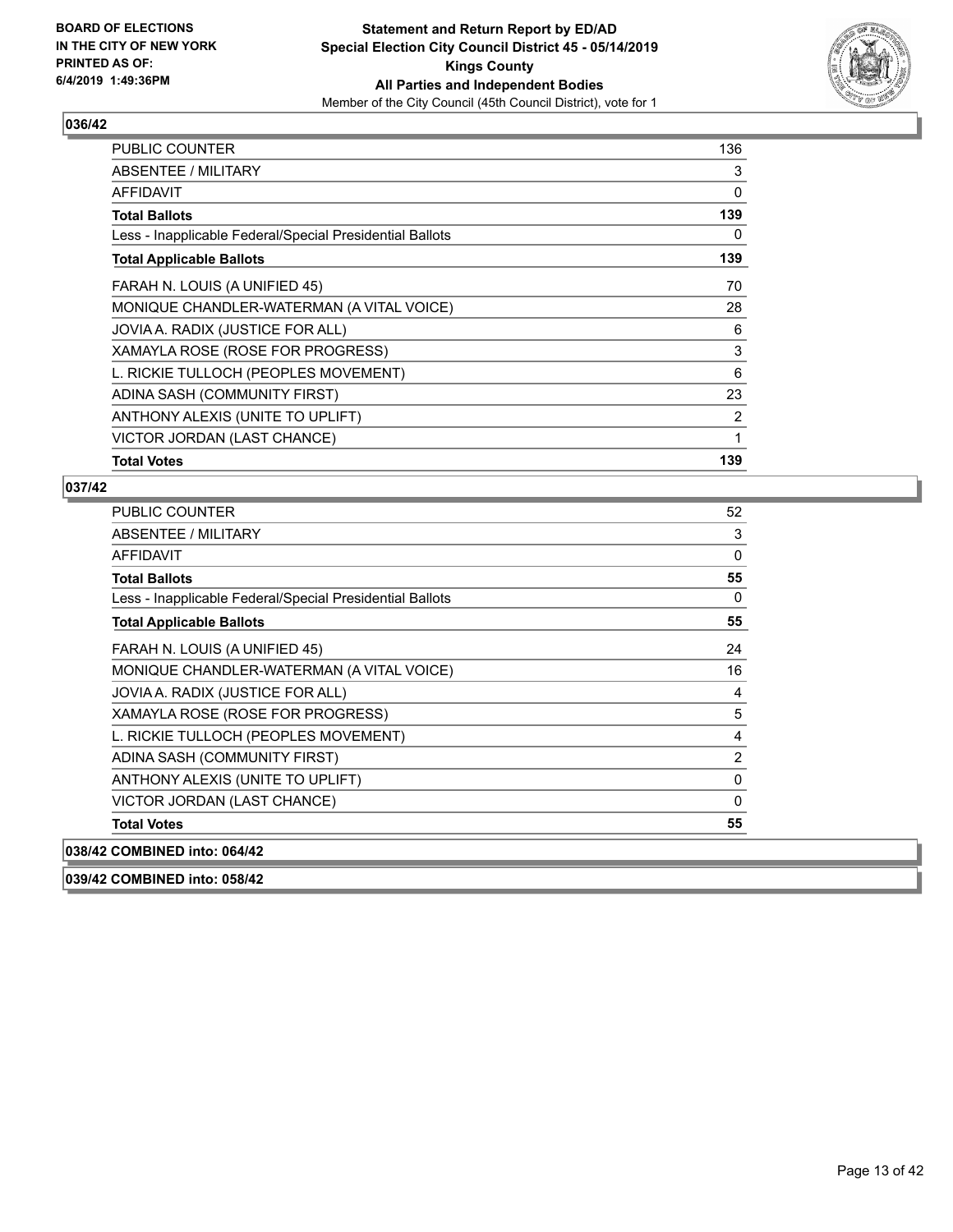

| <b>PUBLIC COUNTER</b>                                    | 119 |
|----------------------------------------------------------|-----|
| ABSENTEE / MILITARY                                      |     |
| <b>AFFIDAVIT</b>                                         | 1   |
| <b>Total Ballots</b>                                     | 121 |
| Less - Inapplicable Federal/Special Presidential Ballots | 0   |
| <b>Total Applicable Ballots</b>                          | 121 |
| FARAH N. LOUIS (A UNIFIED 45)                            | 27  |
| MONIQUE CHANDLER-WATERMAN (A VITAL VOICE)                | 43  |
| JOVIA A. RADIX (JUSTICE FOR ALL)                         | 16  |
| XAMAYLA ROSE (ROSE FOR PROGRESS)                         | 10  |
| L. RICKIE TULLOCH (PEOPLES MOVEMENT)                     | 19  |
| ADINA SASH (COMMUNITY FIRST)                             | 2   |
| ANTHONY ALEXIS (UNITE TO UPLIFT)                         | 0   |
| VICTOR JORDAN (LAST CHANCE)                              | 4   |
| <b>Total Votes</b>                                       | 121 |

| PUBLIC COUNTER                                           | 120 |
|----------------------------------------------------------|-----|
| ABSENTEE / MILITARY                                      | 7   |
| AFFIDAVIT                                                | 3   |
| <b>Total Ballots</b>                                     | 130 |
| Less - Inapplicable Federal/Special Presidential Ballots | 0   |
| <b>Total Applicable Ballots</b>                          | 130 |
| FARAH N. LOUIS (A UNIFIED 45)                            | 31  |
| MONIQUE CHANDLER-WATERMAN (A VITAL VOICE)                | 34  |
| JOVIA A. RADIX (JUSTICE FOR ALL)                         | 14  |
| XAMAYLA ROSE (ROSE FOR PROGRESS)                         | 5   |
| L. RICKIE TULLOCH (PEOPLES MOVEMENT)                     | 36  |
| ADINA SASH (COMMUNITY FIRST)                             | 5   |
| ANTHONY ALEXIS (UNITE TO UPLIFT)                         | 4   |
| VICTOR JORDAN (LAST CHANCE)                              | 0   |
| ANTHONY BECKFORD (WRITE-IN)                              | 1   |
| <b>Total Votes</b>                                       | 130 |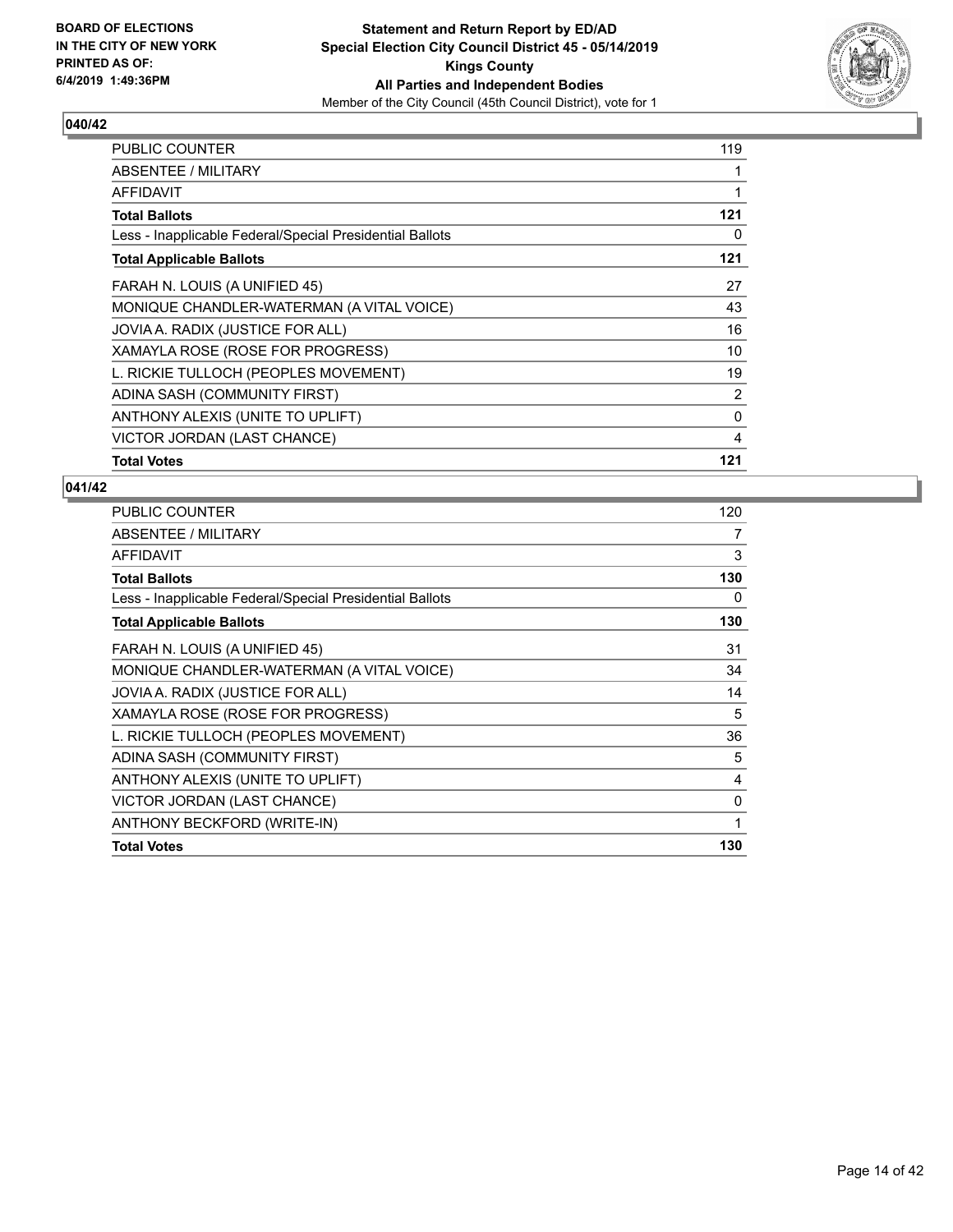

| <b>PUBLIC COUNTER</b>                                    | 127 |
|----------------------------------------------------------|-----|
| ABSENTEE / MILITARY                                      | 4   |
| <b>AFFIDAVIT</b>                                         | 0   |
| <b>Total Ballots</b>                                     | 131 |
| Less - Inapplicable Federal/Special Presidential Ballots | 0   |
| <b>Total Applicable Ballots</b>                          | 131 |
| FARAH N. LOUIS (A UNIFIED 45)                            | 34  |
| MONIQUE CHANDLER-WATERMAN (A VITAL VOICE)                | 26  |
| JOVIA A. RADIX (JUSTICE FOR ALL)                         | 7   |
| XAMAYLA ROSE (ROSE FOR PROGRESS)                         | 16  |
| L. RICKIE TULLOCH (PEOPLES MOVEMENT)                     | 8   |
| ADINA SASH (COMMUNITY FIRST)                             | 4   |
| ANTHONY ALEXIS (UNITE TO UPLIFT)                         | 34  |
| VICTOR JORDAN (LAST CHANCE)                              | 0   |
| HERCULES REID (WRITE-IN)                                 | 1   |
| <b>Total Votes</b>                                       | 130 |
| Unrecorded                                               | 1   |

| PUBLIC COUNTER                                           | 95  |
|----------------------------------------------------------|-----|
| ABSENTEE / MILITARY                                      | 9   |
| <b>AFFIDAVIT</b>                                         | 1   |
| <b>Total Ballots</b>                                     | 105 |
| Less - Inapplicable Federal/Special Presidential Ballots | 0   |
| <b>Total Applicable Ballots</b>                          | 105 |
| FARAH N. LOUIS (A UNIFIED 45)                            | 29  |
| MONIQUE CHANDLER-WATERMAN (A VITAL VOICE)                | 45  |
| JOVIA A. RADIX (JUSTICE FOR ALL)                         | 5   |
| XAMAYLA ROSE (ROSE FOR PROGRESS)                         | 11  |
| L. RICKIE TULLOCH (PEOPLES MOVEMENT)                     | 5   |
| ADINA SASH (COMMUNITY FIRST)                             | 8   |
| ANTHONY ALEXIS (UNITE TO UPLIFT)                         | 0   |
| VICTOR JORDAN (LAST CHANCE)                              | 2   |
| <b>Total Votes</b>                                       | 105 |
| 044/42 COMBINED into: 071/42                             |     |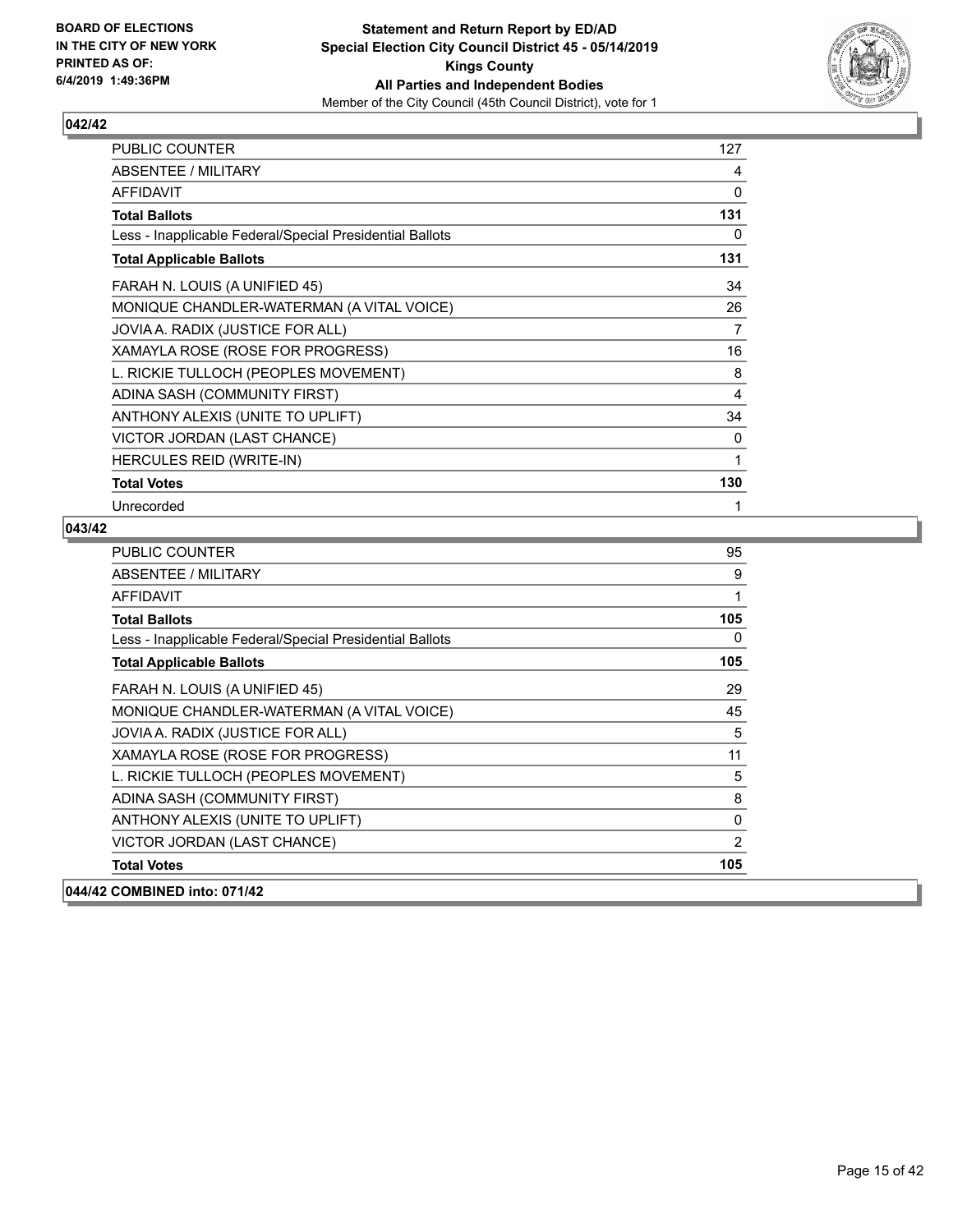

| <b>PUBLIC COUNTER</b>                                    | 89 |
|----------------------------------------------------------|----|
| ABSENTEE / MILITARY                                      |    |
| AFFIDAVIT                                                | 0  |
| <b>Total Ballots</b>                                     | 90 |
| Less - Inapplicable Federal/Special Presidential Ballots | 0  |
| <b>Total Applicable Ballots</b>                          | 90 |
| FARAH N. LOUIS (A UNIFIED 45)                            | 34 |
| MONIQUE CHANDLER-WATERMAN (A VITAL VOICE)                | 36 |
| JOVIA A. RADIX (JUSTICE FOR ALL)                         | 10 |
| XAMAYLA ROSE (ROSE FOR PROGRESS)                         | 4  |
| L. RICKIE TULLOCH (PEOPLES MOVEMENT)                     | 5  |
| ADINA SASH (COMMUNITY FIRST)                             | 1  |
| ANTHONY ALEXIS (UNITE TO UPLIFT)                         | 0  |
| VICTOR JORDAN (LAST CHANCE)                              | 0  |
| <b>Total Votes</b>                                       | 90 |

| <b>PUBLIC COUNTER</b>                                    | 108            |
|----------------------------------------------------------|----------------|
| ABSENTEE / MILITARY                                      | 0              |
| <b>AFFIDAVIT</b>                                         | $\overline{2}$ |
| <b>Total Ballots</b>                                     | 110            |
| Less - Inapplicable Federal/Special Presidential Ballots | 0              |
| <b>Total Applicable Ballots</b>                          | 110            |
| FARAH N. LOUIS (A UNIFIED 45)                            | 25             |
| MONIQUE CHANDLER-WATERMAN (A VITAL VOICE)                | 56             |
| JOVIA A. RADIX (JUSTICE FOR ALL)                         | 11             |
| XAMAYLA ROSE (ROSE FOR PROGRESS)                         | 7              |
| L. RICKIE TULLOCH (PEOPLES MOVEMENT)                     | 8              |
| ADINA SASH (COMMUNITY FIRST)                             | $\overline{2}$ |
| ANTHONY ALEXIS (UNITE TO UPLIFT)                         | 0              |
| VICTOR JORDAN (LAST CHANCE)                              | 1              |
| <b>Total Votes</b>                                       | 110            |
| 047/42 COMBINED into: 050/42                             |                |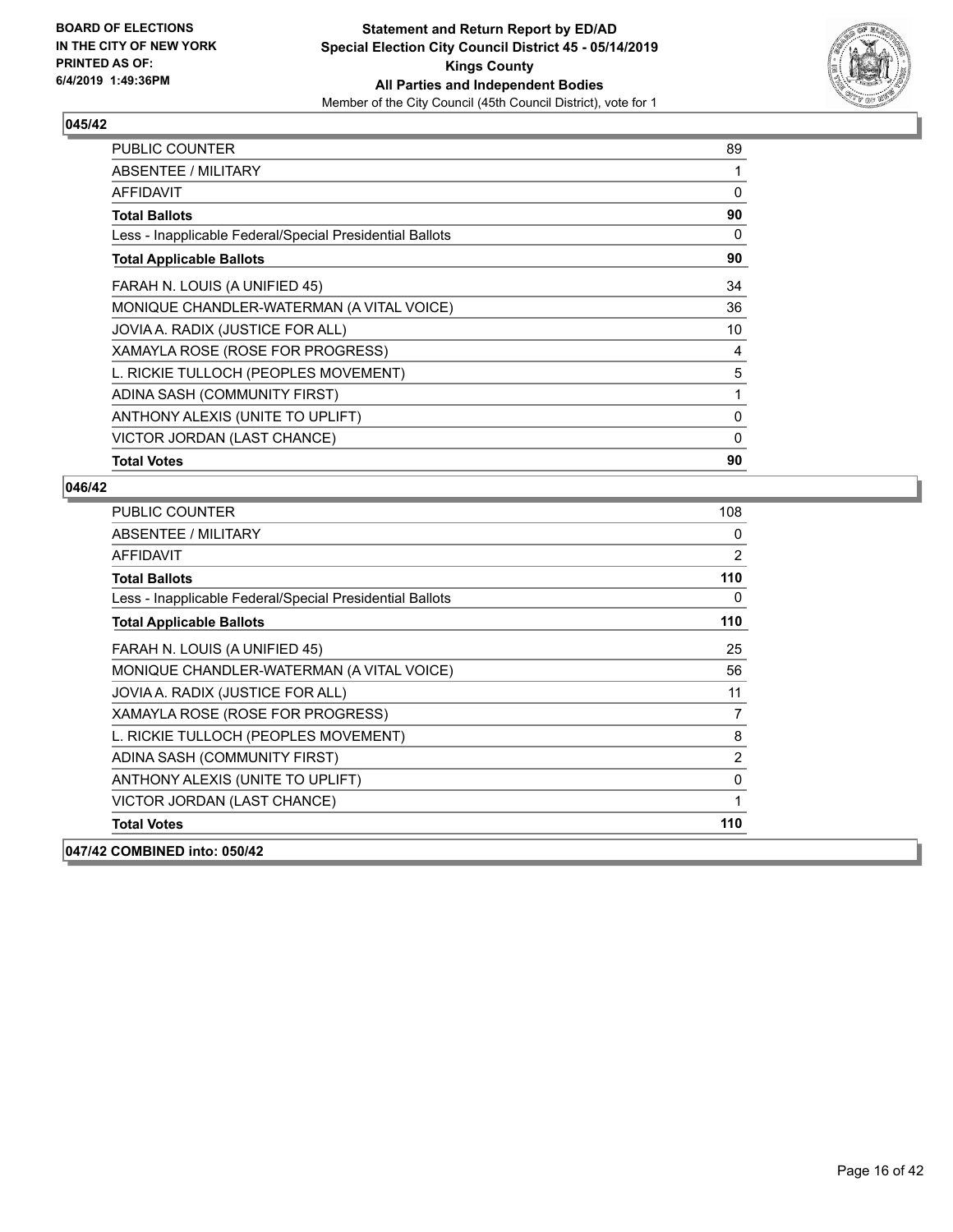

| <b>PUBLIC COUNTER</b>                                    | 105 |
|----------------------------------------------------------|-----|
| ABSENTEE / MILITARY                                      | 9   |
| <b>AFFIDAVIT</b>                                         | 0   |
| <b>Total Ballots</b>                                     | 114 |
| Less - Inapplicable Federal/Special Presidential Ballots | 0   |
| <b>Total Applicable Ballots</b>                          | 114 |
| FARAH N. LOUIS (A UNIFIED 45)                            | 40  |
| MONIQUE CHANDLER-WATERMAN (A VITAL VOICE)                | 39  |
| JOVIA A. RADIX (JUSTICE FOR ALL)                         | 6   |
| XAMAYLA ROSE (ROSE FOR PROGRESS)                         | 4   |
| L. RICKIE TULLOCH (PEOPLES MOVEMENT)                     | 15  |
| ADINA SASH (COMMUNITY FIRST)                             | 8   |
| ANTHONY ALEXIS (UNITE TO UPLIFT)                         | 1   |
| VICTOR JORDAN (LAST CHANCE)                              | 1   |
| <b>Total Votes</b>                                       | 114 |

| PUBLIC COUNTER                                           | 191      |
|----------------------------------------------------------|----------|
| ABSENTEE / MILITARY                                      | 3        |
| AFFIDAVIT                                                | 0        |
| <b>Total Ballots</b>                                     | 194      |
| Less - Inapplicable Federal/Special Presidential Ballots | 0        |
| <b>Total Applicable Ballots</b>                          | 194      |
| FARAH N. LOUIS (A UNIFIED 45)                            | 84       |
| MONIQUE CHANDLER-WATERMAN (A VITAL VOICE)                | 69       |
| JOVIA A. RADIX (JUSTICE FOR ALL)                         | 5        |
| XAMAYLA ROSE (ROSE FOR PROGRESS)                         | 11       |
| L. RICKIE TULLOCH (PEOPLES MOVEMENT)                     | 19       |
| ADINA SASH (COMMUNITY FIRST)                             | 4        |
| ANTHONY ALEXIS (UNITE TO UPLIFT)                         | 2        |
| VICTOR JORDAN (LAST CHANCE)                              | $\Omega$ |
| <b>Total Votes</b>                                       | 194      |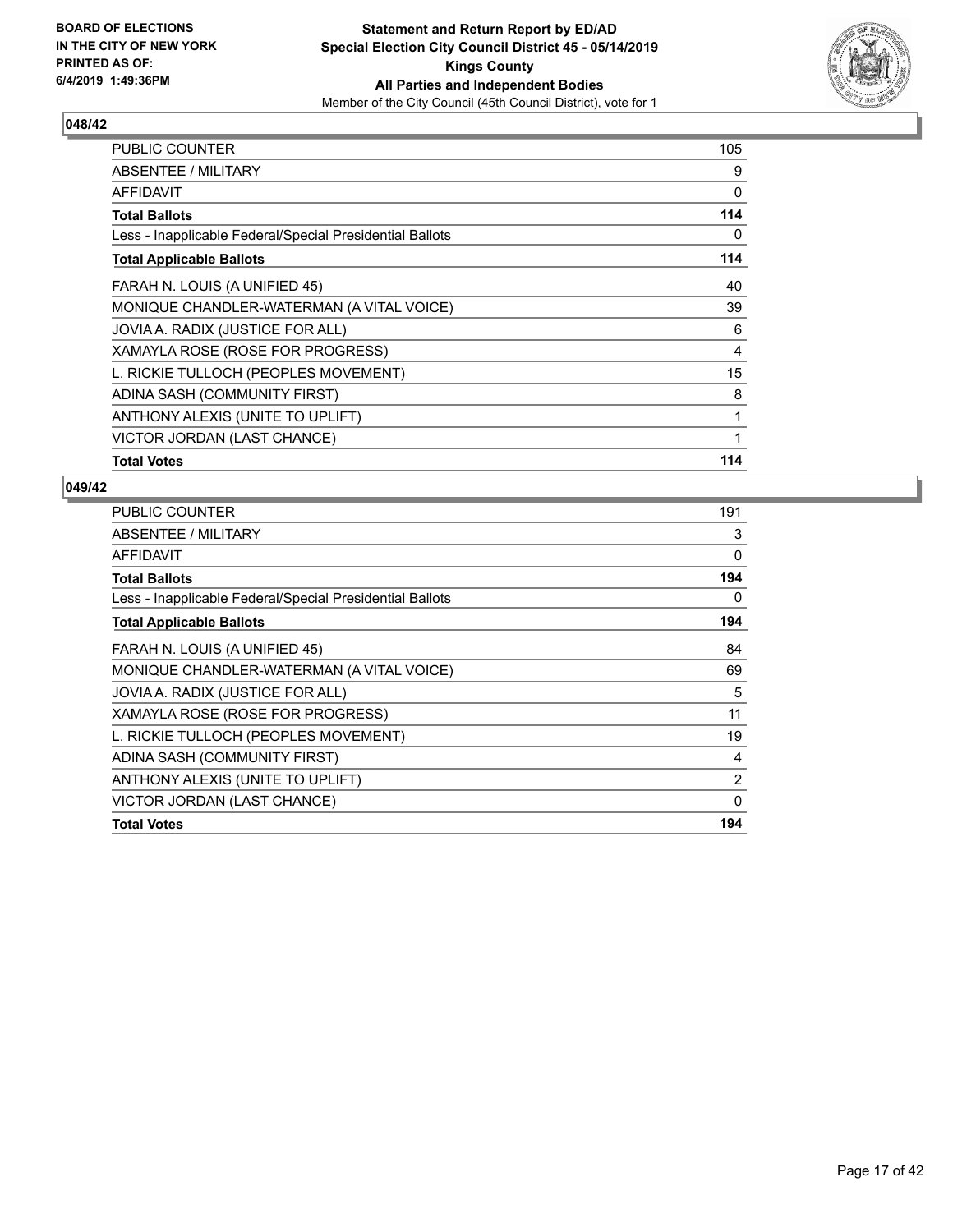

| <b>PUBLIC COUNTER</b>                                    | 186            |
|----------------------------------------------------------|----------------|
| ABSENTEE / MILITARY                                      | 5              |
| <b>AFFIDAVIT</b>                                         | 0              |
| <b>Total Ballots</b>                                     | 191            |
| Less - Inapplicable Federal/Special Presidential Ballots | 0              |
| <b>Total Applicable Ballots</b>                          | 191            |
| FARAH N. LOUIS (A UNIFIED 45)                            | 81             |
| MONIQUE CHANDLER-WATERMAN (A VITAL VOICE)                | 63             |
| JOVIA A. RADIX (JUSTICE FOR ALL)                         | 18             |
| XAMAYLA ROSE (ROSE FOR PROGRESS)                         | 7              |
| L. RICKIE TULLOCH (PEOPLES MOVEMENT)                     | 11             |
| ADINA SASH (COMMUNITY FIRST)                             | 8              |
| ANTHONY ALEXIS (UNITE TO UPLIFT)                         | 0              |
| VICTOR JORDAN (LAST CHANCE)                              | 1              |
| <b>Total Votes</b>                                       | 189            |
| Unrecorded                                               | $\overline{2}$ |

| <b>PUBLIC COUNTER</b>                                    | 211            |
|----------------------------------------------------------|----------------|
| ABSENTEE / MILITARY                                      | 6              |
| AFFIDAVIT                                                | 4              |
| <b>Total Ballots</b>                                     | 221            |
| Less - Inapplicable Federal/Special Presidential Ballots | 0              |
| <b>Total Applicable Ballots</b>                          | 221            |
| FARAH N. LOUIS (A UNIFIED 45)                            | 167            |
| MONIQUE CHANDLER-WATERMAN (A VITAL VOICE)                | 12             |
| JOVIA A. RADIX (JUSTICE FOR ALL)                         | 3              |
| XAMAYLA ROSE (ROSE FOR PROGRESS)                         | 0              |
| L. RICKIE TULLOCH (PEOPLES MOVEMENT)                     | $\overline{7}$ |
| ADINA SASH (COMMUNITY FIRST)                             | 32             |
| ANTHONY ALEXIS (UNITE TO UPLIFT)                         | 0              |
| VICTOR JORDAN (LAST CHANCE)                              | $\Omega$       |
| <b>Total Votes</b>                                       | 221            |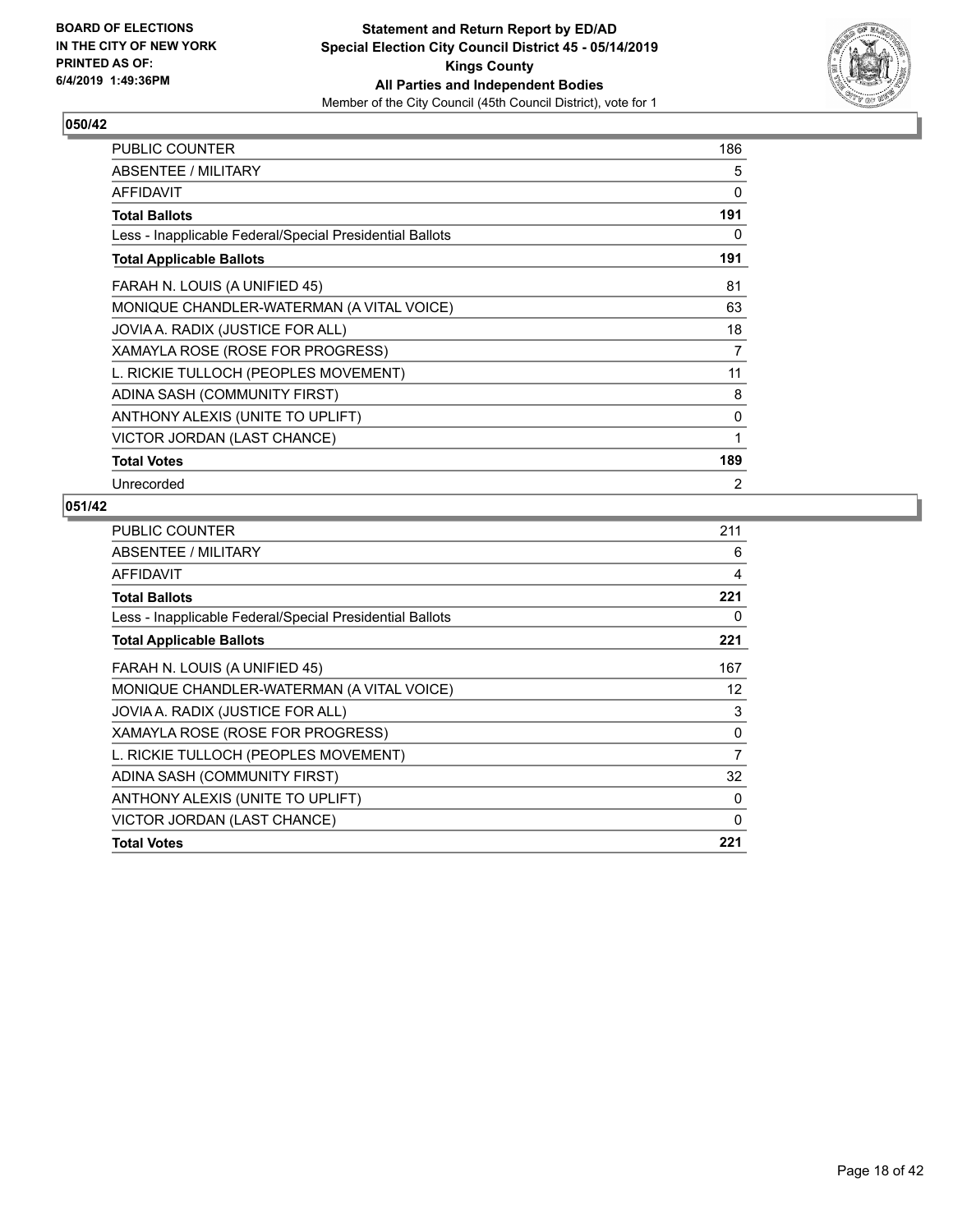

| <b>PUBLIC COUNTER</b>                                    | 73 |
|----------------------------------------------------------|----|
| ABSENTEE / MILITARY                                      | 7  |
| AFFIDAVIT                                                | 0  |
| <b>Total Ballots</b>                                     | 80 |
| Less - Inapplicable Federal/Special Presidential Ballots | 0  |
| <b>Total Applicable Ballots</b>                          | 80 |
| FARAH N. LOUIS (A UNIFIED 45)                            | 40 |
| MONIQUE CHANDLER-WATERMAN (A VITAL VOICE)                | 23 |
| JOVIA A. RADIX (JUSTICE FOR ALL)                         | 5  |
| XAMAYLA ROSE (ROSE FOR PROGRESS)                         | 3  |
| L. RICKIE TULLOCH (PEOPLES MOVEMENT)                     | 2  |
| ADINA SASH (COMMUNITY FIRST)                             | 3  |
| ANTHONY ALEXIS (UNITE TO UPLIFT)                         | 0  |
| VICTOR JORDAN (LAST CHANCE)                              | 4  |
| <b>Total Votes</b>                                       | 80 |

| PUBLIC COUNTER                                           | 77 |
|----------------------------------------------------------|----|
| ABSENTEE / MILITARY                                      | 16 |
| <b>AFFIDAVIT</b>                                         | 0  |
| <b>Total Ballots</b>                                     | 93 |
| Less - Inapplicable Federal/Special Presidential Ballots | 0  |
| <b>Total Applicable Ballots</b>                          | 93 |
| FARAH N. LOUIS (A UNIFIED 45)                            | 45 |
| MONIQUE CHANDLER-WATERMAN (A VITAL VOICE)                | 18 |
| JOVIA A. RADIX (JUSTICE FOR ALL)                         | 5  |
| XAMAYLA ROSE (ROSE FOR PROGRESS)                         | 5  |
| L. RICKIE TULLOCH (PEOPLES MOVEMENT)                     | 2  |
| ADINA SASH (COMMUNITY FIRST)                             | 17 |
| ANTHONY ALEXIS (UNITE TO UPLIFT)                         | 0  |
| VICTOR JORDAN (LAST CHANCE)                              | 0  |
| <b>JASMINE ROGERS (WRITE-IN)</b>                         | 1  |
| <b>Total Votes</b>                                       | 93 |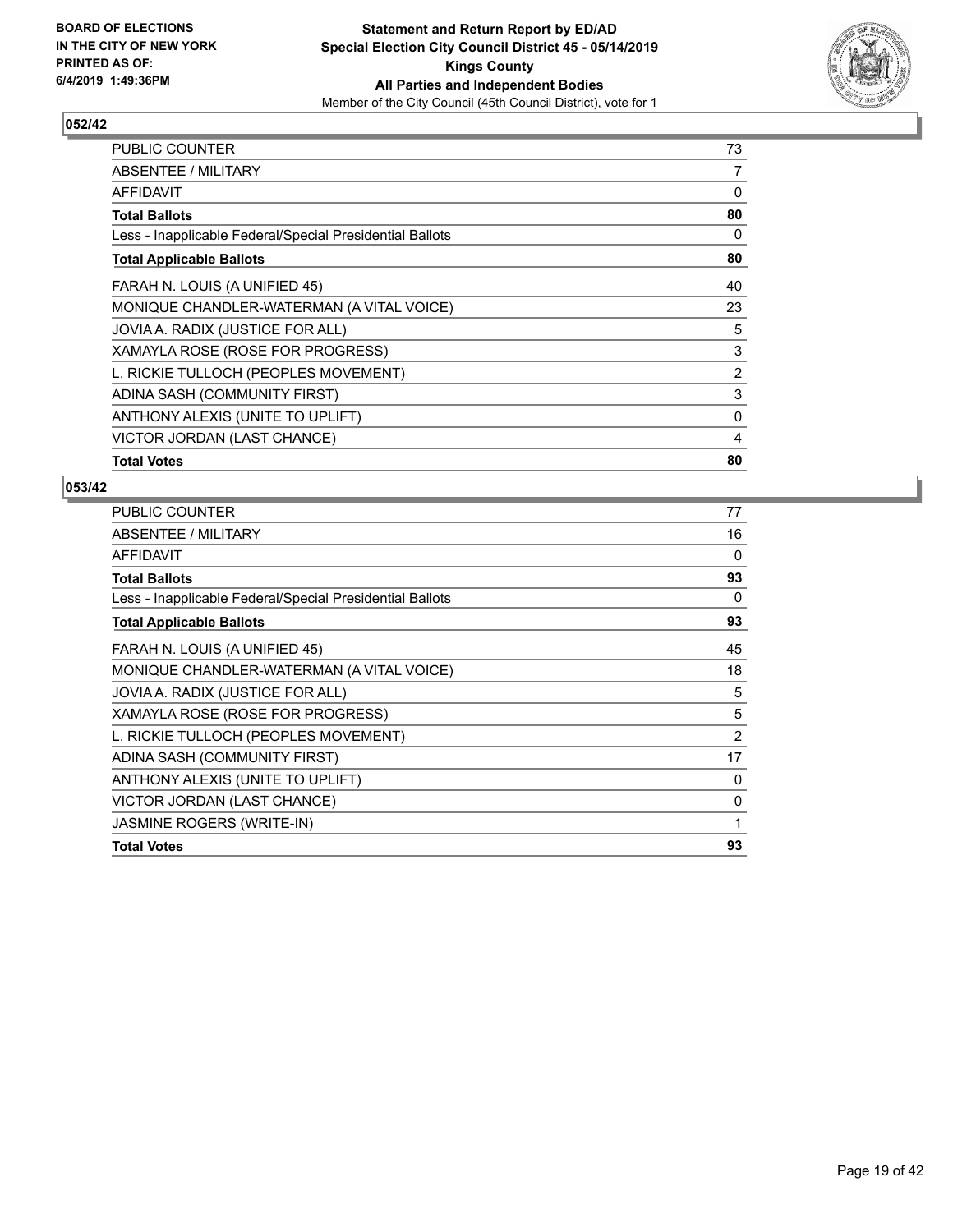

| <b>PUBLIC COUNTER</b>                                    | 113 |
|----------------------------------------------------------|-----|
| ABSENTEE / MILITARY                                      | 3   |
| <b>AFFIDAVIT</b>                                         | 0   |
| <b>Total Ballots</b>                                     | 116 |
| Less - Inapplicable Federal/Special Presidential Ballots | 0   |
| <b>Total Applicable Ballots</b>                          | 116 |
| FARAH N. LOUIS (A UNIFIED 45)                            | 55  |
| MONIQUE CHANDLER-WATERMAN (A VITAL VOICE)                | 36  |
| JOVIA A. RADIX (JUSTICE FOR ALL)                         | 6   |
| XAMAYLA ROSE (ROSE FOR PROGRESS)                         | 10  |
| L. RICKIE TULLOCH (PEOPLES MOVEMENT)                     | 6   |
| ADINA SASH (COMMUNITY FIRST)                             | 1   |
| ANTHONY ALEXIS (UNITE TO UPLIFT)                         | 1   |
| VICTOR JORDAN (LAST CHANCE)                              | 1   |
| <b>Total Votes</b>                                       | 116 |

**055/42 COMBINED into: 049/42**

| <b>PUBLIC COUNTER</b>                                    | 91             |
|----------------------------------------------------------|----------------|
| ABSENTEE / MILITARY                                      | 6              |
| AFFIDAVIT                                                | 1              |
| <b>Total Ballots</b>                                     | 98             |
| Less - Inapplicable Federal/Special Presidential Ballots | $\Omega$       |
| <b>Total Applicable Ballots</b>                          | 98             |
| FARAH N. LOUIS (A UNIFIED 45)                            | 20             |
| MONIQUE CHANDLER-WATERMAN (A VITAL VOICE)                | 45             |
| JOVIA A. RADIX (JUSTICE FOR ALL)                         | 10             |
| XAMAYLA ROSE (ROSE FOR PROGRESS)                         | 7              |
| L. RICKIE TULLOCH (PEOPLES MOVEMENT)                     | 9              |
| ADINA SASH (COMMUNITY FIRST)                             | $\overline{2}$ |
| ANTHONY ALEXIS (UNITE TO UPLIFT)                         | 3              |
| VICTOR JORDAN (LAST CHANCE)                              | 1              |
| ANTHONY BECKFORD (WRITE-IN)                              | 1              |
| <b>Total Votes</b>                                       | 98             |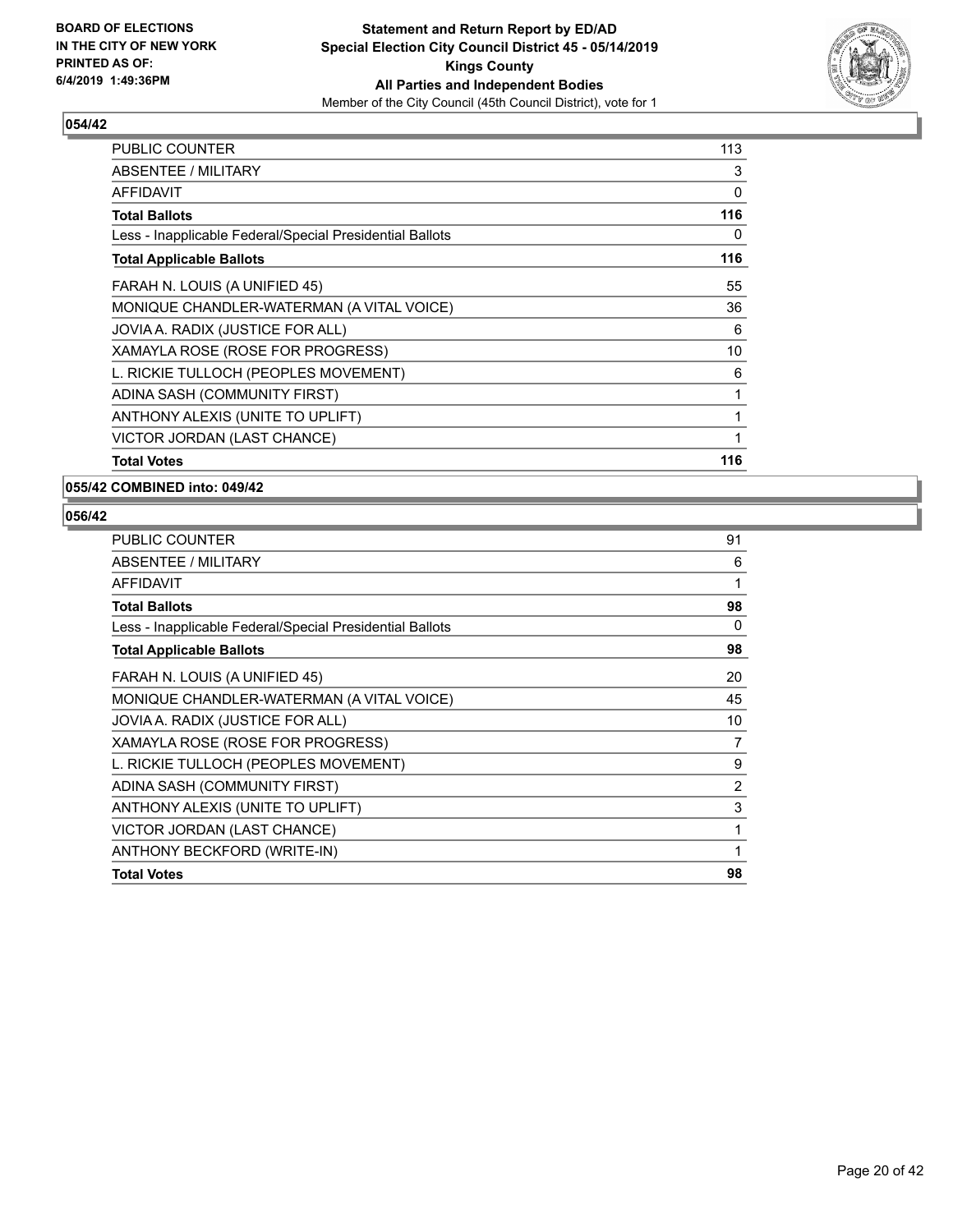

| <b>PUBLIC COUNTER</b>                                    | 110            |
|----------------------------------------------------------|----------------|
| ABSENTEE / MILITARY                                      | 2              |
| AFFIDAVIT                                                | 1              |
| <b>Total Ballots</b>                                     | 113            |
| Less - Inapplicable Federal/Special Presidential Ballots | 0              |
| <b>Total Applicable Ballots</b>                          | 113            |
| FARAH N. LOUIS (A UNIFIED 45)                            | 36             |
| MONIQUE CHANDLER-WATERMAN (A VITAL VOICE)                | 38             |
| JOVIA A. RADIX (JUSTICE FOR ALL)                         | 13             |
| XAMAYLA ROSE (ROSE FOR PROGRESS)                         | 8              |
| L. RICKIE TULLOCH (PEOPLES MOVEMENT)                     | 14             |
| ADINA SASH (COMMUNITY FIRST)                             | 2              |
| ANTHONY ALEXIS (UNITE TO UPLIFT)                         | $\overline{2}$ |
| VICTOR JORDAN (LAST CHANCE)                              | $\mathbf{0}$   |
| <b>Total Votes</b>                                       | 113            |

| PUBLIC COUNTER                                           | 169 |
|----------------------------------------------------------|-----|
| ABSENTEE / MILITARY                                      | 18  |
| AFFIDAVIT                                                | 2   |
| <b>Total Ballots</b>                                     | 189 |
| Less - Inapplicable Federal/Special Presidential Ballots | 0   |
| <b>Total Applicable Ballots</b>                          | 189 |
| FARAH N. LOUIS (A UNIFIED 45)                            | 48  |
| MONIQUE CHANDLER-WATERMAN (A VITAL VOICE)                | 55  |
| JOVIA A. RADIX (JUSTICE FOR ALL)                         | 14  |
| XAMAYLA ROSE (ROSE FOR PROGRESS)                         | 9   |
| L. RICKIE TULLOCH (PEOPLES MOVEMENT)                     | 48  |
| ADINA SASH (COMMUNITY FIRST)                             | 12  |
| ANTHONY ALEXIS (UNITE TO UPLIFT)                         | 3   |
| VICTOR JORDAN (LAST CHANCE)                              | 0   |
| <b>Total Votes</b>                                       | 189 |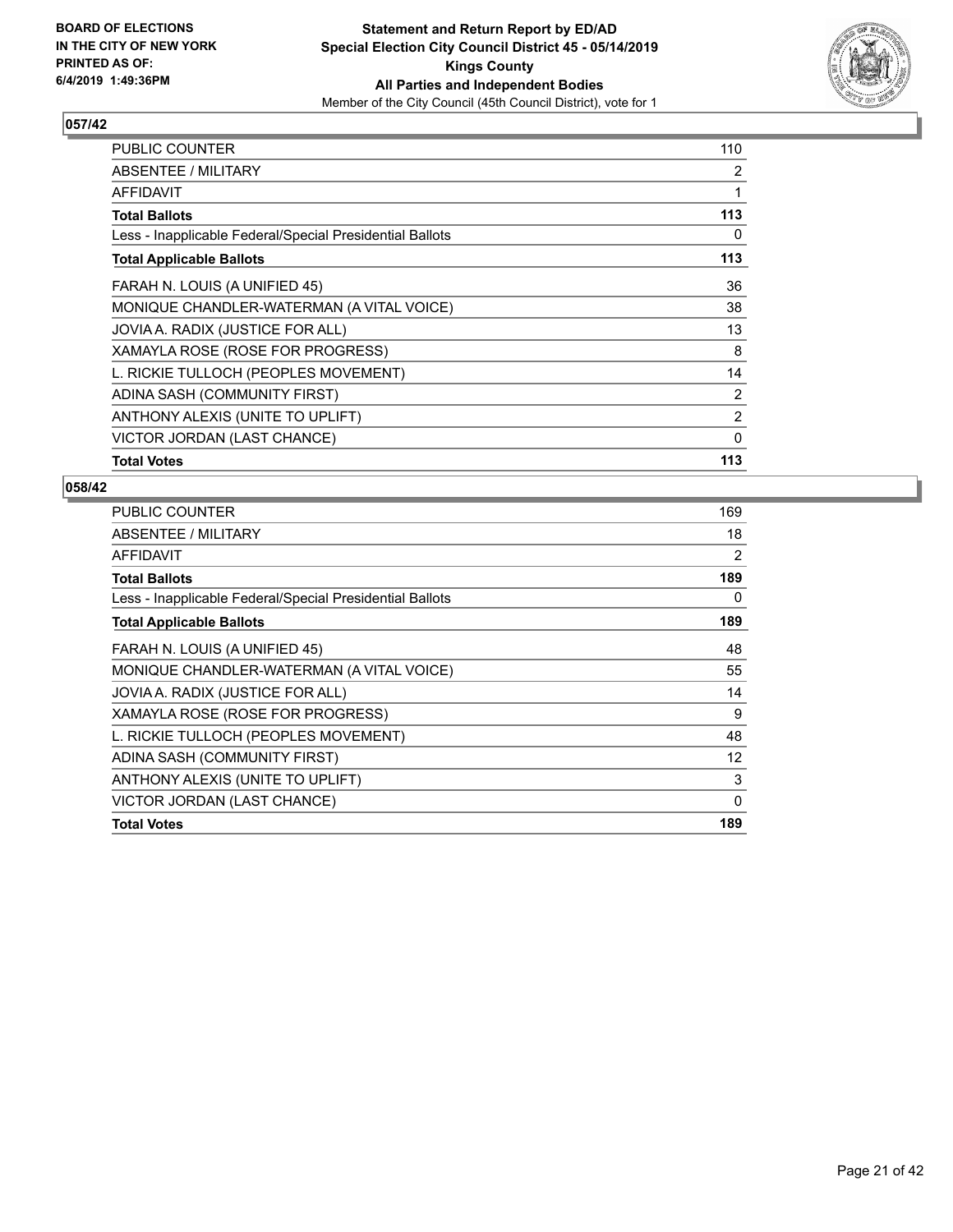

| <b>PUBLIC COUNTER</b>                                    | 24       |
|----------------------------------------------------------|----------|
| ABSENTEE / MILITARY                                      | 2        |
| AFFIDAVIT                                                | 0        |
| <b>Total Ballots</b>                                     | 26       |
| Less - Inapplicable Federal/Special Presidential Ballots | 0        |
| <b>Total Applicable Ballots</b>                          | 26       |
| FARAH N. LOUIS (A UNIFIED 45)                            | 23       |
| MONIQUE CHANDLER-WATERMAN (A VITAL VOICE)                | 0        |
| JOVIA A. RADIX (JUSTICE FOR ALL)                         | 0        |
| XAMAYLA ROSE (ROSE FOR PROGRESS)                         | 0        |
| L. RICKIE TULLOCH (PEOPLES MOVEMENT)                     | 1        |
| ADINA SASH (COMMUNITY FIRST)                             | 2        |
| ANTHONY ALEXIS (UNITE TO UPLIFT)                         | 0        |
| VICTOR JORDAN (LAST CHANCE)                              | $\Omega$ |
| <b>Total Votes</b>                                       | 26       |

| PUBLIC COUNTER                                           | 67       |
|----------------------------------------------------------|----------|
| ABSENTEE / MILITARY                                      | 8        |
| AFFIDAVIT                                                | 0        |
| <b>Total Ballots</b>                                     | 75       |
| Less - Inapplicable Federal/Special Presidential Ballots | 0        |
| <b>Total Applicable Ballots</b>                          | 75       |
| FARAH N. LOUIS (A UNIFIED 45)                            | 43       |
| MONIQUE CHANDLER-WATERMAN (A VITAL VOICE)                | 4        |
| JOVIA A. RADIX (JUSTICE FOR ALL)                         | 3        |
| XAMAYLA ROSE (ROSE FOR PROGRESS)                         | 1        |
| L. RICKIE TULLOCH (PEOPLES MOVEMENT)                     | 3        |
| ADINA SASH (COMMUNITY FIRST)                             | 19       |
| ANTHONY ALEXIS (UNITE TO UPLIFT)                         | 2        |
| VICTOR JORDAN (LAST CHANCE)                              | $\Omega$ |
| <b>Total Votes</b>                                       | 75       |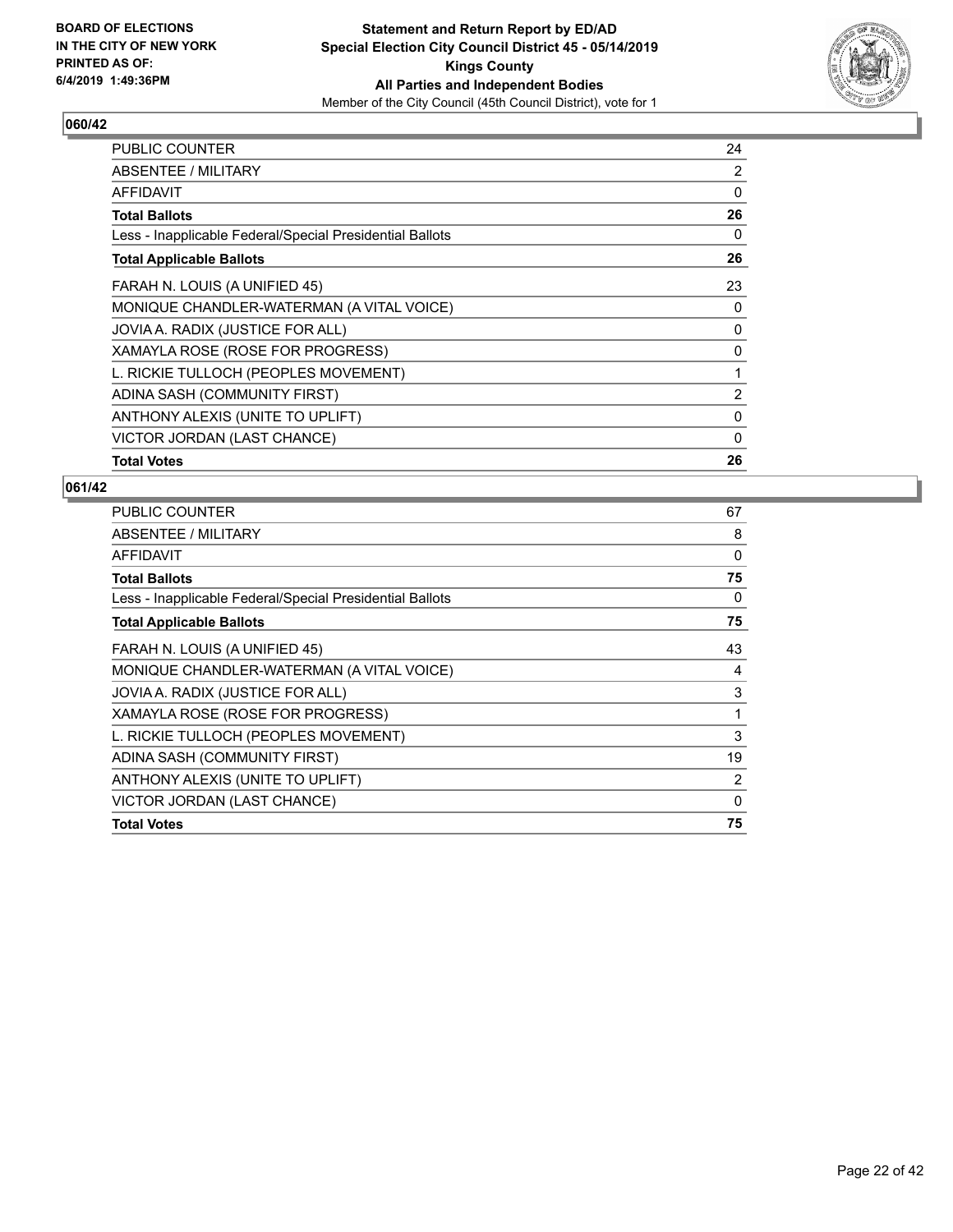

| PUBLIC COUNTER                                           | 175            |
|----------------------------------------------------------|----------------|
| ABSENTEE / MILITARY                                      | 9              |
| <b>AFFIDAVIT</b>                                         | 1              |
| <b>Total Ballots</b>                                     | 185            |
| Less - Inapplicable Federal/Special Presidential Ballots | 0              |
| <b>Total Applicable Ballots</b>                          | 185            |
| FARAH N. LOUIS (A UNIFIED 45)                            | 128            |
| MONIQUE CHANDLER-WATERMAN (A VITAL VOICE)                | 24             |
| JOVIA A. RADIX (JUSTICE FOR ALL)                         | 1              |
| XAMAYLA ROSE (ROSE FOR PROGRESS)                         | 6              |
| L. RICKIE TULLOCH (PEOPLES MOVEMENT)                     | $\overline{7}$ |
| ADINA SASH (COMMUNITY FIRST)                             | 18             |
| ANTHONY ALEXIS (UNITE TO UPLIFT)                         | $\Omega$       |
| VICTOR JORDAN (LAST CHANCE)                              | 0              |
| MURALITES ELI MILLES (WRITE-IN)                          | 1              |
| <b>Total Votes</b>                                       | 185            |

| PUBLIC COUNTER                                           | 216 |
|----------------------------------------------------------|-----|
| ABSENTEE / MILITARY                                      | 5   |
| AFFIDAVIT                                                | 1   |
| <b>Total Ballots</b>                                     | 222 |
| Less - Inapplicable Federal/Special Presidential Ballots | 0   |
| <b>Total Applicable Ballots</b>                          | 222 |
| FARAH N. LOUIS (A UNIFIED 45)                            | 146 |
| MONIQUE CHANDLER-WATERMAN (A VITAL VOICE)                | 20  |
| JOVIA A. RADIX (JUSTICE FOR ALL)                         | 2   |
| XAMAYLA ROSE (ROSE FOR PROGRESS)                         | 3   |
| L. RICKIE TULLOCH (PEOPLES MOVEMENT)                     | 7   |
| ADINA SASH (COMMUNITY FIRST)                             | 43  |
| ANTHONY ALEXIS (UNITE TO UPLIFT)                         | 0   |
| VICTOR JORDAN (LAST CHANCE)                              | 0   |
| <b>Total Votes</b>                                       | 221 |
| Unrecorded                                               | 1   |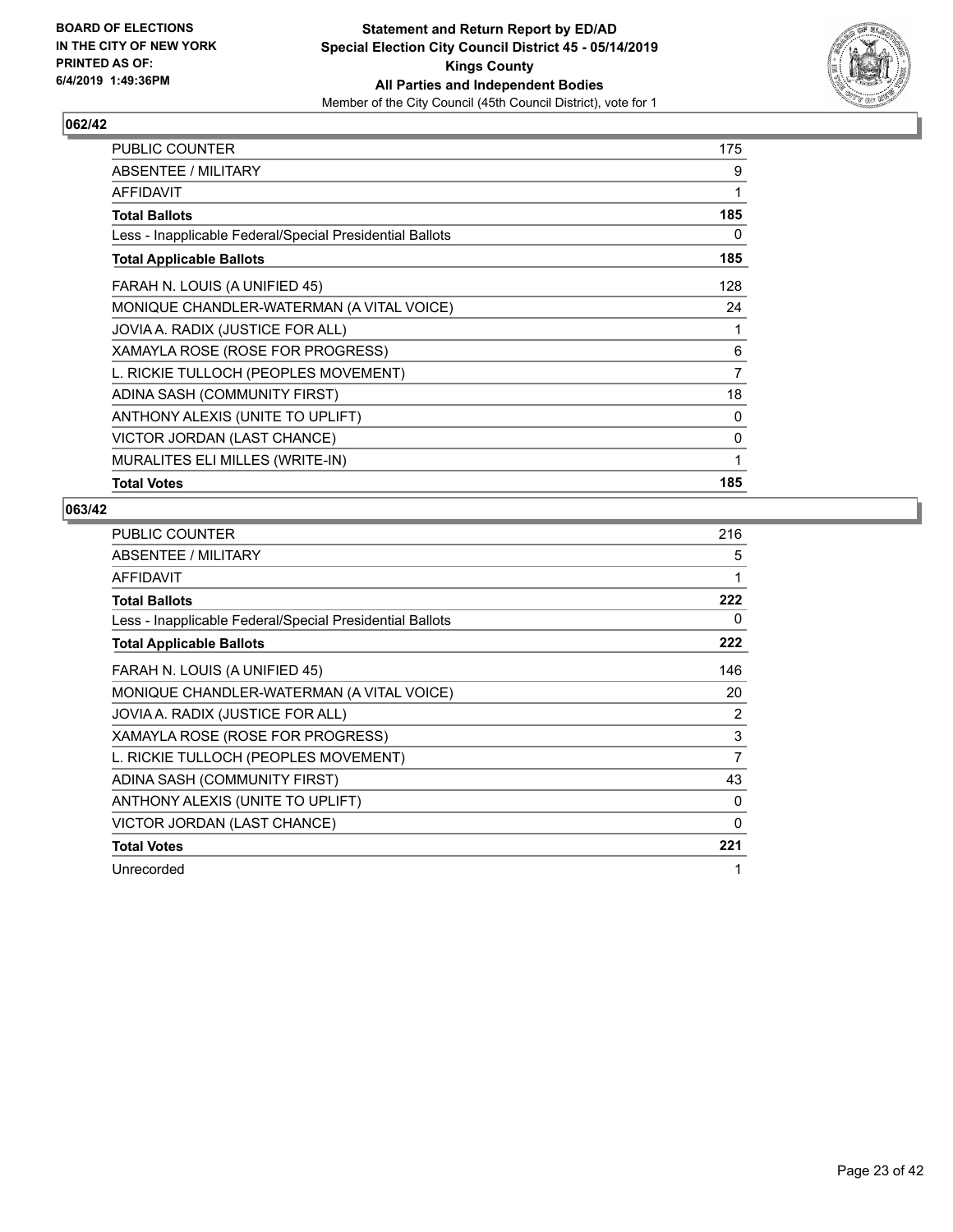

| <b>PUBLIC COUNTER</b>                                    | 445 |
|----------------------------------------------------------|-----|
| <b>ABSENTEE / MILITARY</b>                               | 10  |
| <b>AFFIDAVIT</b>                                         | 5   |
| <b>Total Ballots</b>                                     | 460 |
| Less - Inapplicable Federal/Special Presidential Ballots | 0   |
| <b>Total Applicable Ballots</b>                          | 460 |
| FARAH N. LOUIS (A UNIFIED 45)                            | 387 |
| MONIQUE CHANDLER-WATERMAN (A VITAL VOICE)                | 4   |
| JOVIA A. RADIX (JUSTICE FOR ALL)                         | 3   |
| XAMAYLA ROSE (ROSE FOR PROGRESS)                         | 0   |
| L. RICKIE TULLOCH (PEOPLES MOVEMENT)                     | 1   |
| ADINA SASH (COMMUNITY FIRST)                             | 60  |
| ANTHONY ALEXIS (UNITE TO UPLIFT)                         | 1   |
| VICTOR JORDAN (LAST CHANCE)                              | 1   |
| SEBASTIAN GORKA (WRITE-IN)                               | 1   |
| UNATTRIBUTABLE WRITE-IN (WRITE-IN)                       | 1   |
| <b>Total Votes</b>                                       | 459 |
| Unrecorded                                               |     |

## **065/42 COMBINED into: 051/42**

#### **069/42 COMBINED into: 064/42**

| PUBLIC COUNTER                                           | 176            |
|----------------------------------------------------------|----------------|
| <b>ABSENTEE / MILITARY</b>                               | 3              |
| <b>AFFIDAVIT</b>                                         |                |
| <b>Total Ballots</b>                                     | 180            |
| Less - Inapplicable Federal/Special Presidential Ballots | 0              |
| <b>Total Applicable Ballots</b>                          | 180            |
| FARAH N. LOUIS (A UNIFIED 45)                            | 62             |
| MONIQUE CHANDLER-WATERMAN (A VITAL VOICE)                | 86             |
| JOVIA A. RADIX (JUSTICE FOR ALL)                         | 8              |
| XAMAYLA ROSE (ROSE FOR PROGRESS)                         | 10             |
| L. RICKIE TULLOCH (PEOPLES MOVEMENT)                     | 7              |
| ADINA SASH (COMMUNITY FIRST)                             | 3              |
| ANTHONY ALEXIS (UNITE TO UPLIFT)                         | 1              |
| VICTOR JORDAN (LAST CHANCE)                              | $\overline{2}$ |
| WESLEY LAPOMMERY (WRITE-IN)                              | 1              |
| <b>Total Votes</b>                                       | 180            |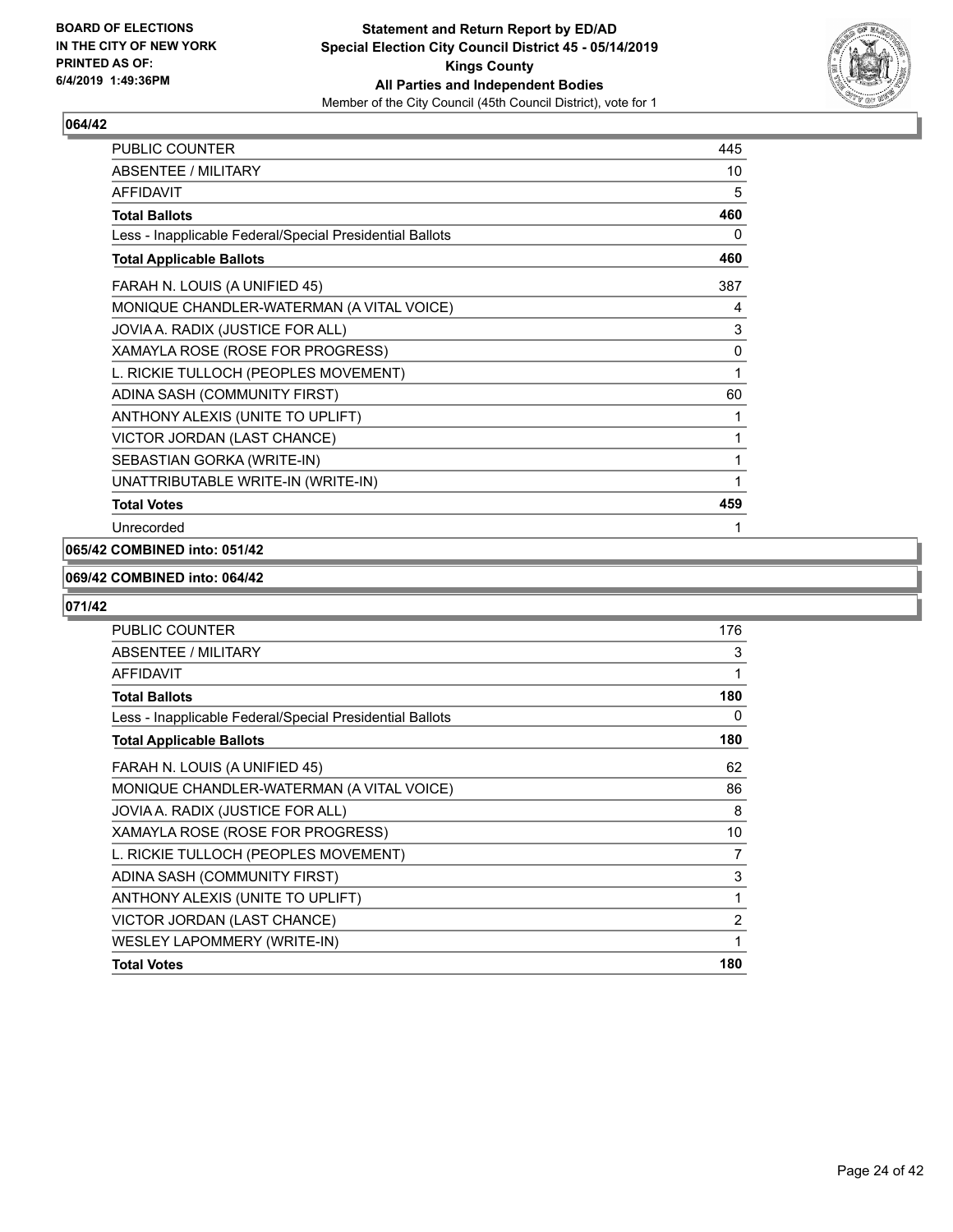

| PUBLIC COUNTER                                           | 120 |
|----------------------------------------------------------|-----|
| ABSENTEE / MILITARY                                      | 10  |
| <b>AFFIDAVIT</b>                                         | 0   |
| <b>Total Ballots</b>                                     | 130 |
| Less - Inapplicable Federal/Special Presidential Ballots | 0   |
| <b>Total Applicable Ballots</b>                          | 130 |
| FARAH N. LOUIS (A UNIFIED 45)                            | 59  |
| MONIQUE CHANDLER-WATERMAN (A VITAL VOICE)                | 38  |
| JOVIA A. RADIX (JUSTICE FOR ALL)                         | 11  |
| XAMAYLA ROSE (ROSE FOR PROGRESS)                         | 7   |
| L. RICKIE TULLOCH (PEOPLES MOVEMENT)                     | 6   |
| ADINA SASH (COMMUNITY FIRST)                             | 7   |
| ANTHONY ALEXIS (UNITE TO UPLIFT)                         | 1   |
| VICTOR JORDAN (LAST CHANCE)                              | 0   |
| <b>Total Votes</b>                                       | 129 |
| Unrecorded                                               | 1   |

| PUBLIC COUNTER                                           | 82 |
|----------------------------------------------------------|----|
| ABSENTEE / MILITARY                                      | 2  |
| <b>AFFIDAVIT</b>                                         | 1  |
| <b>Total Ballots</b>                                     | 85 |
| Less - Inapplicable Federal/Special Presidential Ballots | 0  |
| <b>Total Applicable Ballots</b>                          | 85 |
| FARAH N. LOUIS (A UNIFIED 45)                            | 34 |
| MONIQUE CHANDLER-WATERMAN (A VITAL VOICE)                | 27 |
| JOVIA A. RADIX (JUSTICE FOR ALL)                         | 7  |
| XAMAYLA ROSE (ROSE FOR PROGRESS)                         | 4  |
| L. RICKIE TULLOCH (PEOPLES MOVEMENT)                     | 6  |
| ADINA SASH (COMMUNITY FIRST)                             | 1  |
| ANTHONY ALEXIS (UNITE TO UPLIFT)                         | 6  |
| VICTOR JORDAN (LAST CHANCE)                              | 0  |
| <b>Total Votes</b>                                       | 85 |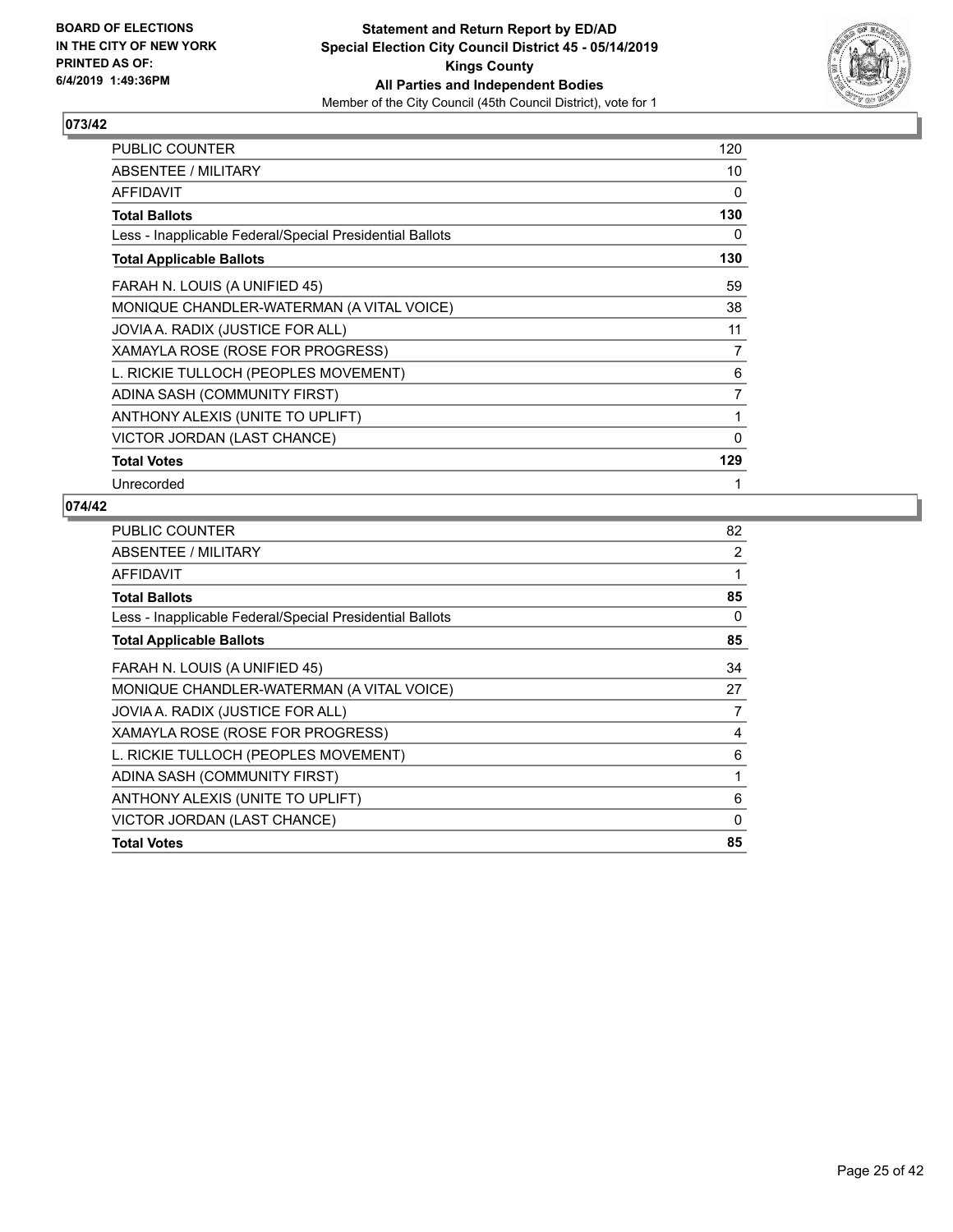

| <b>PUBLIC COUNTER</b>                                    | 95           |
|----------------------------------------------------------|--------------|
| <b>ABSENTEE / MILITARY</b>                               | 1            |
| <b>AFFIDAVIT</b>                                         | 0            |
| <b>Total Ballots</b>                                     | 96           |
| Less - Inapplicable Federal/Special Presidential Ballots | $\Omega$     |
| <b>Total Applicable Ballots</b>                          | 96           |
| FARAH N. LOUIS (A UNIFIED 45)                            | 29           |
| MONIQUE CHANDLER-WATERMAN (A VITAL VOICE)                | 39           |
| JOVIA A. RADIX (JUSTICE FOR ALL)                         | 8            |
| XAMAYLA ROSE (ROSE FOR PROGRESS)                         | 7            |
| L. RICKIE TULLOCH (PEOPLES MOVEMENT)                     | 12           |
| ADINA SASH (COMMUNITY FIRST)                             | 1            |
| ANTHONY ALEXIS (UNITE TO UPLIFT)                         | $\Omega$     |
| VICTOR JORDAN (LAST CHANCE)                              | $\mathbf{0}$ |
| <b>Total Votes</b>                                       | 96           |
| 081/42 COMBINED into: 062/42                             |              |

**082/42 COMBINED into: 063/42**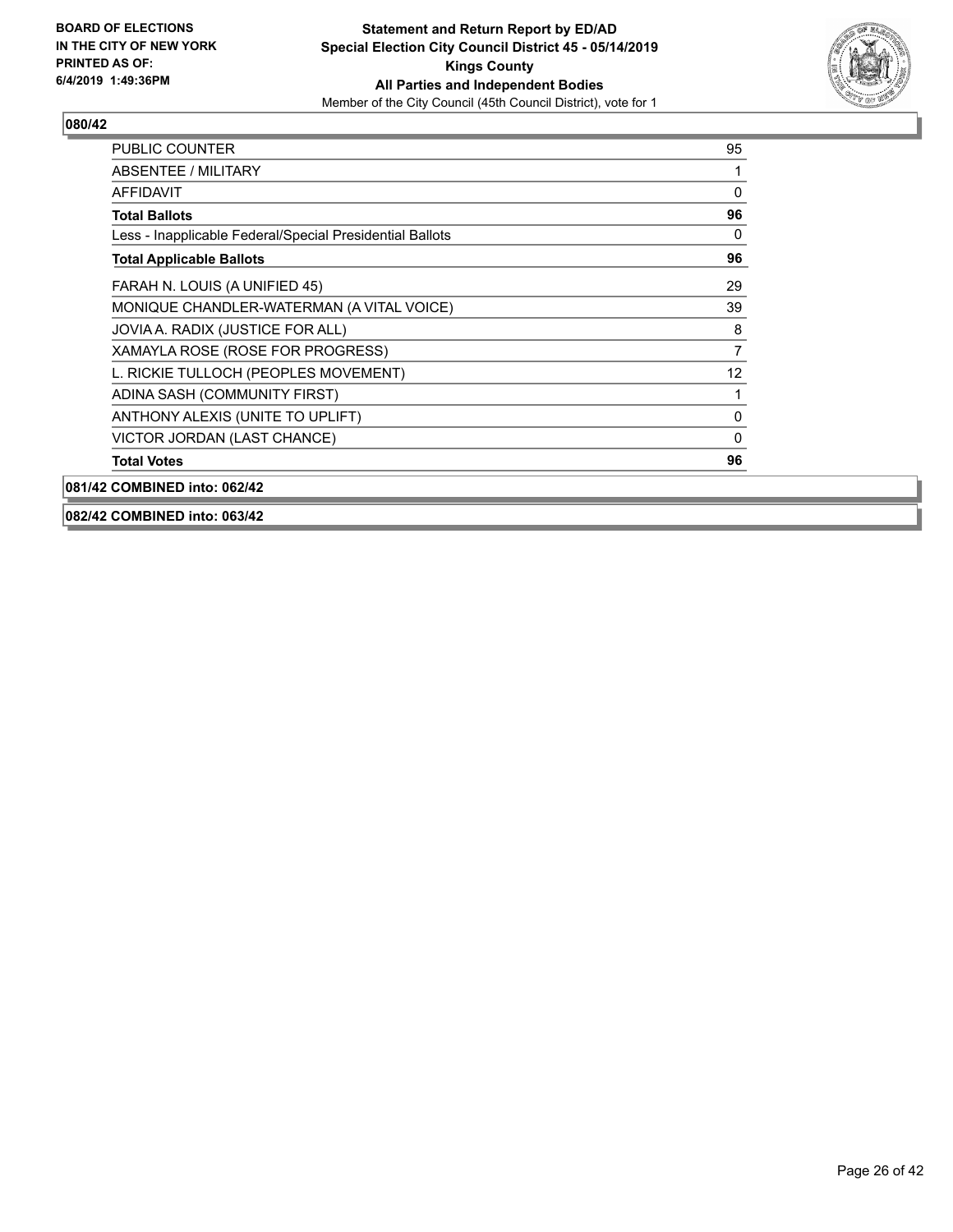

| <b>PUBLIC COUNTER</b>                                    | 109 |
|----------------------------------------------------------|-----|
| ABSENTEE / MILITARY                                      | 7   |
| AFFIDAVIT                                                | 0   |
| <b>Total Ballots</b>                                     | 116 |
| Less - Inapplicable Federal/Special Presidential Ballots | 0   |
| <b>Total Applicable Ballots</b>                          | 116 |
| FARAH N. LOUIS (A UNIFIED 45)                            | 51  |
| MONIQUE CHANDLER-WATERMAN (A VITAL VOICE)                | 18  |
| JOVIA A. RADIX (JUSTICE FOR ALL)                         | 7   |
| XAMAYLA ROSE (ROSE FOR PROGRESS)                         | 6   |
| L. RICKIE TULLOCH (PEOPLES MOVEMENT)                     | 0   |
| ADINA SASH (COMMUNITY FIRST)                             | 33  |
| ANTHONY ALEXIS (UNITE TO UPLIFT)                         | 1   |
| VICTOR JORDAN (LAST CHANCE)                              | 0   |
| <b>Total Votes</b>                                       | 116 |

| PUBLIC COUNTER                                           | 98       |
|----------------------------------------------------------|----------|
| ABSENTEE / MILITARY                                      | 10       |
| AFFIDAVIT                                                | 0        |
| <b>Total Ballots</b>                                     | 108      |
| Less - Inapplicable Federal/Special Presidential Ballots | 0        |
| <b>Total Applicable Ballots</b>                          | 108      |
| FARAH N. LOUIS (A UNIFIED 45)                            | 62       |
| MONIQUE CHANDLER-WATERMAN (A VITAL VOICE)                | 12       |
| JOVIA A. RADIX (JUSTICE FOR ALL)                         | 5        |
| XAMAYLA ROSE (ROSE FOR PROGRESS)                         | 0        |
| L. RICKIE TULLOCH (PEOPLES MOVEMENT)                     | $\Omega$ |
| ADINA SASH (COMMUNITY FIRST)                             | 29       |
| ANTHONY ALEXIS (UNITE TO UPLIFT)                         | 0        |
| VICTOR JORDAN (LAST CHANCE)                              | 0        |
| <b>Total Votes</b>                                       | 108      |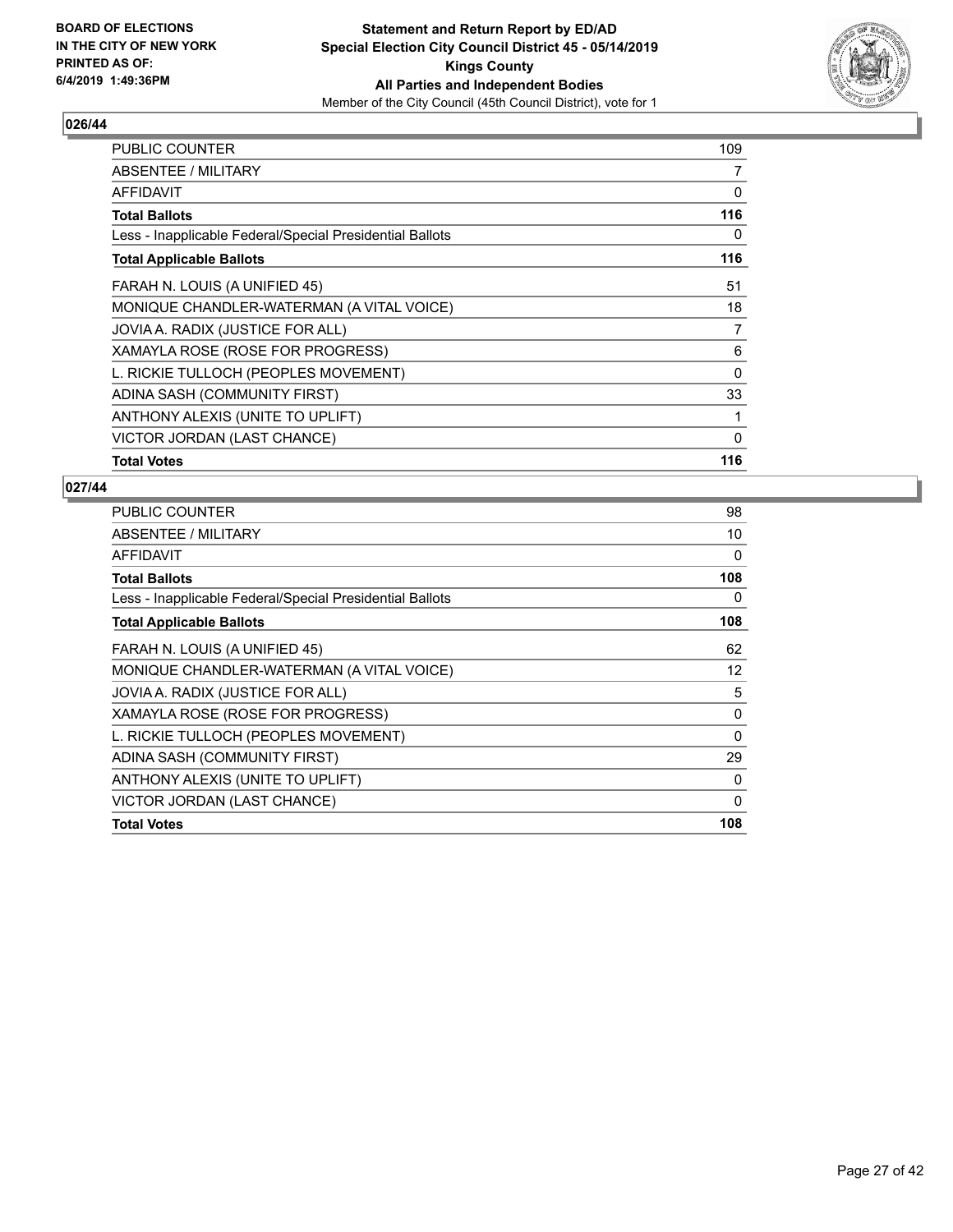

| <b>PUBLIC COUNTER</b>                                    | 108 |
|----------------------------------------------------------|-----|
| ABSENTEE / MILITARY                                      |     |
| AFFIDAVIT                                                | 0   |
| <b>Total Ballots</b>                                     | 109 |
| Less - Inapplicable Federal/Special Presidential Ballots | 0   |
| <b>Total Applicable Ballots</b>                          | 109 |
| FARAH N. LOUIS (A UNIFIED 45)                            | 34  |
| MONIQUE CHANDLER-WATERMAN (A VITAL VOICE)                | 43  |
| JOVIA A. RADIX (JUSTICE FOR ALL)                         | 18  |
| XAMAYLA ROSE (ROSE FOR PROGRESS)                         | 7   |
| L. RICKIE TULLOCH (PEOPLES MOVEMENT)                     | 1   |
| ADINA SASH (COMMUNITY FIRST)                             | 4   |
| ANTHONY ALEXIS (UNITE TO UPLIFT)                         | 1   |
| VICTOR JORDAN (LAST CHANCE)                              | 1   |
| <b>Total Votes</b>                                       | 109 |

| PUBLIC COUNTER                                           | 30       |
|----------------------------------------------------------|----------|
| ABSENTEE / MILITARY                                      | 1        |
| <b>AFFIDAVIT</b>                                         | 0        |
| <b>Total Ballots</b>                                     | 31       |
| Less - Inapplicable Federal/Special Presidential Ballots | 0        |
| <b>Total Applicable Ballots</b>                          | 31       |
| FARAH N. LOUIS (A UNIFIED 45)                            | 19       |
| MONIQUE CHANDLER-WATERMAN (A VITAL VOICE)                | 6        |
| JOVIA A. RADIX (JUSTICE FOR ALL)                         | 2        |
| XAMAYLA ROSE (ROSE FOR PROGRESS)                         | 2        |
| L. RICKIE TULLOCH (PEOPLES MOVEMENT)                     | 2        |
| ADINA SASH (COMMUNITY FIRST)                             | 0        |
| ANTHONY ALEXIS (UNITE TO UPLIFT)                         | 0        |
| VICTOR JORDAN (LAST CHANCE)                              | $\Omega$ |
| <b>Total Votes</b>                                       | 31       |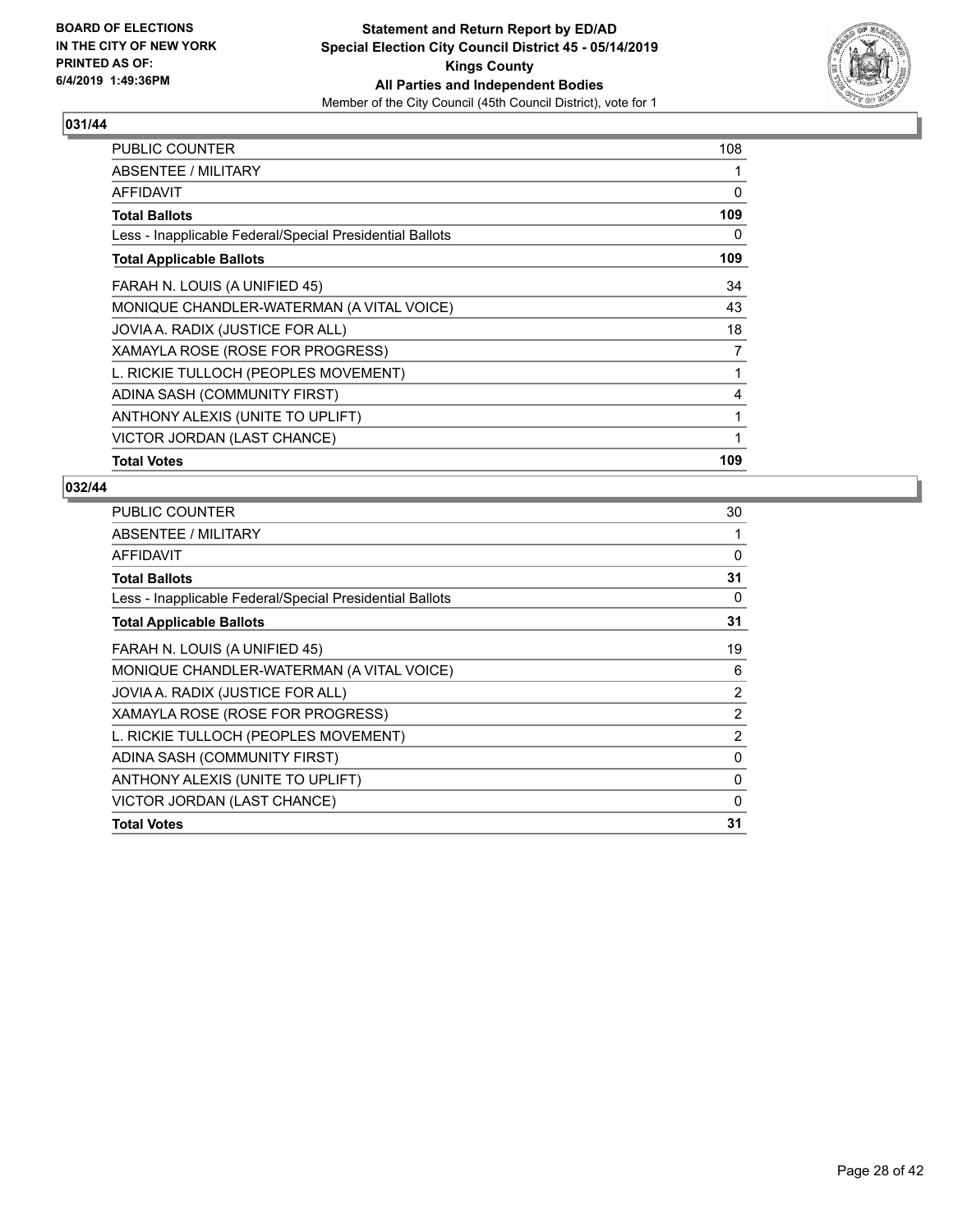

| <b>PUBLIC COUNTER</b>                                    | 126            |
|----------------------------------------------------------|----------------|
| ABSENTEE / MILITARY                                      | 24             |
| <b>AFFIDAVIT</b>                                         |                |
| <b>Total Ballots</b>                                     | 151            |
| Less - Inapplicable Federal/Special Presidential Ballots | 0              |
| <b>Total Applicable Ballots</b>                          | 151            |
| FARAH N. LOUIS (A UNIFIED 45)                            | 87             |
| MONIQUE CHANDLER-WATERMAN (A VITAL VOICE)                | 14             |
| JOVIA A. RADIX (JUSTICE FOR ALL)                         | 1              |
| XAMAYLA ROSE (ROSE FOR PROGRESS)                         | $\overline{2}$ |
| L. RICKIE TULLOCH (PEOPLES MOVEMENT)                     | 3              |
| ADINA SASH (COMMUNITY FIRST)                             | 44             |
| ANTHONY ALEXIS (UNITE TO UPLIFT)                         | 0              |
| VICTOR JORDAN (LAST CHANCE)                              | 0              |
| <b>Total Votes</b>                                       | 151            |

**057/48 COMBINED into: 056/48**

| <b>PUBLIC COUNTER</b>                                    | 62       |
|----------------------------------------------------------|----------|
| ABSENTEE / MILITARY                                      | 18       |
| <b>AFFIDAVIT</b>                                         | 0        |
| <b>Total Ballots</b>                                     | 80       |
| Less - Inapplicable Federal/Special Presidential Ballots | $\Omega$ |
| <b>Total Applicable Ballots</b>                          | 80       |
| FARAH N. LOUIS (A UNIFIED 45)                            | 38       |
| MONIQUE CHANDLER-WATERMAN (A VITAL VOICE)                | 5        |
| JOVIA A. RADIX (JUSTICE FOR ALL)                         | 2        |
| XAMAYLA ROSE (ROSE FOR PROGRESS)                         | 1        |
| L. RICKIE TULLOCH (PEOPLES MOVEMENT)                     | 3        |
| ADINA SASH (COMMUNITY FIRST)                             | 26       |
| ANTHONY ALEXIS (UNITE TO UPLIFT)                         | $\Omega$ |
| VICTOR JORDAN (LAST CHANCE)                              | 4        |
| ARTHUR KATZ (WRITE-IN)                                   | 1        |
| <b>Total Votes</b>                                       | 80       |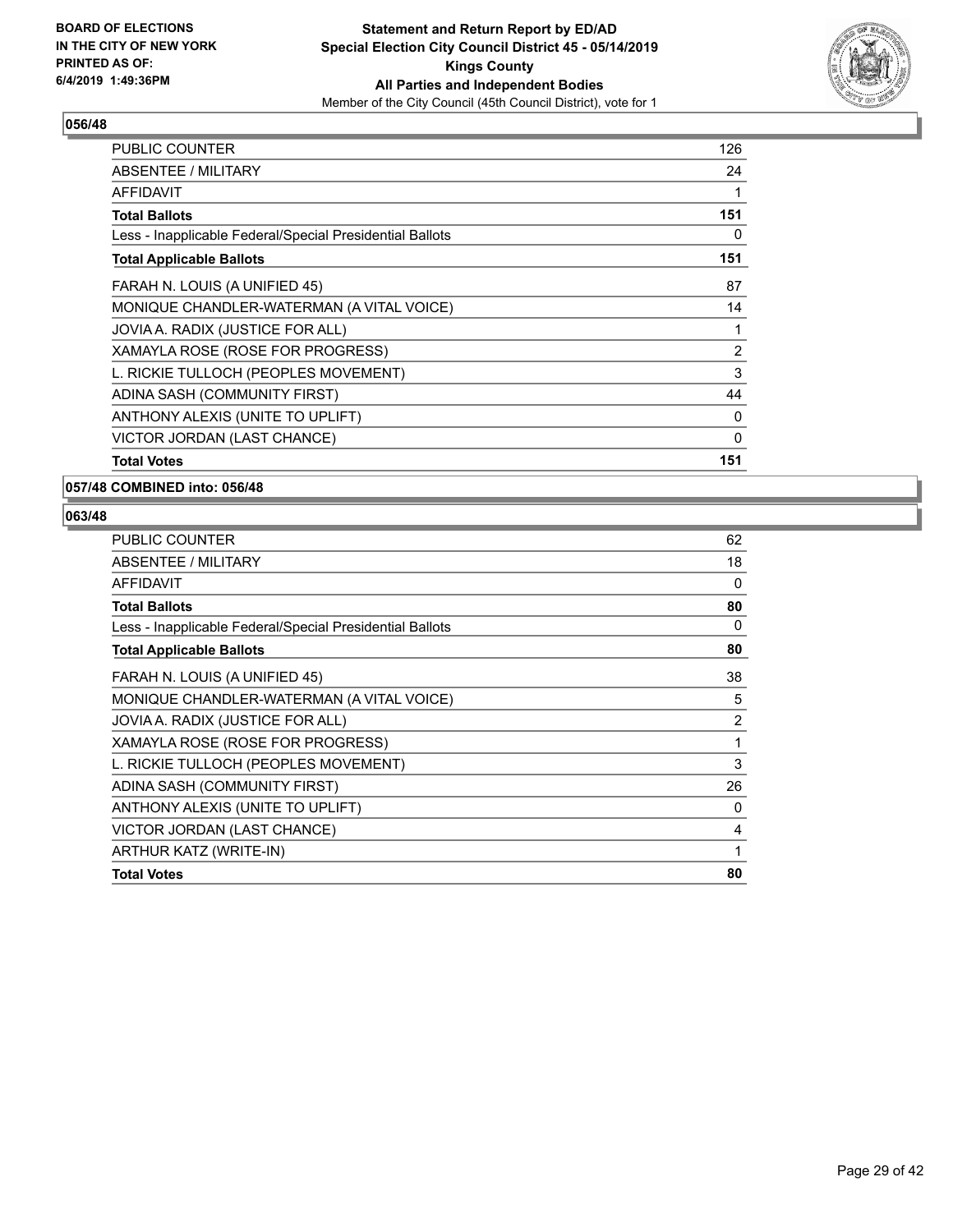

| <b>PUBLIC COUNTER</b>                                    | 65 |
|----------------------------------------------------------|----|
| ABSENTEE / MILITARY                                      | 5  |
| <b>AFFIDAVIT</b>                                         | 0  |
| <b>Total Ballots</b>                                     | 70 |
| Less - Inapplicable Federal/Special Presidential Ballots | 0  |
| <b>Total Applicable Ballots</b>                          | 70 |
| FARAH N. LOUIS (A UNIFIED 45)                            | 12 |
| MONIQUE CHANDLER-WATERMAN (A VITAL VOICE)                | 36 |
| JOVIA A. RADIX (JUSTICE FOR ALL)                         | 6  |
| XAMAYLA ROSE (ROSE FOR PROGRESS)                         | 4  |
| L. RICKIE TULLOCH (PEOPLES MOVEMENT)                     | 4  |
| ADINA SASH (COMMUNITY FIRST)                             | 4  |
| ANTHONY ALEXIS (UNITE TO UPLIFT)                         | 4  |
| VICTOR JORDAN (LAST CHANCE)                              | 0  |
| <b>Total Votes</b>                                       | 70 |

| PUBLIC COUNTER                                           | 171 |
|----------------------------------------------------------|-----|
| ABSENTEE / MILITARY                                      | 5   |
| <b>AFFIDAVIT</b>                                         | 1   |
| <b>Total Ballots</b>                                     | 177 |
| Less - Inapplicable Federal/Special Presidential Ballots | 0   |
| <b>Total Applicable Ballots</b>                          | 177 |
| FARAH N. LOUIS (A UNIFIED 45)                            | 40  |
| MONIQUE CHANDLER-WATERMAN (A VITAL VOICE)                | 92  |
| JOVIA A. RADIX (JUSTICE FOR ALL)                         | 17  |
| XAMAYLA ROSE (ROSE FOR PROGRESS)                         | 12  |
| L. RICKIE TULLOCH (PEOPLES MOVEMENT)                     | 9   |
| ADINA SASH (COMMUNITY FIRST)                             | 5   |
| ANTHONY ALEXIS (UNITE TO UPLIFT)                         | 1   |
| VICTOR JORDAN (LAST CHANCE)                              | 0   |
| <b>Total Votes</b>                                       | 176 |
| Unrecorded                                               | 1   |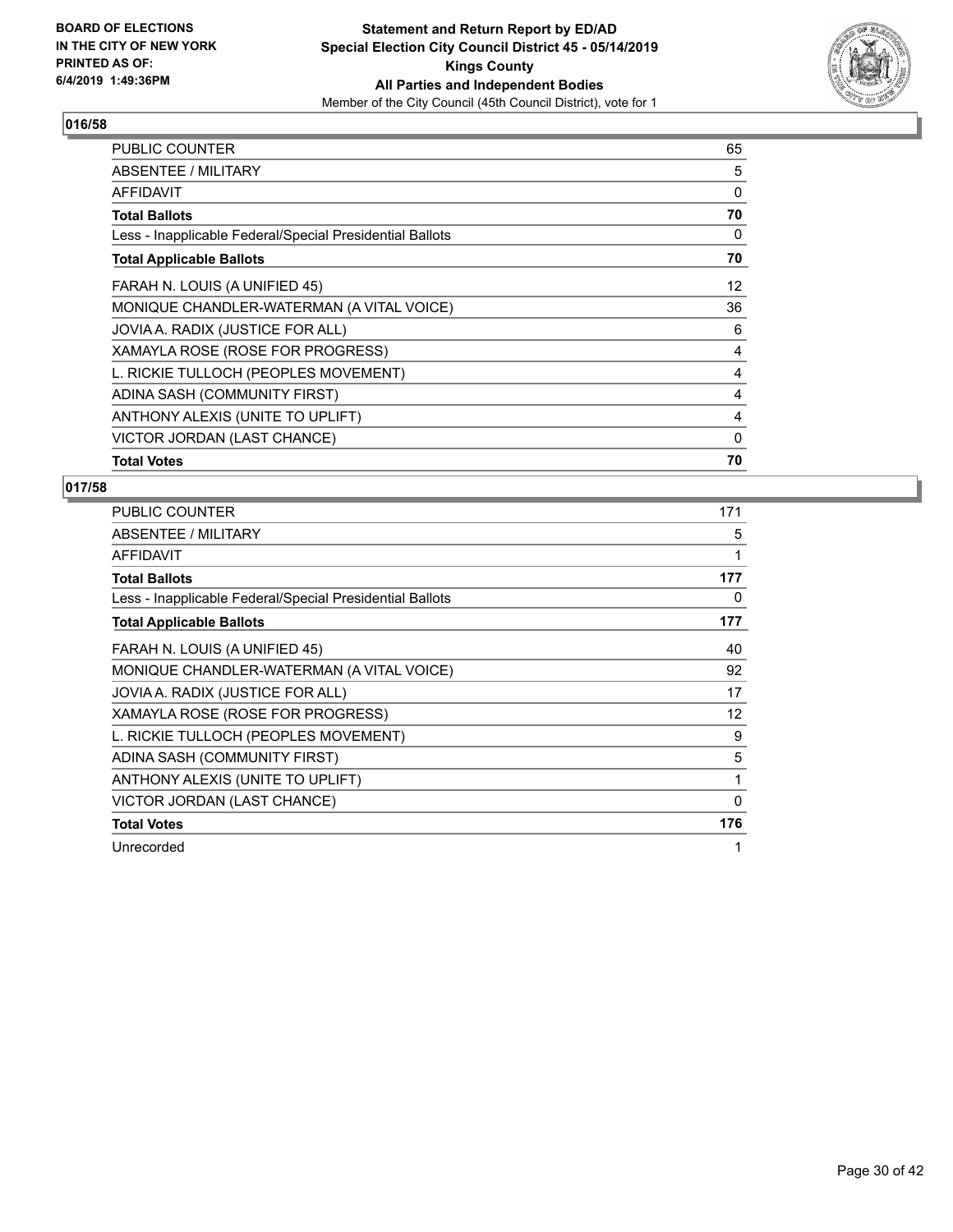

| PUBLIC COUNTER                                           | 102 |
|----------------------------------------------------------|-----|
| <b>ABSENTEE / MILITARY</b>                               | 1   |
| <b>AFFIDAVIT</b>                                         | 1   |
| <b>Total Ballots</b>                                     | 104 |
| Less - Inapplicable Federal/Special Presidential Ballots | 0   |
| <b>Total Applicable Ballots</b>                          | 104 |
| FARAH N. LOUIS (A UNIFIED 45)                            | 34  |
| MONIQUE CHANDLER-WATERMAN (A VITAL VOICE)                | 50  |
| JOVIA A. RADIX (JUSTICE FOR ALL)                         | 3   |
| XAMAYLA ROSE (ROSE FOR PROGRESS)                         | 8   |
| L. RICKIE TULLOCH (PEOPLES MOVEMENT)                     | 6   |
| ADINA SASH (COMMUNITY FIRST)                             | 0   |
| ANTHONY ALEXIS (UNITE TO UPLIFT)                         | 2   |
| VICTOR JORDAN (LAST CHANCE)                              | 0   |
| CORY PROVEIT (WRITE-IN)                                  | 1   |
| <b>Total Votes</b>                                       | 104 |

#### **019/58 COMBINED into: 017/58**

| <b>PUBLIC COUNTER</b>                                    | 183 |
|----------------------------------------------------------|-----|
| ABSENTEE / MILITARY                                      | 4   |
| AFFIDAVIT                                                | 3   |
| <b>Total Ballots</b>                                     | 190 |
| Less - Inapplicable Federal/Special Presidential Ballots | 0   |
| <b>Total Applicable Ballots</b>                          | 190 |
| FARAH N. LOUIS (A UNIFIED 45)                            | 60  |
| MONIQUE CHANDLER-WATERMAN (A VITAL VOICE)                | 85  |
| JOVIA A. RADIX (JUSTICE FOR ALL)                         | 10  |
| XAMAYLA ROSE (ROSE FOR PROGRESS)                         | 14  |
| L. RICKIE TULLOCH (PEOPLES MOVEMENT)                     | 13  |
| ADINA SASH (COMMUNITY FIRST)                             | 3   |
| ANTHONY ALEXIS (UNITE TO UPLIFT)                         | 1   |
| VICTOR JORDAN (LAST CHANCE)                              | 4   |
| <b>Total Votes</b>                                       | 190 |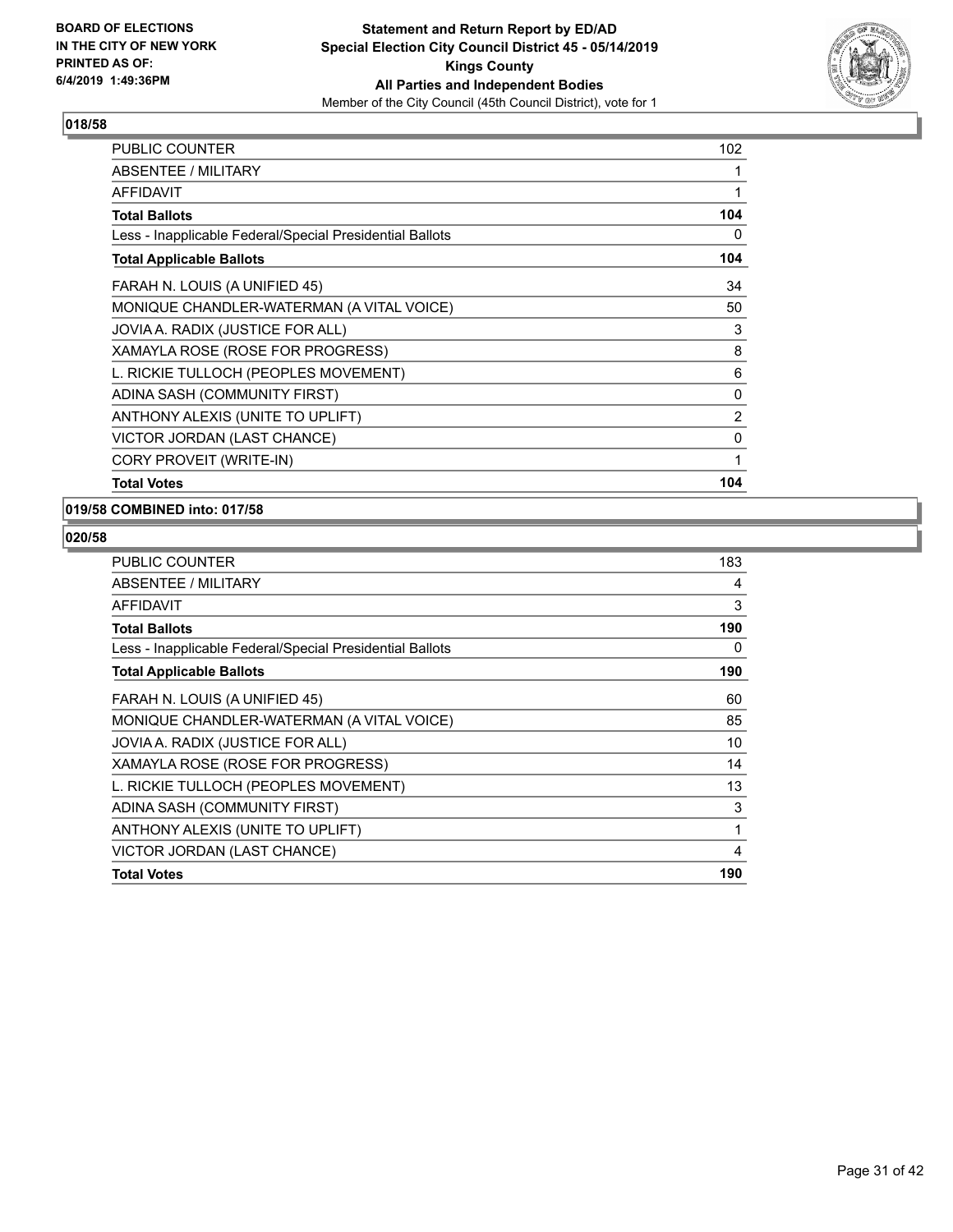

| <b>PUBLIC COUNTER</b>                                    | 68 |
|----------------------------------------------------------|----|
| ABSENTEE / MILITARY                                      | 12 |
| <b>AFFIDAVIT</b>                                         | 0  |
| <b>Total Ballots</b>                                     | 80 |
| Less - Inapplicable Federal/Special Presidential Ballots | 0  |
| <b>Total Applicable Ballots</b>                          | 80 |
| FARAH N. LOUIS (A UNIFIED 45)                            | 19 |
| MONIQUE CHANDLER-WATERMAN (A VITAL VOICE)                | 29 |
| JOVIA A. RADIX (JUSTICE FOR ALL)                         | 7  |
| XAMAYLA ROSE (ROSE FOR PROGRESS)                         | 7  |
| L. RICKIE TULLOCH (PEOPLES MOVEMENT)                     | 7  |
| ADINA SASH (COMMUNITY FIRST)                             | 11 |
| ANTHONY ALEXIS (UNITE TO UPLIFT)                         | 0  |
| VICTOR JORDAN (LAST CHANCE)                              | 0  |
| <b>Total Votes</b>                                       | 80 |

**022/58 COMBINED into: 020/58**

| <b>PUBLIC COUNTER</b>                                    | 120      |
|----------------------------------------------------------|----------|
| <b>ABSENTEE / MILITARY</b>                               | 2        |
| <b>AFFIDAVIT</b>                                         | 0        |
| <b>Total Ballots</b>                                     | 122      |
| Less - Inapplicable Federal/Special Presidential Ballots | $\Omega$ |
| <b>Total Applicable Ballots</b>                          | 122      |
| FARAH N. LOUIS (A UNIFIED 45)                            | 28       |
| MONIQUE CHANDLER-WATERMAN (A VITAL VOICE)                | 46       |
| JOVIA A. RADIX (JUSTICE FOR ALL)                         | 27       |
| XAMAYLA ROSE (ROSE FOR PROGRESS)                         | 10       |
| L. RICKIE TULLOCH (PEOPLES MOVEMENT)                     | 8        |
| ADINA SASH (COMMUNITY FIRST)                             | 1        |
| ANTHONY ALEXIS (UNITE TO UPLIFT)                         | 2        |
| VICTOR JORDAN (LAST CHANCE)                              | 0        |
| <b>Total Votes</b>                                       | 122      |
| 024/58 COMBINED into: 080/58                             |          |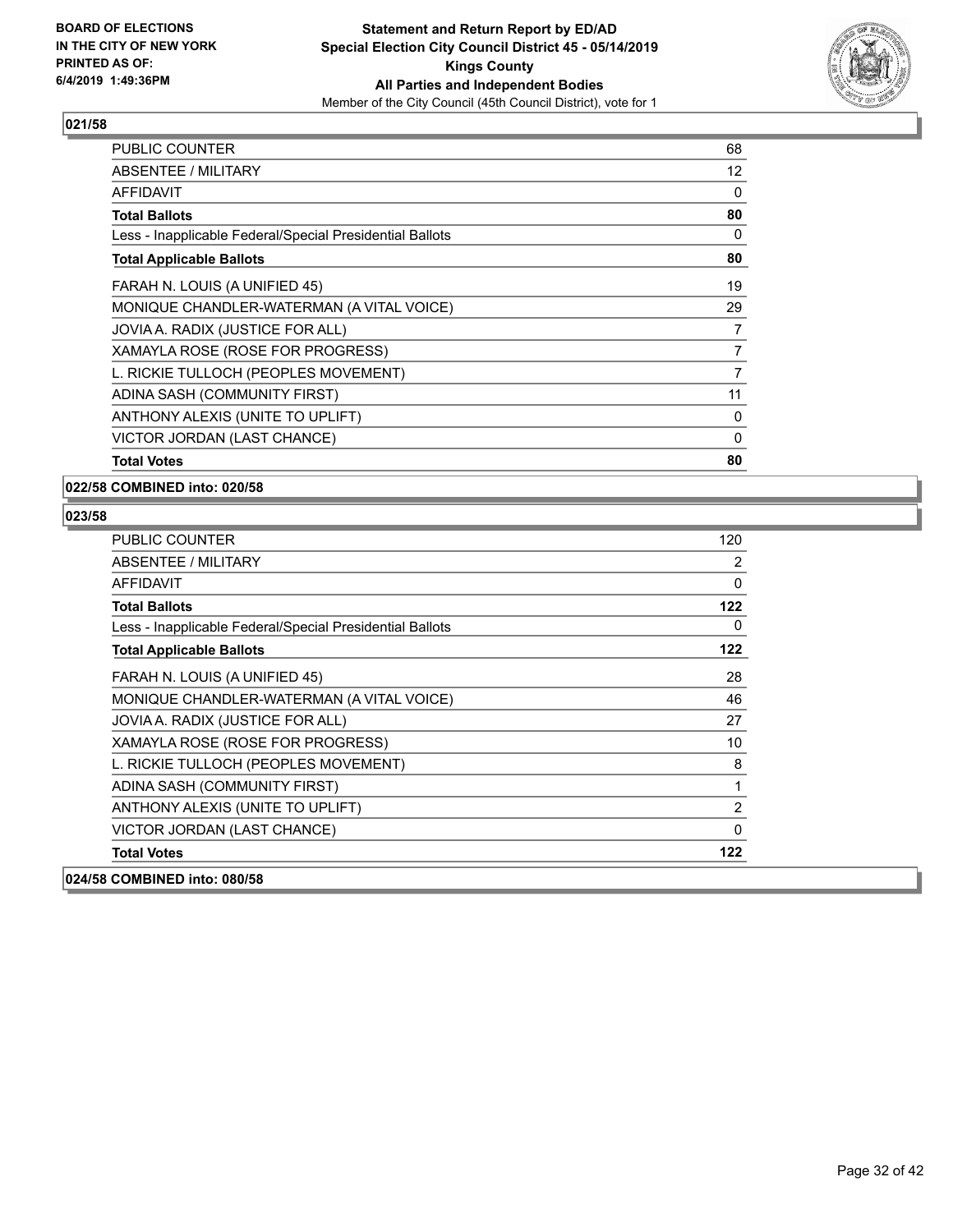

| PUBLIC COUNTER                                           | 120 |
|----------------------------------------------------------|-----|
| ABSENTEE / MILITARY                                      | 2   |
| <b>AFFIDAVIT</b>                                         | 0   |
| <b>Total Ballots</b>                                     | 122 |
| Less - Inapplicable Federal/Special Presidential Ballots | 0   |
| <b>Total Applicable Ballots</b>                          | 122 |
| FARAH N. LOUIS (A UNIFIED 45)                            | 24  |
| MONIQUE CHANDLER-WATERMAN (A VITAL VOICE)                | 38  |
| JOVIA A. RADIX (JUSTICE FOR ALL)                         | 25  |
| XAMAYLA ROSE (ROSE FOR PROGRESS)                         | 18  |
| L. RICKIE TULLOCH (PEOPLES MOVEMENT)                     | 8   |
| ADINA SASH (COMMUNITY FIRST)                             | 1   |
| ANTHONY ALEXIS (UNITE TO UPLIFT)                         | 6   |
| VICTOR JORDAN (LAST CHANCE)                              | 1   |
| <b>Total Votes</b>                                       | 121 |
| Unrecorded                                               |     |

| <b>PUBLIC COUNTER</b>                                    | 177 |
|----------------------------------------------------------|-----|
| ABSENTEE / MILITARY                                      | 12  |
| AFFIDAVIT                                                | 0   |
| <b>Total Ballots</b>                                     | 189 |
| Less - Inapplicable Federal/Special Presidential Ballots | 0   |
| <b>Total Applicable Ballots</b>                          | 189 |
| FARAH N. LOUIS (A UNIFIED 45)                            | 39  |
| MONIQUE CHANDLER-WATERMAN (A VITAL VOICE)                | 93  |
| JOVIA A. RADIX (JUSTICE FOR ALL)                         | 12  |
| XAMAYLA ROSE (ROSE FOR PROGRESS)                         | 13  |
| L. RICKIE TULLOCH (PEOPLES MOVEMENT)                     | 27  |
| ADINA SASH (COMMUNITY FIRST)                             | 3   |
| ANTHONY ALEXIS (UNITE TO UPLIFT)                         | 0   |
| VICTOR JORDAN (LAST CHANCE)                              | 1   |
| <b>Total Votes</b>                                       | 188 |
| Unrecorded                                               | 1   |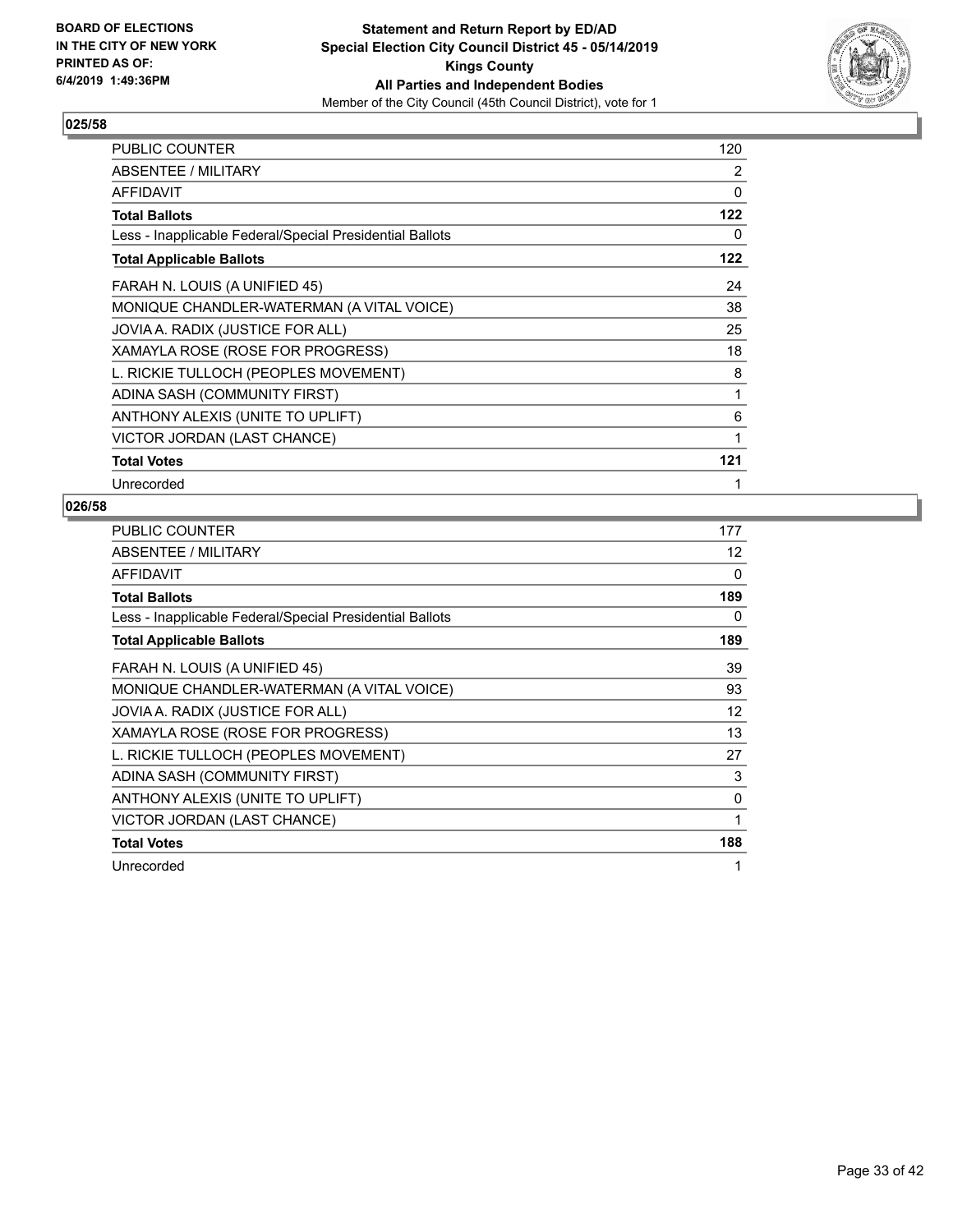

| <b>PUBLIC COUNTER</b>                                    | 198          |
|----------------------------------------------------------|--------------|
| ABSENTEE / MILITARY                                      | 4            |
| <b>AFFIDAVIT</b>                                         | 1            |
| <b>Total Ballots</b>                                     | 203          |
| Less - Inapplicable Federal/Special Presidential Ballots | 0            |
| <b>Total Applicable Ballots</b>                          | 203          |
| FARAH N. LOUIS (A UNIFIED 45)                            | 48           |
| MONIQUE CHANDLER-WATERMAN (A VITAL VOICE)                | 106          |
| JOVIA A. RADIX (JUSTICE FOR ALL)                         | 15           |
| XAMAYLA ROSE (ROSE FOR PROGRESS)                         | 16           |
| L. RICKIE TULLOCH (PEOPLES MOVEMENT)                     | 14           |
| ADINA SASH (COMMUNITY FIRST)                             | 3            |
| ANTHONY ALEXIS (UNITE TO UPLIFT)                         | 1            |
| VICTOR JORDAN (LAST CHANCE)                              | $\mathbf{0}$ |
| <b>Total Votes</b>                                       | 203          |

| PUBLIC COUNTER                                           | 189 |
|----------------------------------------------------------|-----|
| <b>ABSENTEE / MILITARY</b>                               | 8   |
| <b>AFFIDAVIT</b>                                         | 0   |
| <b>Total Ballots</b>                                     | 197 |
| Less - Inapplicable Federal/Special Presidential Ballots | 0   |
| <b>Total Applicable Ballots</b>                          | 197 |
| FARAH N. LOUIS (A UNIFIED 45)                            | 53  |
| MONIQUE CHANDLER-WATERMAN (A VITAL VOICE)                | 77  |
| JOVIA A. RADIX (JUSTICE FOR ALL)                         | 21  |
| XAMAYLA ROSE (ROSE FOR PROGRESS)                         | 14  |
| L. RICKIE TULLOCH (PEOPLES MOVEMENT)                     | 23  |
| ADINA SASH (COMMUNITY FIRST)                             | 5   |
| ANTHONY ALEXIS (UNITE TO UPLIFT)                         | 3   |
| VICTOR JORDAN (LAST CHANCE)                              | 0   |
| SHERLAND DANIELS (WRITE-IN)                              | 1   |
| <b>Total Votes</b>                                       | 197 |
| 029/58 COMBINED into: 028/58                             |     |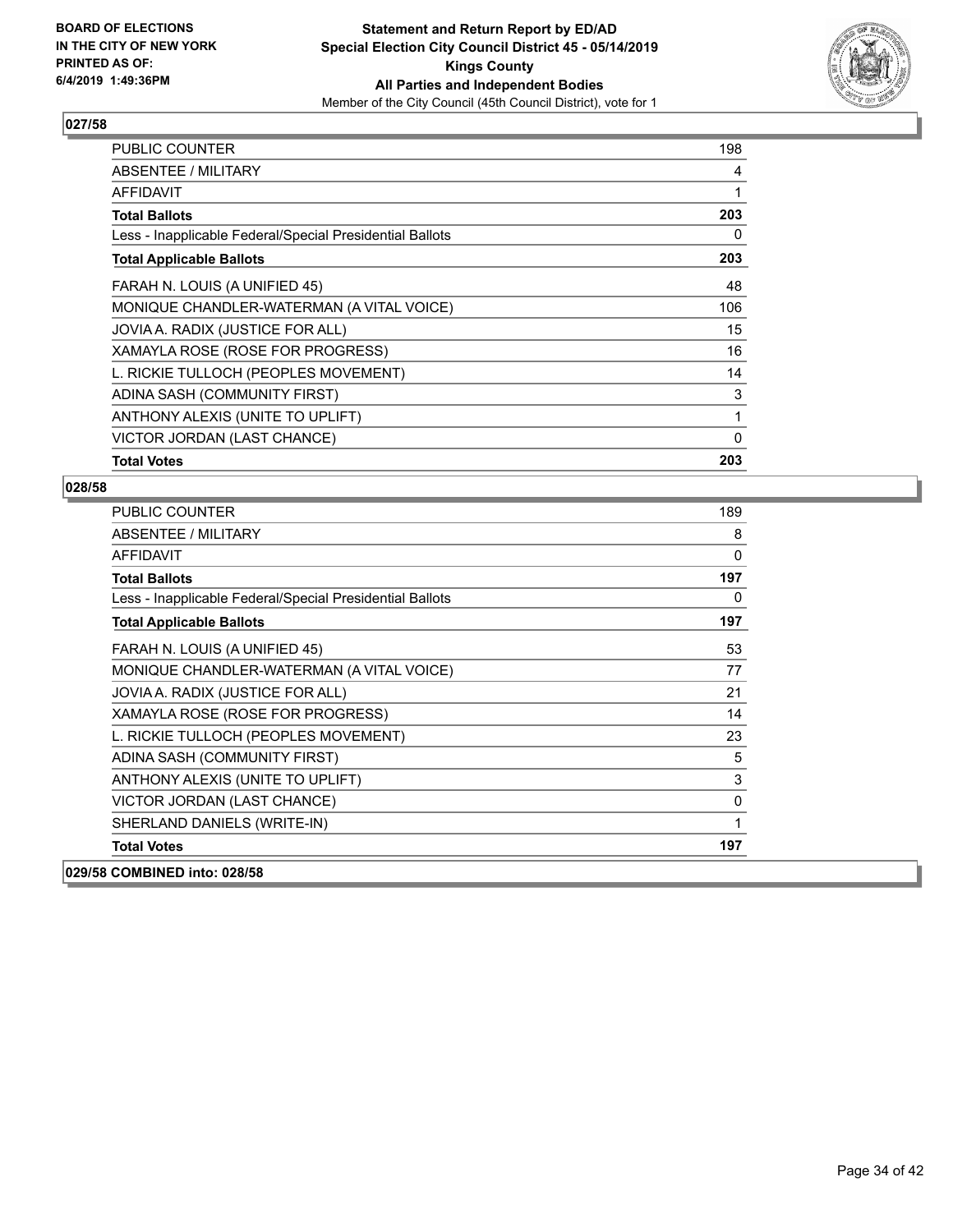

| <b>PUBLIC COUNTER</b>                                    | 149      |
|----------------------------------------------------------|----------|
| ABSENTEE / MILITARY                                      | 4        |
| <b>AFFIDAVIT</b>                                         | 0        |
| <b>Total Ballots</b>                                     | 153      |
| Less - Inapplicable Federal/Special Presidential Ballots | 0        |
| <b>Total Applicable Ballots</b>                          | 153      |
| FARAH N. LOUIS (A UNIFIED 45)                            | 36       |
| MONIQUE CHANDLER-WATERMAN (A VITAL VOICE)                | 66       |
| JOVIA A. RADIX (JUSTICE FOR ALL)                         | 21       |
| XAMAYLA ROSE (ROSE FOR PROGRESS)                         | 21       |
| L. RICKIE TULLOCH (PEOPLES MOVEMENT)                     | 3        |
| ADINA SASH (COMMUNITY FIRST)                             | 4        |
| ANTHONY ALEXIS (UNITE TO UPLIFT)                         | 2        |
| VICTOR JORDAN (LAST CHANCE)                              | $\Omega$ |
| <b>Total Votes</b>                                       | 153      |

#### **031/58**

| PUBLIC COUNTER                                           | 213 |
|----------------------------------------------------------|-----|
| ABSENTEE / MILITARY                                      | 2   |
| <b>AFFIDAVIT</b>                                         | 0   |
| <b>Total Ballots</b>                                     | 215 |
| Less - Inapplicable Federal/Special Presidential Ballots | 0   |
| <b>Total Applicable Ballots</b>                          | 215 |
| FARAH N. LOUIS (A UNIFIED 45)                            | 66  |
| MONIQUE CHANDLER-WATERMAN (A VITAL VOICE)                | 72  |
| JOVIA A. RADIX (JUSTICE FOR ALL)                         | 39  |
| XAMAYLA ROSE (ROSE FOR PROGRESS)                         | 15  |
| L. RICKIE TULLOCH (PEOPLES MOVEMENT)                     | 20  |
| ADINA SASH (COMMUNITY FIRST)                             |     |
| ANTHONY ALEXIS (UNITE TO UPLIFT)                         | 1   |
| VICTOR JORDAN (LAST CHANCE)                              |     |
| <b>Total Votes</b>                                       | 215 |
| 032/58 COMBINED into: 031/58                             |     |

**033/58 COMBINED into: 034/58**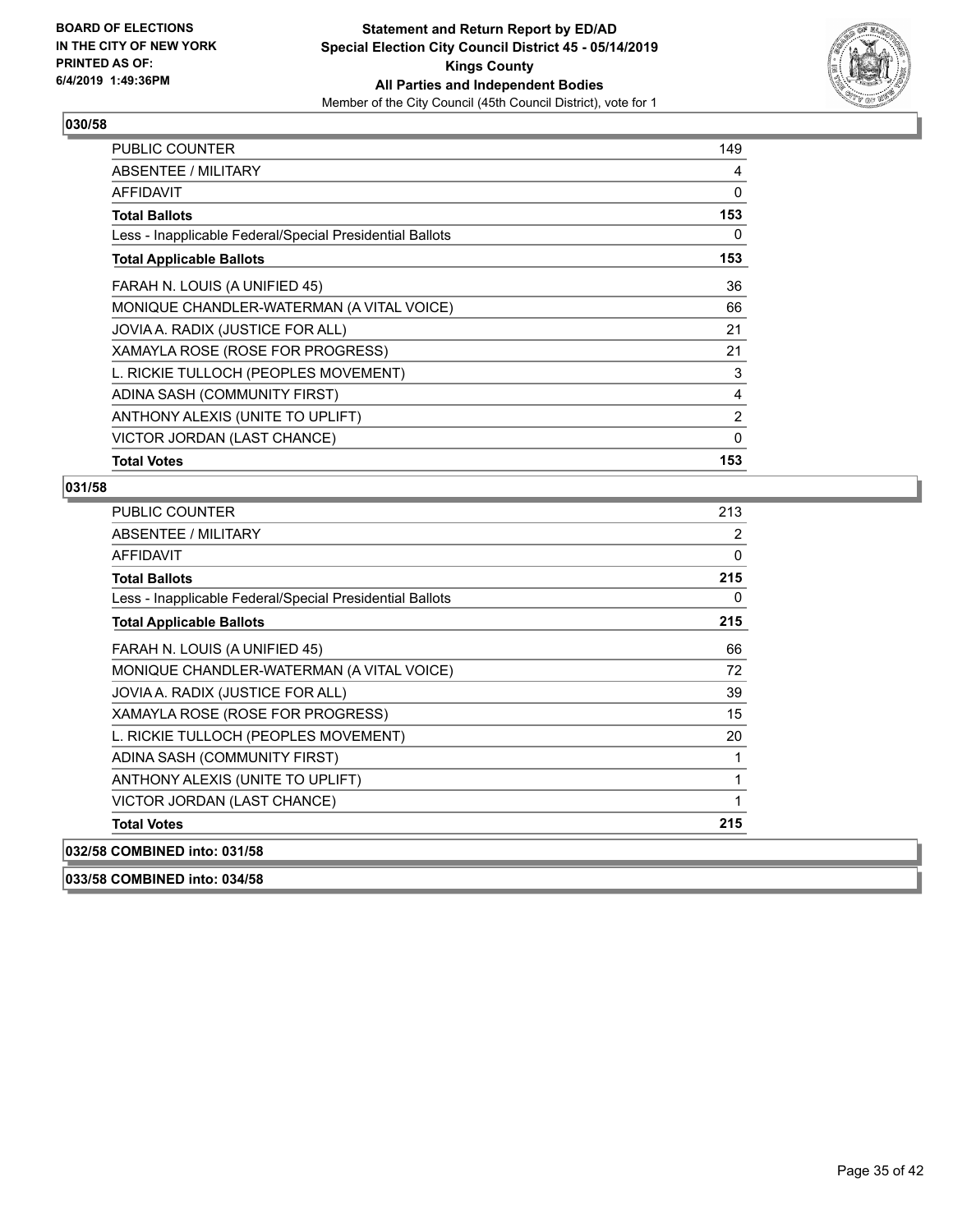

| PUBLIC COUNTER                                           | 169 |
|----------------------------------------------------------|-----|
| ABSENTEE / MILITARY                                      | 8   |
| <b>AFFIDAVIT</b>                                         | 1   |
| <b>Total Ballots</b>                                     | 178 |
| Less - Inapplicable Federal/Special Presidential Ballots | 0   |
| <b>Total Applicable Ballots</b>                          | 178 |
| FARAH N. LOUIS (A UNIFIED 45)                            | 40  |
| MONIQUE CHANDLER-WATERMAN (A VITAL VOICE)                | 78  |
| JOVIA A. RADIX (JUSTICE FOR ALL)                         | 24  |
| XAMAYLA ROSE (ROSE FOR PROGRESS)                         | 14  |
| L. RICKIE TULLOCH (PEOPLES MOVEMENT)                     | 11  |
| ADINA SASH (COMMUNITY FIRST)                             | 5   |
| ANTHONY ALEXIS (UNITE TO UPLIFT)                         | 2   |
| VICTOR JORDAN (LAST CHANCE)                              | 3   |
| <b>Total Votes</b>                                       | 177 |
| Unrecorded                                               | 1   |

| <b>PUBLIC COUNTER</b>                                    | 75              |
|----------------------------------------------------------|-----------------|
| <b>ABSENTEE / MILITARY</b>                               | 4               |
| <b>AFFIDAVIT</b>                                         | 0               |
| <b>Total Ballots</b>                                     | 79              |
| Less - Inapplicable Federal/Special Presidential Ballots | 0               |
| <b>Total Applicable Ballots</b>                          | 79              |
| FARAH N. LOUIS (A UNIFIED 45)                            | 10              |
| MONIQUE CHANDLER-WATERMAN (A VITAL VOICE)                | 39              |
| JOVIA A. RADIX (JUSTICE FOR ALL)                         | 12 <sup>°</sup> |
| XAMAYLA ROSE (ROSE FOR PROGRESS)                         | 5               |
| L. RICKIE TULLOCH (PEOPLES MOVEMENT)                     | 7               |
| ADINA SASH (COMMUNITY FIRST)                             | 3               |
| ANTHONY ALEXIS (UNITE TO UPLIFT)                         | 0               |
| VICTOR JORDAN (LAST CHANCE)                              | 1               |
| <b>Total Votes</b>                                       | 77              |
| Unrecorded                                               | 2               |
| 037/58 COMBINED into: 043/58                             |                 |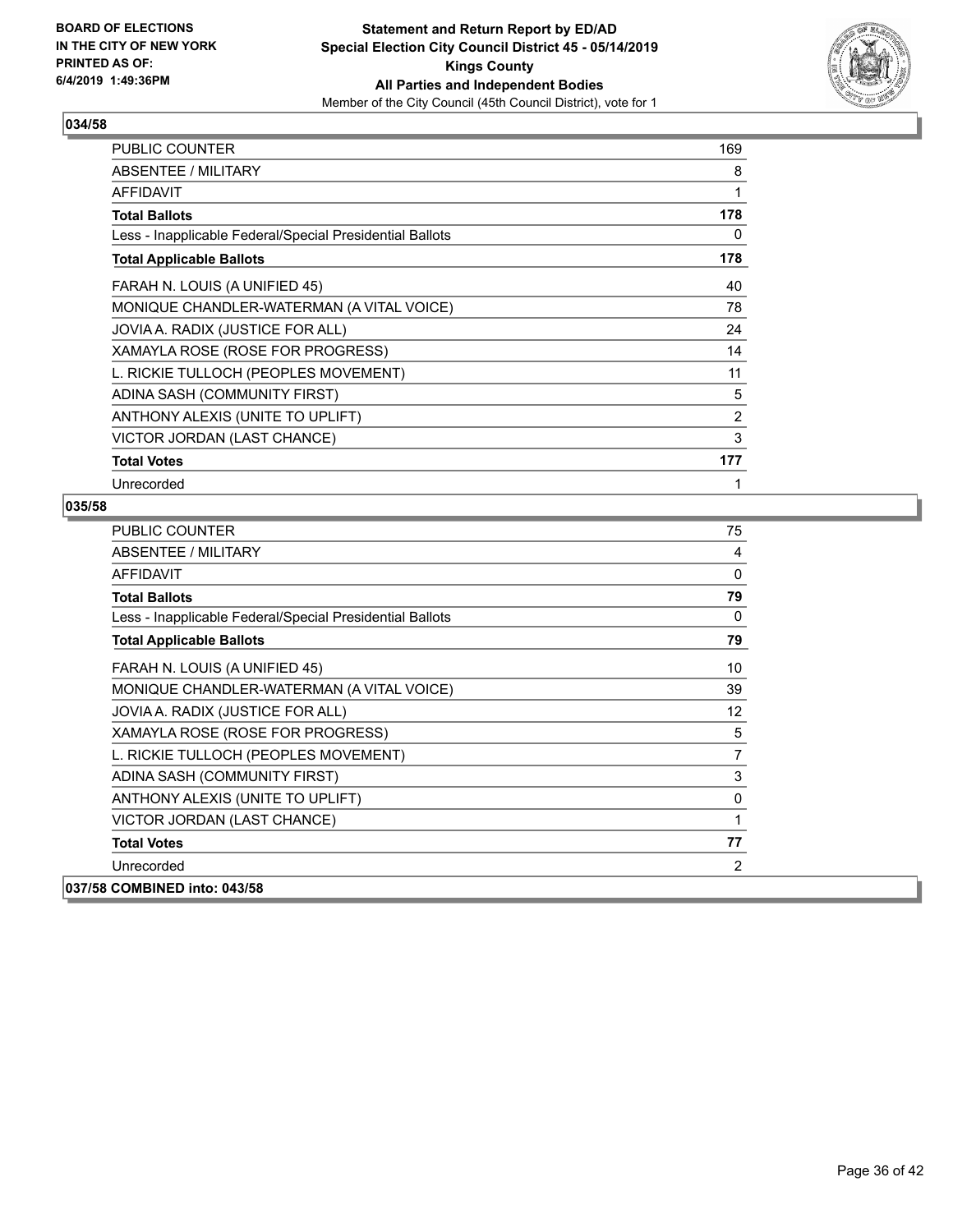

| <b>PUBLIC COUNTER</b>                                    | 136               |
|----------------------------------------------------------|-------------------|
| ABSENTEE / MILITARY                                      | 2                 |
| <b>AFFIDAVIT</b>                                         | 0                 |
| <b>Total Ballots</b>                                     | 138               |
| Less - Inapplicable Federal/Special Presidential Ballots | 0                 |
| <b>Total Applicable Ballots</b>                          | 138               |
| FARAH N. LOUIS (A UNIFIED 45)                            | 35                |
| MONIQUE CHANDLER-WATERMAN (A VITAL VOICE)                | 54                |
| JOVIA A. RADIX (JUSTICE FOR ALL)                         | 25                |
| XAMAYLA ROSE (ROSE FOR PROGRESS)                         | 6                 |
| L. RICKIE TULLOCH (PEOPLES MOVEMENT)                     | $12 \overline{ }$ |
| ADINA SASH (COMMUNITY FIRST)                             | 0                 |
| ANTHONY ALEXIS (UNITE TO UPLIFT)                         | 4                 |
| VICTOR JORDAN (LAST CHANCE)                              | 1                 |
| <b>Total Votes</b>                                       | 137               |
| Unrecorded                                               | 1                 |

| PUBLIC COUNTER                                           | 143 |
|----------------------------------------------------------|-----|
| ABSENTEE / MILITARY                                      | 1   |
| AFFIDAVIT                                                | 0   |
| <b>Total Ballots</b>                                     | 144 |
| Less - Inapplicable Federal/Special Presidential Ballots | 0   |
| <b>Total Applicable Ballots</b>                          | 144 |
| FARAH N. LOUIS (A UNIFIED 45)                            | 25  |
| MONIQUE CHANDLER-WATERMAN (A VITAL VOICE)                | 68  |
| JOVIA A. RADIX (JUSTICE FOR ALL)                         | 25  |
| XAMAYLA ROSE (ROSE FOR PROGRESS)                         | 2   |
| L. RICKIE TULLOCH (PEOPLES MOVEMENT)                     | 15  |
| ADINA SASH (COMMUNITY FIRST)                             | 2   |
| ANTHONY ALEXIS (UNITE TO UPLIFT)                         | 7   |
| VICTOR JORDAN (LAST CHANCE)                              | 0   |
| <b>Total Votes</b>                                       | 144 |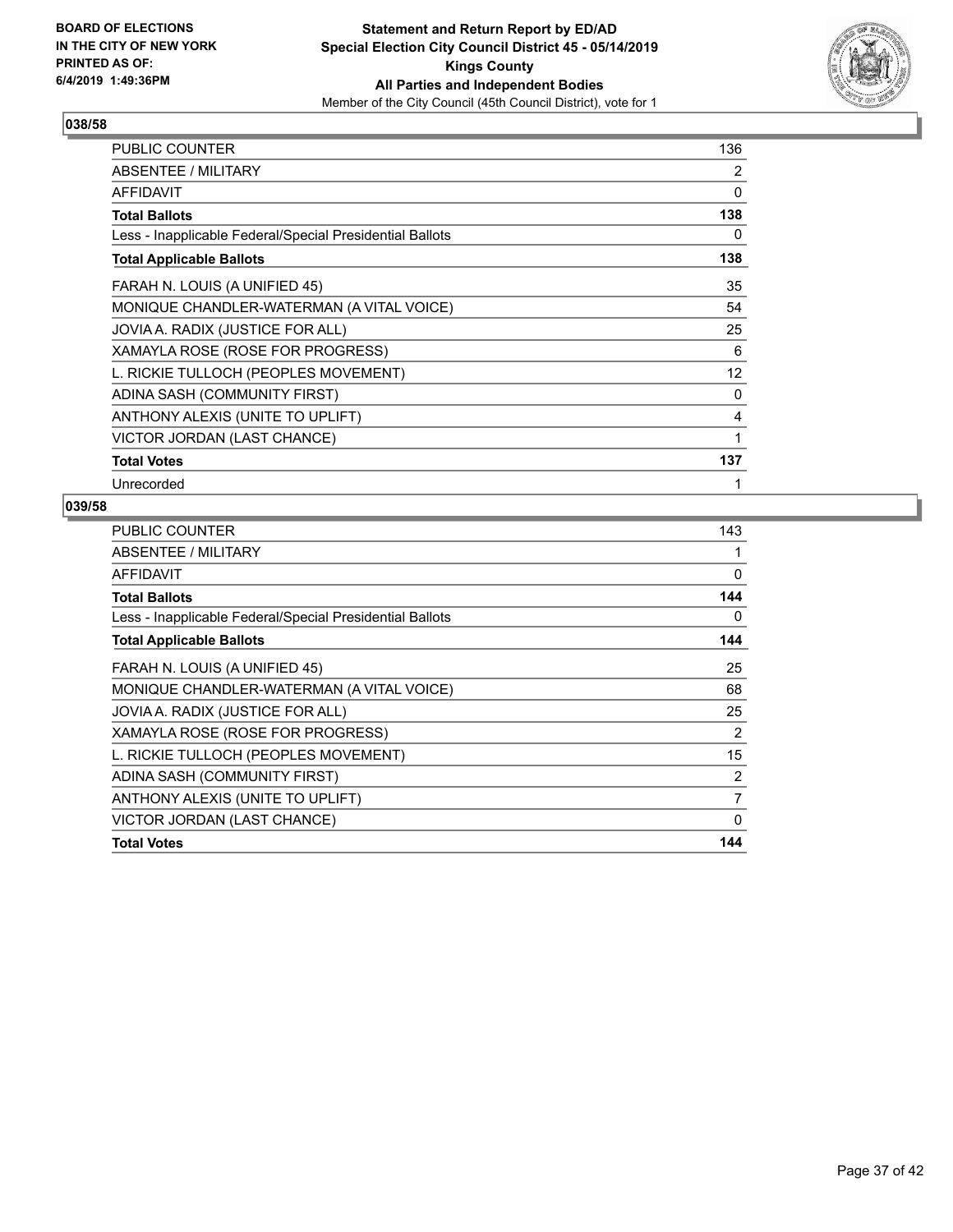

| <b>PUBLIC COUNTER</b>                                    | 102 |
|----------------------------------------------------------|-----|
| <b>ABSENTEE / MILITARY</b>                               | 2   |
| <b>AFFIDAVIT</b>                                         | 1   |
| <b>Total Ballots</b>                                     | 105 |
| Less - Inapplicable Federal/Special Presidential Ballots | 0   |
| <b>Total Applicable Ballots</b>                          | 105 |
| FARAH N. LOUIS (A UNIFIED 45)                            | 33  |
| MONIQUE CHANDLER-WATERMAN (A VITAL VOICE)                | 38  |
| JOVIA A. RADIX (JUSTICE FOR ALL)                         | 21  |
| XAMAYLA ROSE (ROSE FOR PROGRESS)                         | 3   |
| L. RICKIE TULLOCH (PEOPLES MOVEMENT)                     | 5   |
| ADINA SASH (COMMUNITY FIRST)                             | 0   |
| ANTHONY ALEXIS (UNITE TO UPLIFT)                         | 2   |
| VICTOR JORDAN (LAST CHANCE)                              | 2   |
| <b>Total Votes</b>                                       | 104 |
| Unrecorded                                               | 1   |

# **042/58 COMBINED into: 041/58**

| <b>PUBLIC COUNTER</b>                                    | 148      |
|----------------------------------------------------------|----------|
| ABSENTEE / MILITARY                                      | 2        |
| <b>AFFIDAVIT</b>                                         | $\Omega$ |
| <b>Total Ballots</b>                                     | 150      |
| Less - Inapplicable Federal/Special Presidential Ballots | $\Omega$ |
| <b>Total Applicable Ballots</b>                          | 150      |
| FARAH N. LOUIS (A UNIFIED 45)                            | 25       |
| MONIQUE CHANDLER-WATERMAN (A VITAL VOICE)                | 62       |
| JOVIA A. RADIX (JUSTICE FOR ALL)                         | 33       |
| XAMAYLA ROSE (ROSE FOR PROGRESS)                         | 7        |
| L. RICKIE TULLOCH (PEOPLES MOVEMENT)                     | 20       |
| ADINA SASH (COMMUNITY FIRST)                             | 3        |
| ANTHONY ALEXIS (UNITE TO UPLIFT)                         | 0        |
| VICTOR JORDAN (LAST CHANCE)                              | 0        |
| <b>Total Votes</b>                                       | 150      |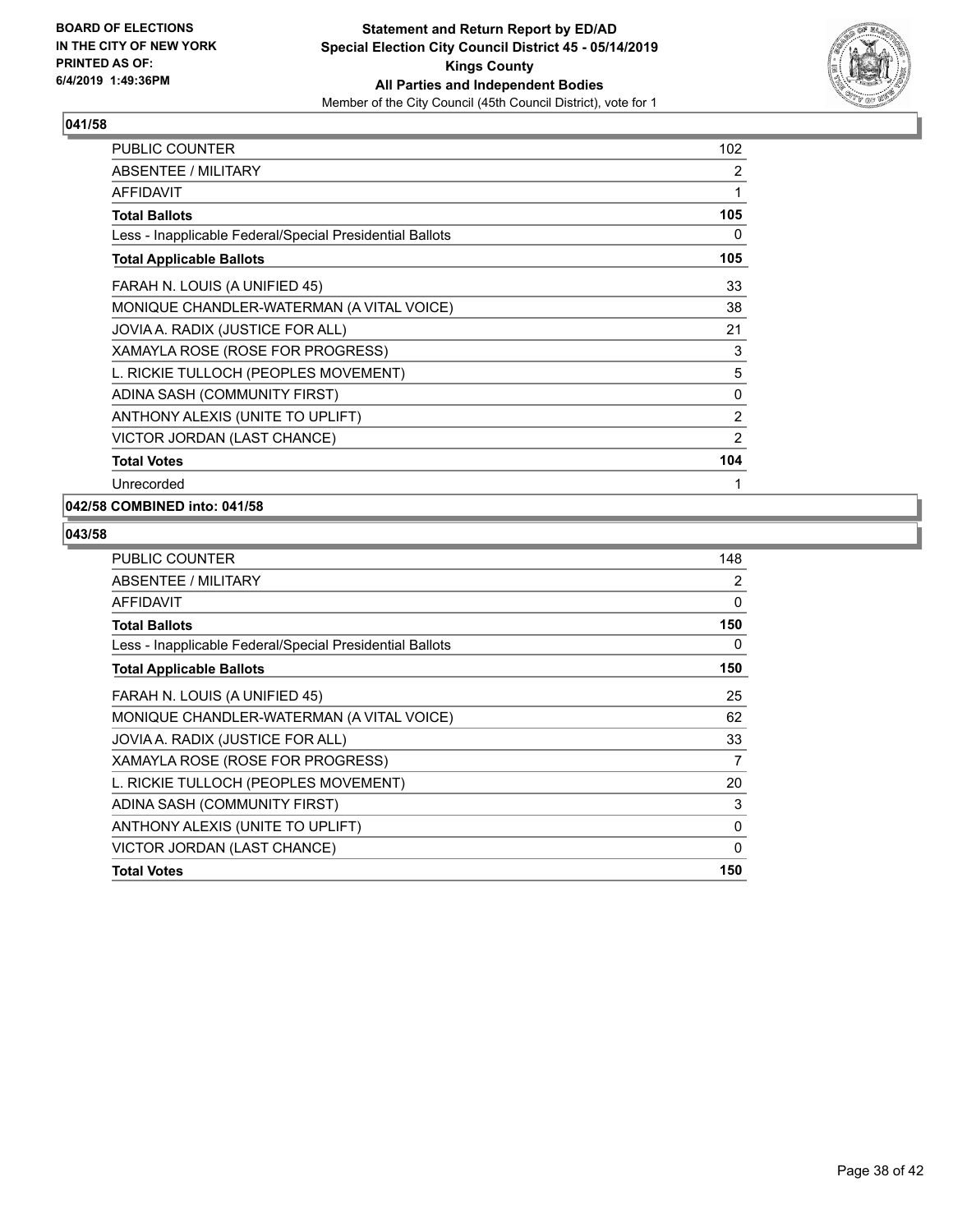

| PUBLIC COUNTER                                           | 38 |
|----------------------------------------------------------|----|
| ABSENTEE / MILITARY                                      | 0  |
| <b>AFFIDAVIT</b>                                         | 0  |
| <b>Total Ballots</b>                                     | 38 |
| Less - Inapplicable Federal/Special Presidential Ballots | 0  |
| <b>Total Applicable Ballots</b>                          | 38 |
| FARAH N. LOUIS (A UNIFIED 45)                            | 13 |
| MONIQUE CHANDLER-WATERMAN (A VITAL VOICE)                | 12 |
| JOVIA A. RADIX (JUSTICE FOR ALL)                         | 8  |
| XAMAYLA ROSE (ROSE FOR PROGRESS)                         | 1  |
| L. RICKIE TULLOCH (PEOPLES MOVEMENT)                     | 3  |
| ADINA SASH (COMMUNITY FIRST)                             | 1  |
| ANTHONY ALEXIS (UNITE TO UPLIFT)                         | 0  |
| VICTOR JORDAN (LAST CHANCE)                              | 0  |
| <b>Total Votes</b>                                       | 38 |

**049/58 COMBINED into: 039/58**

#### **050/58 COMBINED into: 038/58**

#### **080/58**

| <b>PUBLIC COUNTER</b>                                    | 225            |
|----------------------------------------------------------|----------------|
| ABSENTEE / MILITARY                                      | 7              |
| <b>AFFIDAVIT</b>                                         | 0              |
| <b>Total Ballots</b>                                     | 232            |
| Less - Inapplicable Federal/Special Presidential Ballots | 0              |
| <b>Total Applicable Ballots</b>                          | 232            |
| FARAH N. LOUIS (A UNIFIED 45)                            | 37             |
| MONIQUE CHANDLER-WATERMAN (A VITAL VOICE)                | 93             |
| JOVIA A. RADIX (JUSTICE FOR ALL)                         | 33             |
| XAMAYLA ROSE (ROSE FOR PROGRESS)                         | 49             |
| L. RICKIE TULLOCH (PEOPLES MOVEMENT)                     | 11             |
| ADINA SASH (COMMUNITY FIRST)                             | $\overline{2}$ |
| ANTHONY ALEXIS (UNITE TO UPLIFT)                         | $\overline{4}$ |
| VICTOR JORDAN (LAST CHANCE)                              | 3              |
| <b>Total Votes</b>                                       | 232            |

## **081/58 COMBINED into: 026/58**

**083/58 COMBINED into: 027/58**

**086/58 COMBINED into: 023/58**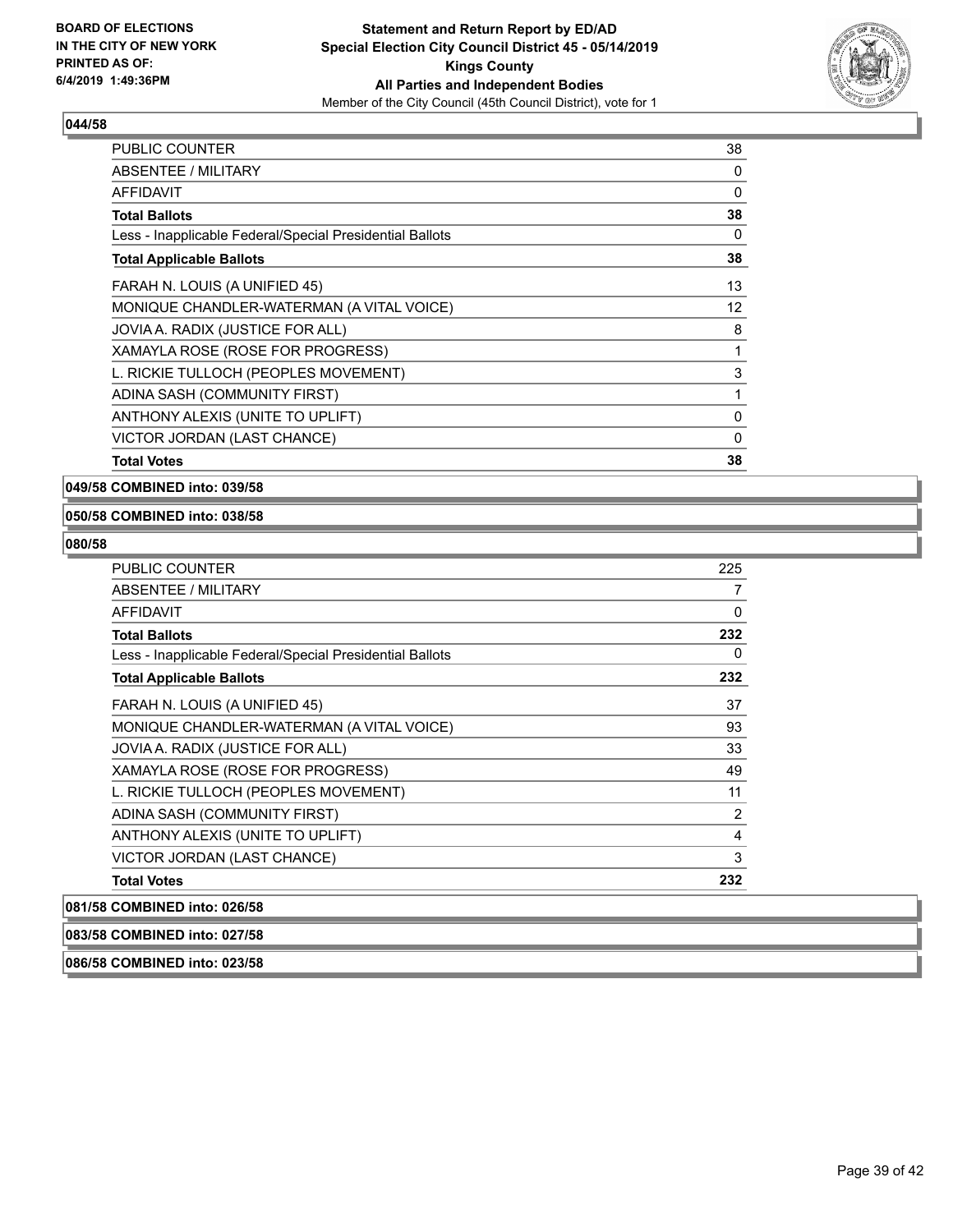

# **002/59 COMBINED into: 003/59**

#### **003/59**

| PUBLIC COUNTER                                           | 64 |
|----------------------------------------------------------|----|
| ABSENTEE / MILITARY                                      | 3  |
| AFFIDAVIT                                                | 0  |
| <b>Total Ballots</b>                                     | 67 |
| Less - Inapplicable Federal/Special Presidential Ballots | 0  |
| <b>Total Applicable Ballots</b>                          | 67 |
| FARAH N. LOUIS (A UNIFIED 45)                            | 25 |
| MONIQUE CHANDLER-WATERMAN (A VITAL VOICE)                | 29 |
| JOVIA A. RADIX (JUSTICE FOR ALL)                         | 3  |
| XAMAYLA ROSE (ROSE FOR PROGRESS)                         | 5  |
| L. RICKIE TULLOCH (PEOPLES MOVEMENT)                     | 3  |
| ADINA SASH (COMMUNITY FIRST)                             | 0  |
| ANTHONY ALEXIS (UNITE TO UPLIFT)                         | 1  |
| VICTOR JORDAN (LAST CHANCE)                              | 0  |
| <b>Total Votes</b>                                       | 66 |
| Unrecorded                                               | 1  |

| <b>PUBLIC COUNTER</b>                                    | 51           |
|----------------------------------------------------------|--------------|
| <b>ABSENTEE / MILITARY</b>                               | 0            |
| <b>AFFIDAVIT</b>                                         | $\mathbf{0}$ |
| <b>Total Ballots</b>                                     | 51           |
| Less - Inapplicable Federal/Special Presidential Ballots | $\mathbf{0}$ |
| <b>Total Applicable Ballots</b>                          | 51           |
| FARAH N. LOUIS (A UNIFIED 45)                            | 24           |
| MONIQUE CHANDLER-WATERMAN (A VITAL VOICE)                | 16           |
| JOVIA A. RADIX (JUSTICE FOR ALL)                         | 8            |
| XAMAYLA ROSE (ROSE FOR PROGRESS)                         | 0            |
| L. RICKIE TULLOCH (PEOPLES MOVEMENT)                     | 3            |
| ADINA SASH (COMMUNITY FIRST)                             | 0            |
| ANTHONY ALEXIS (UNITE TO UPLIFT)                         | 0            |
| VICTOR JORDAN (LAST CHANCE)                              | 0            |
| <b>Total Votes</b>                                       | 51           |
| 019/59 COMBINED into: 023/59                             |              |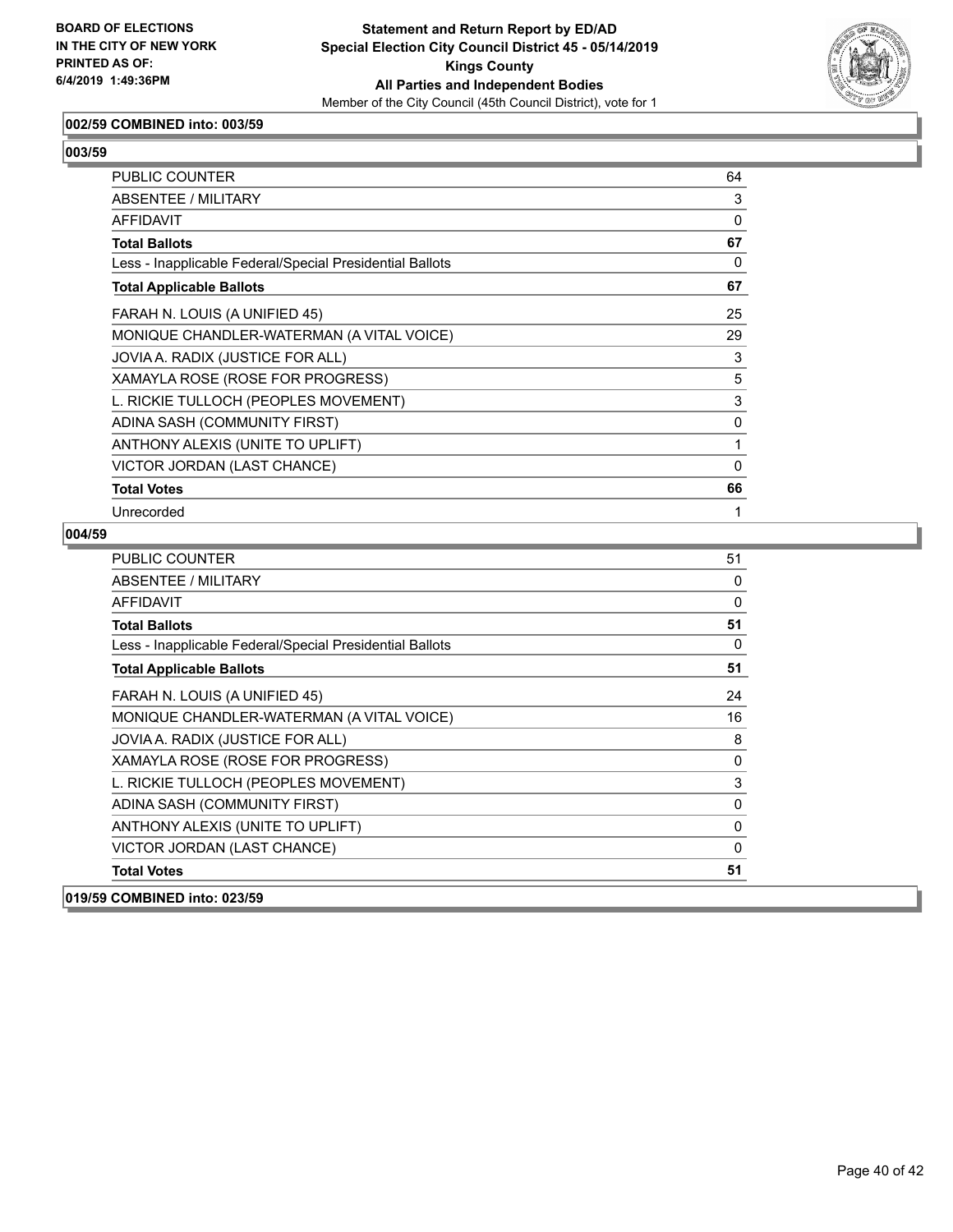

| PUBLIC COUNTER                                           | 53             |
|----------------------------------------------------------|----------------|
| ABSENTEE / MILITARY                                      | 2              |
| AFFIDAVIT                                                | 0              |
| <b>Total Ballots</b>                                     | 55             |
| Less - Inapplicable Federal/Special Presidential Ballots | $\Omega$       |
| <b>Total Applicable Ballots</b>                          | 55             |
| FARAH N. LOUIS (A UNIFIED 45)                            | 18             |
| MONIQUE CHANDLER-WATERMAN (A VITAL VOICE)                | 19             |
| JOVIA A. RADIX (JUSTICE FOR ALL)                         | 8              |
| XAMAYLA ROSE (ROSE FOR PROGRESS)                         | 4              |
| L. RICKIE TULLOCH (PEOPLES MOVEMENT)                     | 4              |
| ADINA SASH (COMMUNITY FIRST)                             | $\overline{2}$ |
| ANTHONY ALEXIS (UNITE TO UPLIFT)                         | $\Omega$       |
| VICTOR JORDAN (LAST CHANCE)                              | $\Omega$       |
| <b>Total Votes</b>                                       | 55             |
| 086/59 COMBINED into: 004/59                             |                |